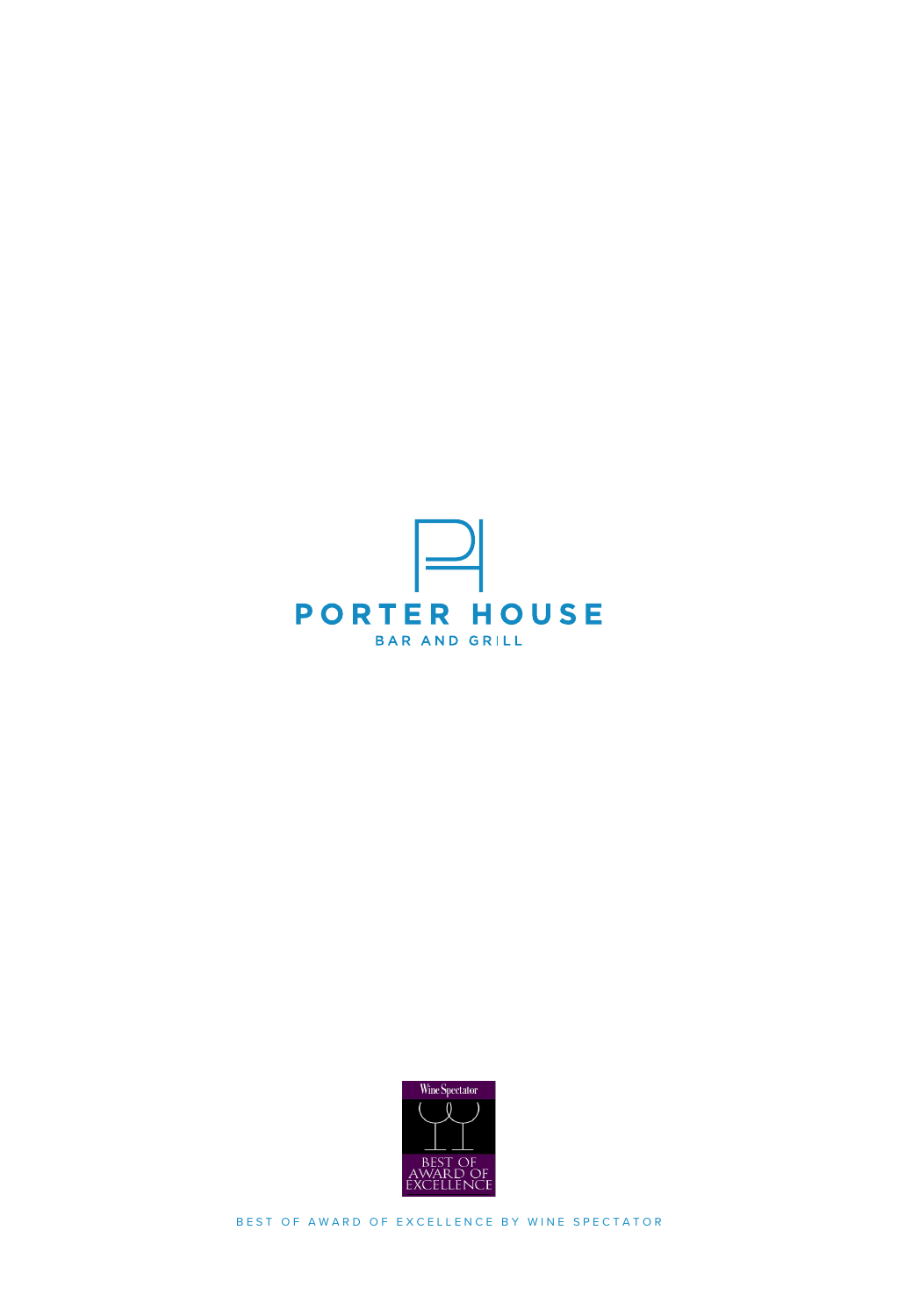### **• table of contents •**

### **WINES BY THE GLASS**

**SPARKLING, WHITE & RED – 1**

### **HALF BOTTLES**

**SPARKLING & WHITE – 2 RED – 3**

### **BUBBLES**

**CHAMPAGNE – 4 SPARKLING WINES – 5**

### **WHITE WINE**

**DOMESTIC WHITE WINE – 5 & 6 FRENCH WHITE WINE –6 & 7 OTHER WORLDY WHITE WINE – 8**

### **ROSE**

**DOMESTIC & INTERNATIONAL ROSE – 8**

### **DOMESTIC RED WINE**

**PINOT NOIR – 9 & 10 ZINFANDEL & SYRAH – 11 UNIQUE REDS – 11 CABERNET FRANC & MERLOT – 12 CABERNET SAUVIGNON & BLENDS – 13 - 17**

### **INTERNATIONAL RED WINE**

**FRENCH RED WINE – 18 - 22 ITALIAN RED WINE – 23 - 25 SPANISH RED WINE – 26 SOUTH AMERICA & AUSTRALIA – 27**

### **LARGE FORMATS**

**MAGNUMS – 28 - 31 3,5,6 LITERS – 32 - 33**

#### **DESSERT WINES**

**WORLDLY SWEET WINES – 34 PORT & MADEIRA – 35**

#### **ADDITIONAL LIBATIONS**

**COCKTAILS – 36 - 38 BEER – 39**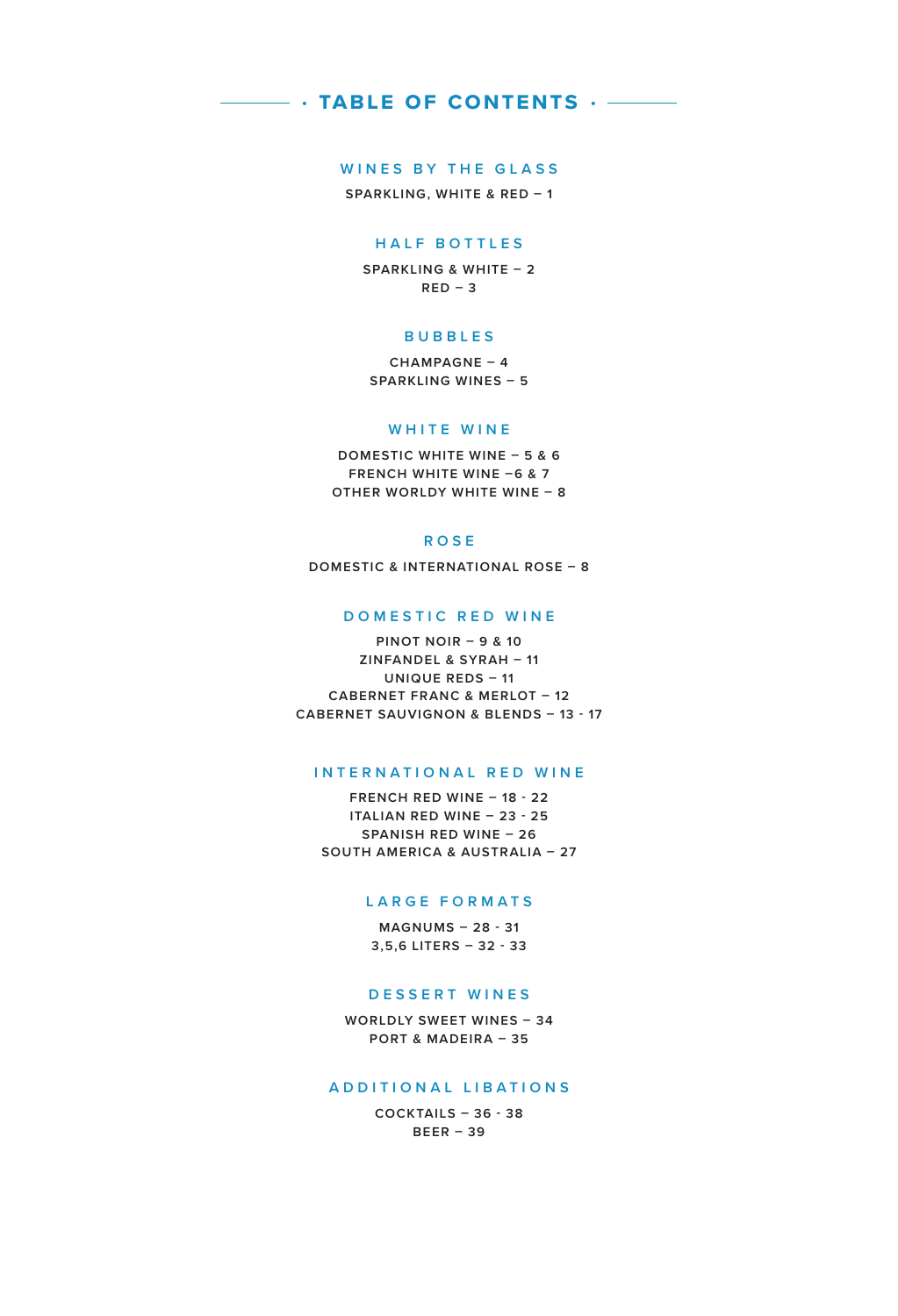| <b>SPARKLING</b>                                               |    |
|----------------------------------------------------------------|----|
| PROSECCO, NINO FRANCO 'RUSTICO' Italy NV                       | 19 |
| <b>CHAMPAGNE, DELAMOTTE France NV</b>                          | 32 |
| ROSE, JANSZ Tasmania, Australia NV                             | 24 |
|                                                                |    |
|                                                                |    |
| WHITE                                                          |    |
| <b>GRUNER VELTLINER, WIENINGER, Vienna Hills, Austria 2019</b> | 16 |

 **• wines by the glass •** 

| PINOT GRIGIO, VILLA SANDI, Italy 2020                                          | 17 |
|--------------------------------------------------------------------------------|----|
| <b>SANCERRE, DOMAINE TROIS NOYERS, France 2020</b>                             | 23 |
| RIESLING, HEINZ EIFEL 'KABINETT' Mosel, Germany 2020                           | 17 |
| VIOGNIER, GEORGES VERNAY 'LE PIED DE SAMSON' Rhone, France 2016                | 21 |
| CHARDONNAY, RANCHO VINEDO 'DONA MARTINA' Santa Maria, California 2017          | 26 |
| CHARDONNAY, KISTLER 'LES NOISETIERS' Sonoma Coast, California 2019             | 40 |
| SAINT-AUBIN 1ER CRU 'LES CHAMPLOTS' JEAN-CLAUDE BACHELET Burgundy, France 2018 | 40 |

### **ROSE**

| COTES DE PROVENCE, PEYRASSOL 'RESERVE DES TEMPLIERS' Provence, France 2019 | 19 |
|----------------------------------------------------------------------------|----|
|                                                                            |    |

### **RED**

| PINOT NOIR, MAISON L'ENVOYE 'TWO MESSENGERS' Willamette Valley, Oregon 2019     | 19 |
|---------------------------------------------------------------------------------|----|
| PINOT NOIR, MARTINELLI 'BELLA VIGNA' Sonoma Coast, California 2018              | 29 |
| CHASSAGNE-MONTRACHET 'GOUJONNE' HUBERT LAMY Burgundy, France 2017               | 45 |
| COTES-DU-RHONE, FAMILLE PERRIN Rhone Valley, France 2018                        | 16 |
| CHIANTI CLASSICO, VOLPAIA Tuscany, Italy 2019                                   | 18 |
| SAINT JOSEPH, FRANCOIS VILLARD 'POIVRE ET SOL' Rhone, France 2019               | 25 |
| ZINFANDEL, TURLEY 'JUVENILE' California 2019                                    | 22 |
| MALBEC, FELINO Mendoza, Argentina 2020                                          | 19 |
| BAROLO, PUGNANE 'VILLERO' Piedmonte, Italy 2013                                 | 40 |
| PAUILLAC, CHATEAU CLERC MILON 'PASTOURELLE DE CLERC MILON'Bordeaux, France 2012 | 38 |
| <b>CABERNET SAUVIGNON, DAOU Paso Robles, California 2019</b>                    | 25 |
| CABERNET SAUVIGNON, PURSUIT Napa Valley, California 2018                        | 40 |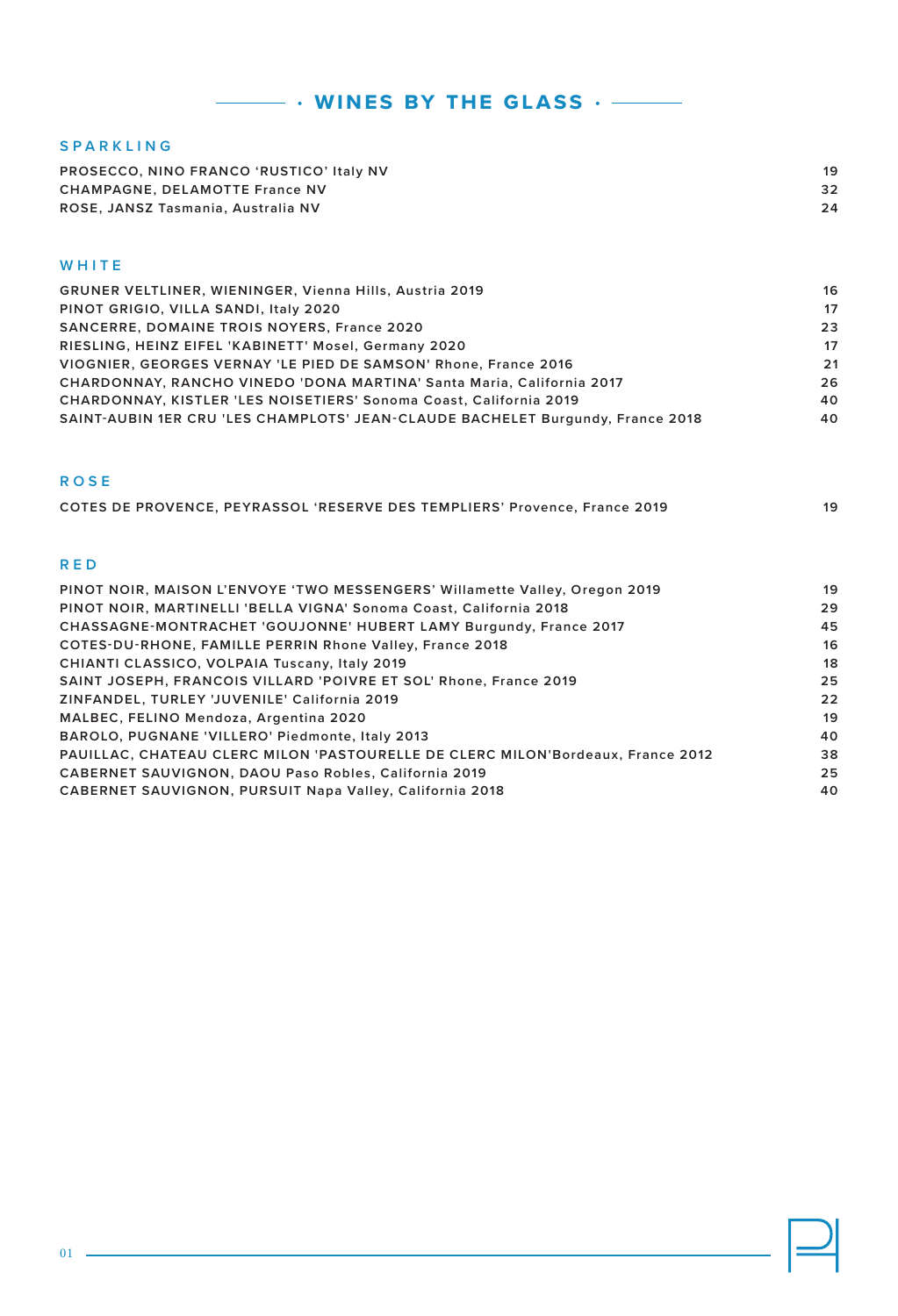**• half bottles •** 

### **C H A M P A G N E & S P A R K L I N G**

| 4884 | <b>POL ROGER 'RESERVE' NV</b>               | 85  |  |
|------|---------------------------------------------|-----|--|
| 4701 | <b>GASTON CHIQUET 'TRADITION'</b>           | 95  |  |
| 4825 | <b>BOLLINGER 'SPECIAL CUVEE'</b>            | 110 |  |
| 4882 | <b>HENRIOT 'BLANC DE BLANC'</b>             | 125 |  |
| 4851 | <b>BILLECART-SALMON 'ROSE' NV</b>           | 110 |  |
|      | <b>DOMESTIC WHITE</b>                       |     |  |
|      | 4607 SAUVIGNON BLANC, HONIG Napa 2019       | 50  |  |
|      | 4620 CHARDONNAY, KISTLER 'MCCREA' Napa 2018 | 110 |  |
|      | <b>FRENCH WHITE</b>                         |     |  |

| 4602 | CHABLIS, BILLAUD-SIMON Burgundy 2015                              | 55  |
|------|-------------------------------------------------------------------|-----|
| 4601 | MEURSAULT 1ER CRU 'BLAGNY' THIERRY ET PASCAL MATROT Burgundy 2018 | 140 |
| 4609 | CORTON-CHARLEMAGNE GRAND CRU, BONNEAU DU MARTRAY Burgundy 2015    | 250 |

| ٠<br>c |  |
|--------|--|
|        |  |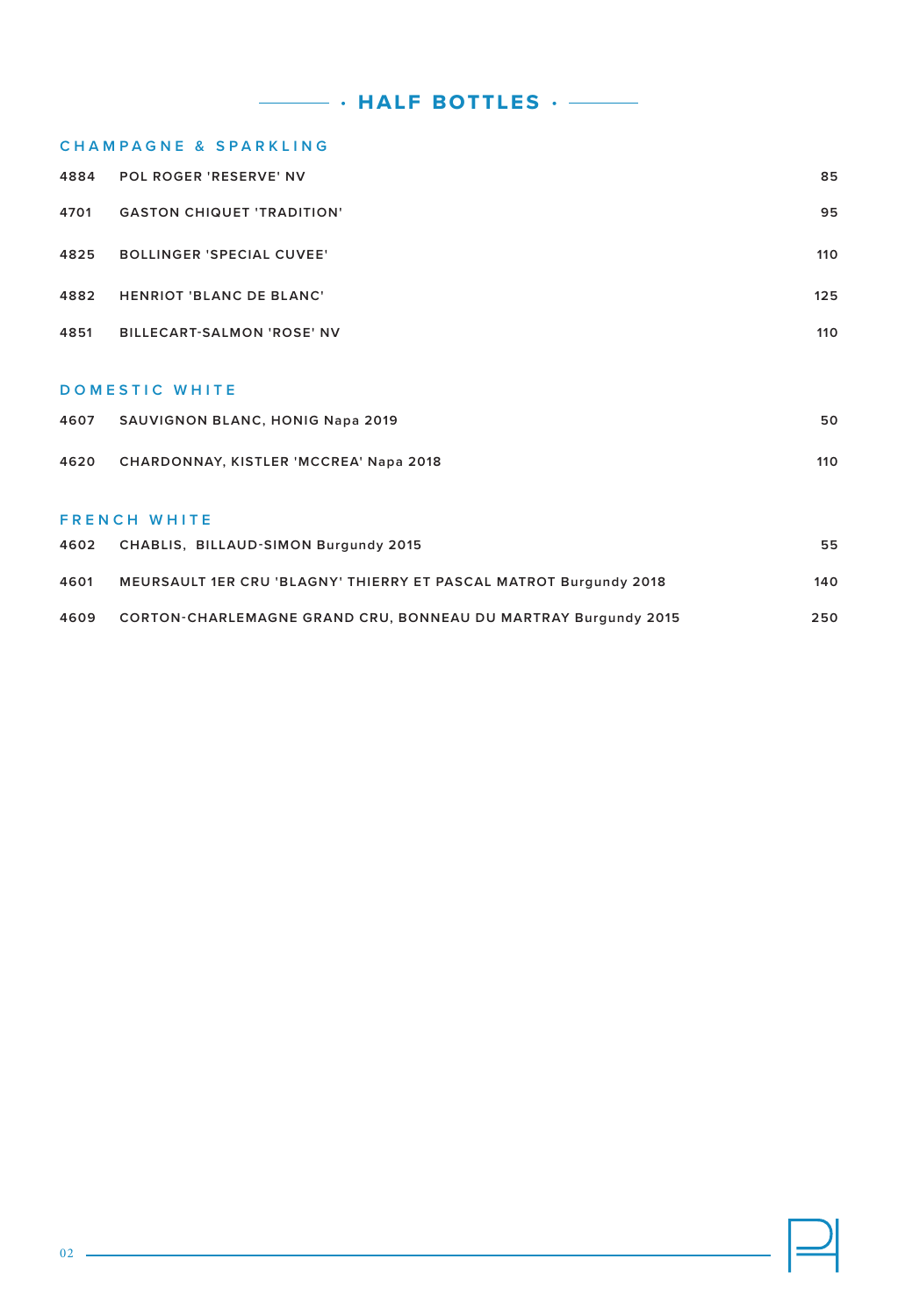**• half bottles •** 

### **DOMESTIC RED**

| 4724 | <b>PINOT NOIR. BERGSTTROM 'CUMBERLAND RESERVE' Willamette 2019</b>  | 70  |
|------|---------------------------------------------------------------------|-----|
| 4737 | ZINFANDEL, FROG'S LEAP Napa 2019                                    | 55  |
| 4733 | <b>CABERNET SAUVIGNON, WHITEHALL LANE North Coast 2017</b>          | 75  |
| 4732 | <b>CABERNET SAUVIGNON, HALL Napa 2017</b>                           | 95  |
| 4728 | <b>CABERNET SAUVIGNON, RIDGE 'ESTATE' Santa Cruz Mountains 2018</b> | 110 |
| 4711 | <b>CABERNET SAUVIGNON, DARIOUSH Napa 2018</b>                       | 190 |
| 4725 | <b>CABERNET SAUVIGNON, CONTINUUM Napa 2015</b>                      | 350 |
| 4738 | <b>CABERNET SAUVIGNON, OPUS ONE 2018</b>                            | 425 |

### **FRENCH RED**

| 4719 | GIVRY 1ER CRU, 'Clos Salmon' Domaine du Clos Salmon, Burgundy 2017  | 85    |
|------|---------------------------------------------------------------------|-------|
| 4735 | VOSNE-ROMANEE, GIRARD MUGNERET 'CUVEE QUATRAIN' Burgundy 2018       | 165   |
| 4713 | SAINT ESTEPHE. CHATEAU MONTROSE 'LA DAME DE MONTROSE' Bordeaux 2016 | 95    |
| 4743 | <b>PAUILLAC, CHATEAU LATOUR Bordeaux 2005</b>                       | 1.295 |
| 4703 | POMEROL, CHATEAU L'EVANGILE Bordeaux 2002                           | 250   |
| 4722 | CHATEAUNEUF-DU-PAPE. Chateau de Beaucastel 2014                     | 125   |

### **ITALIAN RED**

| 4730 | BAROLO, VIETTI 'CASTIGLIONE' Piedmont 2017                 | 95  |
|------|------------------------------------------------------------|-----|
| 4745 | <b>BOLGHERI, TENUTA SAN GUIDO 'SASSICAIA' Tuscany 2013</b> | 250 |
| 4744 | BARBARESCO, GAJA Piedmont 2016                             | 400 |

<u> 1980 - Johann Barbara, martx</u>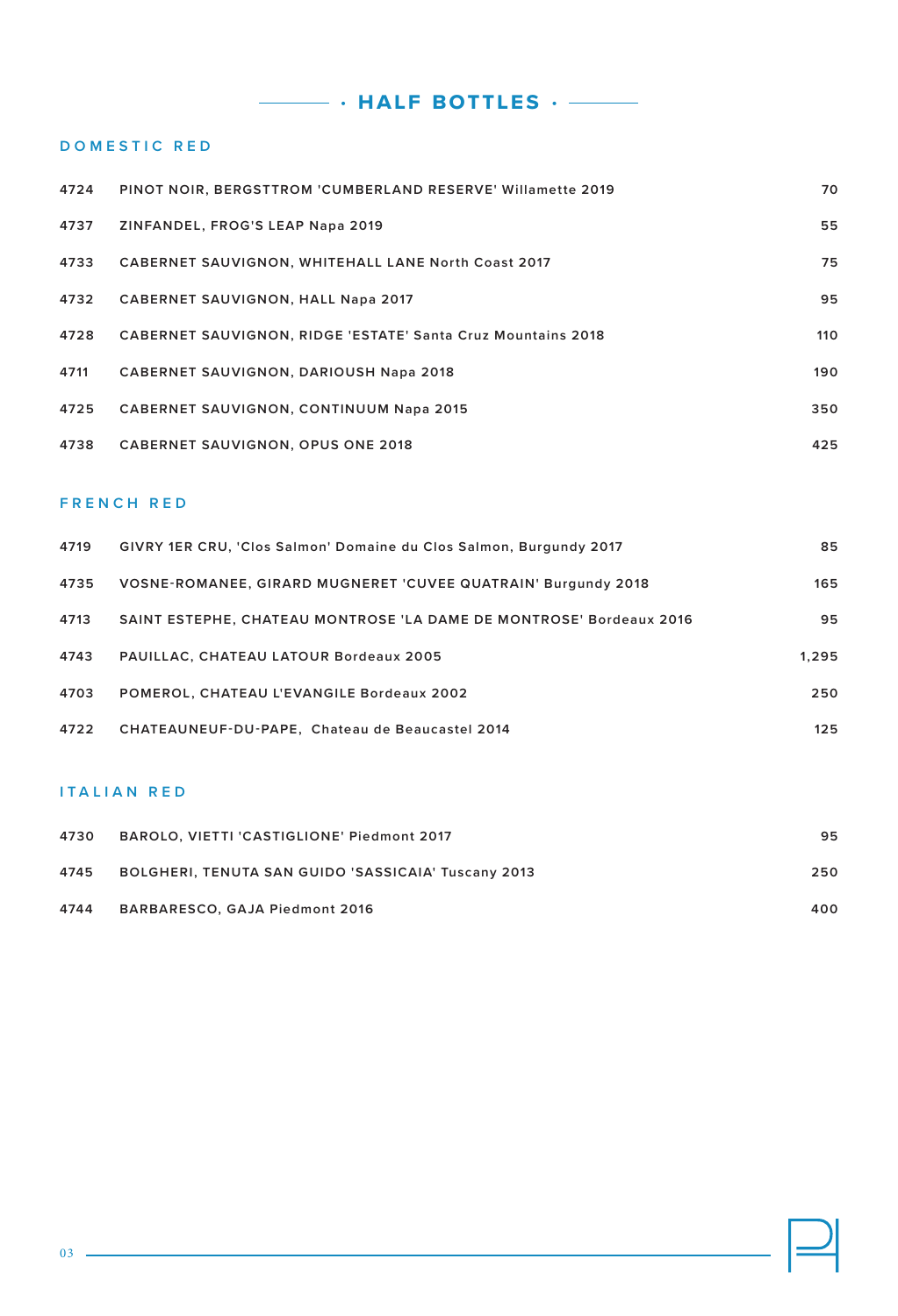**• champagne •** 

### **BLANC DE BLANC**

| 4810                 | <b>DELAMOTTE 2007</b>                                                                                                             |              | 300        |
|----------------------|-----------------------------------------------------------------------------------------------------------------------------------|--------------|------------|
| 4816                 | WARIS-LARMANDIER 'PARTICULES CRAYEUSES' NV                                                                                        |              | 150        |
| 4882                 | <b>HENRIOT</b>                                                                                                                    | 375          | 125        |
| <b>BRUT</b>          |                                                                                                                                   |              |            |
| 4803                 | <b>DELAMOTTE NV</b>                                                                                                               |              | 128        |
| 4814                 | SAVART 'L'OUVERTURE' NV                                                                                                           |              | 135        |
| 4884<br>3393         | POL ROGER 'RESERVE' NV<br><b>POL ROGER 'RESERVE' NV</b>                                                                           | 375          | 85<br>150  |
| 4822                 | <b>CHARTOGNE-TAILLET 'SAINTE ANNE' NV</b>                                                                                         |              | 140        |
| 4817                 | <b>BENOIT LAHAYE 'BRUT NATURE' NV</b>                                                                                             |              | 210        |
| 4801                 | <b>VEUVE CLICQUOT - PONSARDIN NV</b>                                                                                              |              | 150        |
| 4825                 | <b>BOLLINGER 'SPECIAL CUVEE'</b>                                                                                                  | 375          | 110        |
| 4835                 | <b>BOLLINGER 'SPECIAL CUVEE'</b>                                                                                                  |              | 190        |
| 4836                 | <b>BOLLINGER 'SPECIAL CUVEE'</b>                                                                                                  | Magnum       | 380        |
| 4837                 | <b>BOLLINGER 'SPECIAL CUVEE'</b>                                                                                                  | 3L           | 750        |
| <b>ROSE</b>          |                                                                                                                                   |              |            |
| 4851                 | <b>BILLECART-SALMON NV</b>                                                                                                        | 375          | 110        |
| 4818                 | <b>BILLECART-SALMON NV</b>                                                                                                        |              | 220        |
| 4820                 | <b>BILLECART-SALMON NV</b>                                                                                                        | Magnum       | 450        |
| 4883                 | <b>VILMART &amp; CIE 'RUBIS'</b>                                                                                                  |              | 250        |
| 4826                 | LOUIS ROEDERER 'CRISTAL' 2004                                                                                                     |              | 1,750      |
|                      | <b>TETE DE CUVEE</b>                                                                                                              |              |            |
| 4802<br>3394<br>4809 | <b>POL ROGER 'SIR WINSTON CHURCHILL' 2006</b><br>POL ROGER 'SIR WINSTON CHURCHILL' 2006<br>POL ROGER 'SIR WINSTON CHURCHILL' 2000 | Magnum 1,400 | 725<br>775 |
| 4811                 | PHILIPPONNAT 'CLOS DES GOISSES' 1996                                                                                              |              | 350        |
| 4808                 | <b>CHARLES HEIDSIECK 'BLANC DES MILLENAIRES' 1995</b>                                                                             |              | 600        |
| 4806                 | <b>BILLECART-SALMON 'GRANDE CUVEE' 1996</b>                                                                                       |              | 800        |
| 4827                 | LOUIS ROEDERER 'CRISTAL' 2002                                                                                                     | Magnum 2,200 |            |

<u> 1989 - Johann Stoff, deutscher Stoffen und der Stoffen und der Stoffen und der Stoffen und der Stoffen und der</u>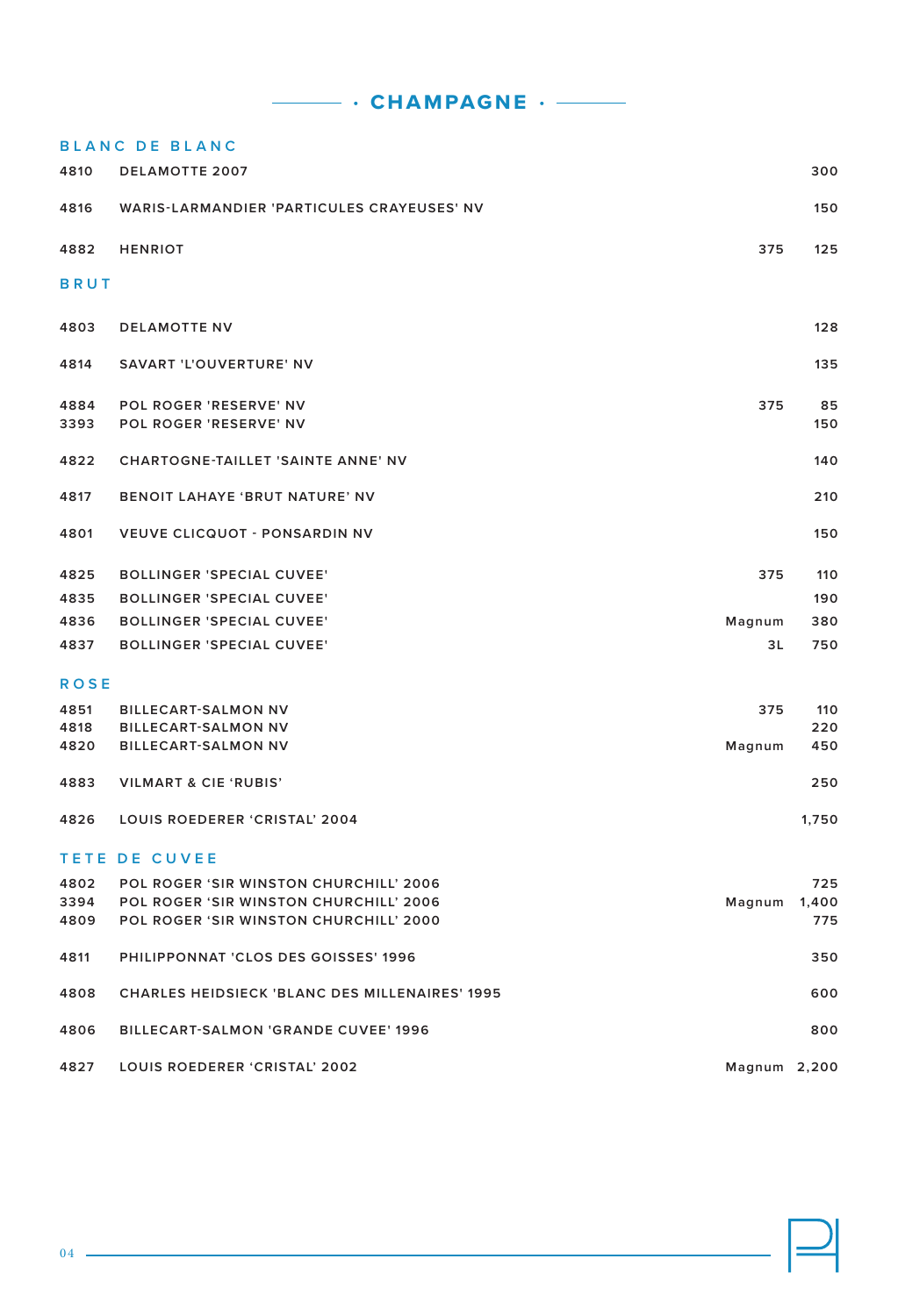# **• sparkling wine •**

| <b>DOMESTIC</b> |                                                                       |     |
|-----------------|-----------------------------------------------------------------------|-----|
| 4804            | <b>HEART &amp; HAND, BLANC DE NOIRS Finger Lakes 2010</b>             | 120 |
|                 |                                                                       |     |
|                 | <b>INTERNATIONAL</b>                                                  |     |
| 4807            | JANSZ ROSE, Tasmania NV                                               | 96  |
|                 |                                                                       |     |
| 4830            | PROSECCO, VILLA SANDI 'LA RIVETTA' Valdobbiadene Cartizze, Italy 2017 | 120 |
| 4819            | PROSECCO, NINO FRANCO 'RUSTICO' Valdobbiadene, Italy NV               | 75  |
|                 |                                                                       |     |

### **• american white wine •**

|      | SAUVIGNON BLANC                                                           |     |  |  |  |
|------|---------------------------------------------------------------------------|-----|--|--|--|
| 3354 | <b>ARIETTA 'ON THE WHITE KEYS' Napa 2016</b>                              | 185 |  |  |  |
| 3317 | CADE Napa 2020                                                            | 105 |  |  |  |
| 3307 | <b>JOHN ANTHONY Carneros 2019</b>                                         | 70  |  |  |  |
| 3322 | KENZO 'ASATSUYU' Napa 2017                                                | 225 |  |  |  |
| 3375 | EISELE Napa 2019                                                          | 300 |  |  |  |
| 3361 | EISELE Napa 2018                                                          | 310 |  |  |  |
| 3314 | <b>SCHOLIUM PROJECT 'PRINCE IN HIS CAVES' Sonoma 2016</b>                 | 145 |  |  |  |
|      | RHONE-INSPIRED                                                            |     |  |  |  |
| 3334 | <b>GRENACHE BLANC, TABLAS CREEK Paso Robles 2017</b>                      | 85  |  |  |  |
| 3331 | GRENACHE BLANC BLEND, 13TH &THIRD 'LILY' Paso Robles 2017                 | 120 |  |  |  |
|      | AROMATIC VARIETALS                                                        |     |  |  |  |
| 3384 | SEMILLON-SAUVIGNON BLANC, MORLET 'LA PROPORTION DOREE' Sonoma County 2014 | 250 |  |  |  |
| 3358 | CORTESE, IDLEWILD 'FOX HILL' Mendocino County 2017                        | 90  |  |  |  |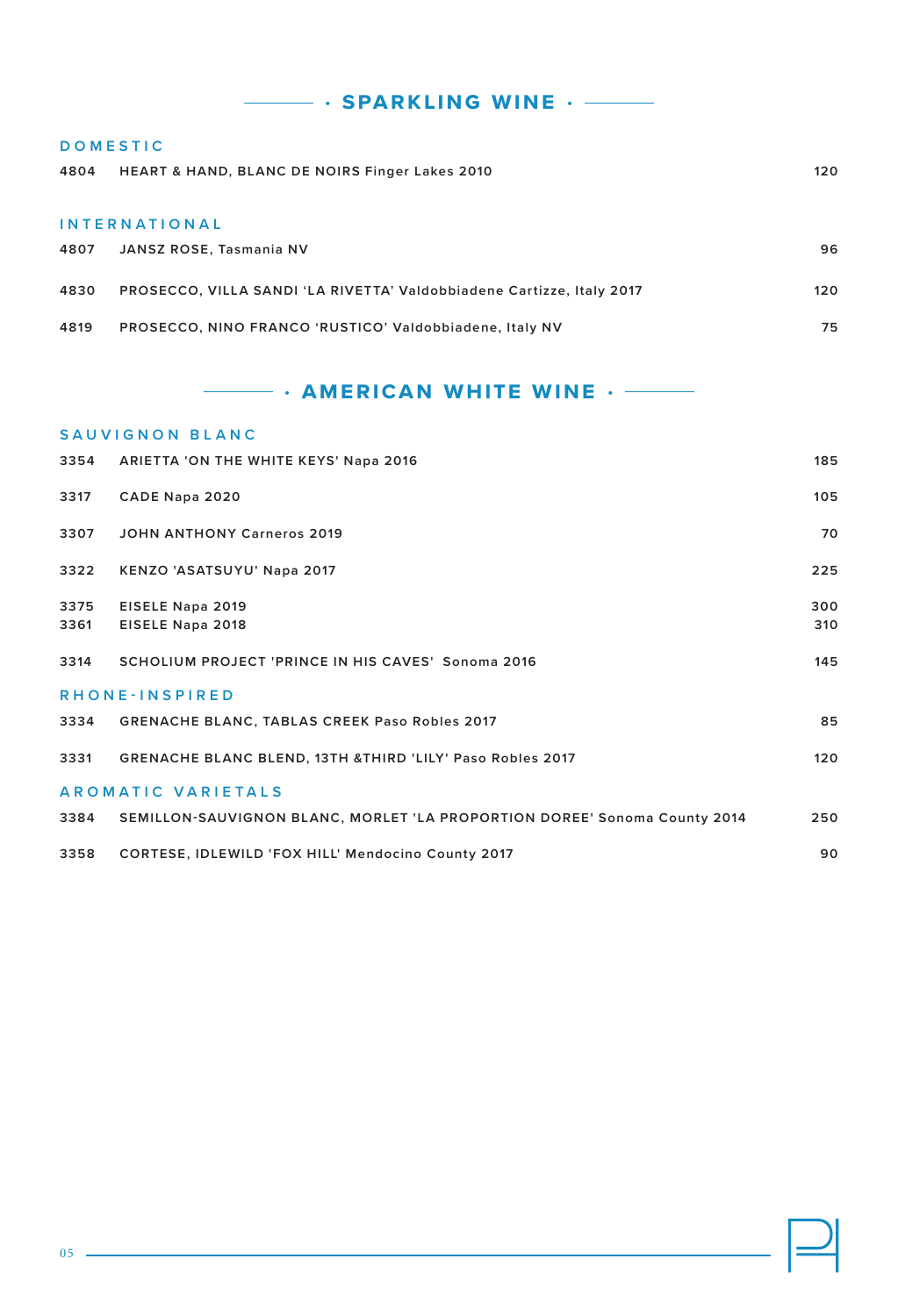### **• american white wine •**

|               | <b>CHARDONNAY</b>                                                  |        |     |
|---------------|--------------------------------------------------------------------|--------|-----|
| OREGON        |                                                                    |        |     |
| 3342          | <b>DROUHIN 'ROSEROCK' Willamette Valley 2016</b>                   |        | 90  |
| 3352          | <b>CAMERON 'CLOS ELECTRIQUE' Willamette Valley 2015</b>            |        | 210 |
|               | <b>CALIFORNIA</b>                                                  |        |     |
| 3309          | KISTLER 'LES NOISETIERS' Sonoma Coast 2019                         |        | 150 |
| 3326          | <b>AUBERT 'CIX ESTATE' Sonoma Coast 2019</b>                       |        | 300 |
| 3377          | BELHARRA, Knights Valley, California 2017                          |        | 100 |
| 3321          | PETER MICHAEL 'MA BELLE-FILLE' Sonoma County, Knights Valley 2015  |        | 250 |
| 3333          | PETER MICHAEL 'MA BELLE-FILLE' Sonoma County, Knights Valley 2011  |        | 250 |
| 3302          | PETER MICHAEL 'MON PLAISIR' Sonoma County, Knights Valley 2012     |        | 275 |
| 3323          | PETER MICHAEL 'POINT ROUGE' Sonoma County, Knights Valley 2012     |        | 400 |
| 3328          | <b>FRANK FAMILY Carneros 2019</b>                                  |        | 120 |
| 3336          | <b>HARTFORD COURT Russian River 2018</b>                           |        | 85  |
| 3344          | <b>ARISTA Russian River 2016</b>                                   |        | 175 |
| 3348          | <b>ARISTA Russian River 2018</b>                                   |        | 195 |
| 3360          | <b>ARISTA 'RITCHIE' Russian River 2018</b>                         |        | 250 |
| 3370          | <b>ARISTA 'BANFIELD' Russian River 2018</b>                        |        | 250 |
| 3379          | <b>CAKEBREAD Napa 2020</b>                                         |        | 125 |
| 3368          | KONGSGAARD Napa 2018                                               |        | 350 |
| 3337          | <b>BREWER CLIFTON Sta. Rita Hills 2018</b>                         |        | 75  |
| 3303          | RANCHO VINEDO 'DONA MARTINA' Santa Maria 2017                      |        | 104 |
| 3398          | <b>BOEN California 2018</b>                                        |        | 60  |
| 3378          | ORIN SWIFT 'MANNEQUIN' California 2017                             |        | 90  |
|               | $\cdot$ FRENCH WHITE WINE $\cdot$ -<br>LOIRE VALLEY                |        |     |
| 4924          | <b>SANCERRE, DOMAINE TROIS NOYERS 2020</b>                         |        | 92  |
|               |                                                                    |        |     |
| 3367          | SANCERRE, FRANCOIS COTAT 'LES CULS DE BEAUJEU' 2017                |        | 175 |
| RHONE         |                                                                    |        |     |
| 3388          | VIOGNIER, DOMAINE GEORGES VERNAY 'LE PIED DE SAMSON' 2016          |        | 84  |
| 3380          | <b>COTES DU RHONE, CHATEAU GRILLET 2019</b>                        |        | 220 |
| 4044          | CHATEAUNEUF DU PAPE, DOMAINE SAINT PREFERT 'CUVEE CLAIRETTES' 2019 | Magnum | 900 |
| <b>ALSACE</b> |                                                                    |        |     |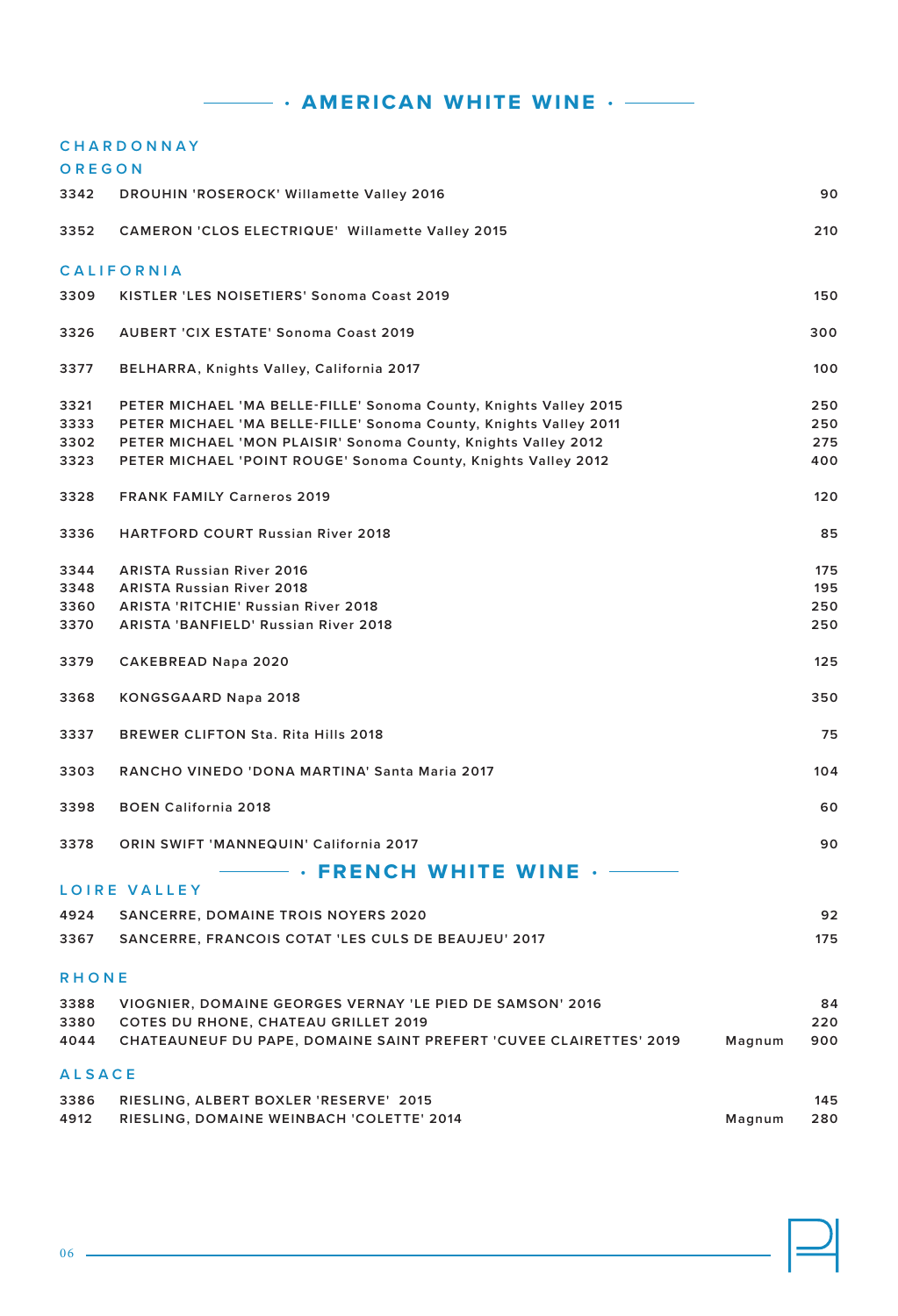### $\cdot$  **FRENCH WHITE WINE**  $\cdot$   $-$

### **BORDEAUX**

| 4902<br>4916   | CHATEAU SUDUIRAUT 'S DE SUDUIRAT' 2018<br>CHATEAU LYNCH-BAGES 'BLANC DE LYNCH-BAGES' 2018 | 150<br>210 |
|----------------|-------------------------------------------------------------------------------------------|------------|
| 4942           | CHATEAU MARGAUX 'PAVILLON DU CHATEAU MARGAUX' 2010                                        | 650        |
|                |                                                                                           |            |
| JURA           |                                                                                           |            |
| 3357           | ARBOIS, SAVAGNIN, JEAN-FRANCOIS GANEVAT 2016                                              | 185        |
|                | <b>BURGUNDY</b>                                                                           |            |
| <b>CHABLIS</b> |                                                                                           |            |
| 4920           | <b>LAROCHE 'SAINT MARTIN' 2019</b>                                                        | 90         |
| 4901           | <b>1ER CRU 'BUTTEAUX' FRANCOIS RAVENEAU 2007</b>                                          | 650        |
| 3374           | 1ER CRU 'VAILLON' CHRISTIAN MOREAU 'GUY MOREAU'2019                                       | 200        |
| 4913           | <b>CHRISTIAN MOREAU 2018</b><br>Magnum                                                    | 210        |
| 4904           | <b>VINCENT DAUVISSAT 2018</b>                                                             | 180        |
| 4905           | <b>1ER CRU 'LA FOREST' VINCENT DAUVISSAT 2018</b>                                         | 250        |
| 4906           | <b>1ER CRU 'SECHET' VINCENT DAUVISSAT 2018</b>                                            | 250        |
| COTE-D'OR      |                                                                                           |            |
| 3338           | NUITS-SAINT-GEORGES 1ER CRU, 'Clos Marechale' Jacques-Frederic Mugnier 2014               | 350        |
| 3381           | <b>BEAUNE 1ER CRU 'CLOS DES AIGROTS' MICHEL LAFARGE 2019</b>                              | 250        |
| 4911           | RULLY, JOSEPH DROUHIN 2018                                                                | 75         |
| 3389           | CHASSAGNE-MONTRACHET, JEAN-CLAUDE RAMONET 2018                                            | 310        |
| 3390           | CHASSAGNE-MONTRACHET 1ER CRU 'CHAMPS-CANET' JEAN-CLAUDE RAMONET 2018                      | 420        |
| 4910           | CHASSAGNE-MONTRACHET 1ER CRU 'LES CHAMPGAINS' DOMAINE MICHEL NIELLON 2016                 | 390        |
| 4921           | SAINT-ROMAIN, MEO CAMUZET 2017                                                            | 150        |
| 3353           | SAINT-AUBIN 'PRINCEE' HUBERT LAMY 2018                                                    | 175        |
| 3369           | SAINT-AUBIN 1ER CRU 'LES CHAMPLOTS' JEAN-CLAUDE BACHELET 2018                             | 160        |
| 3365           | PULIGNY-MONTRACHET 1ER CRU 'SOUIS LE PUITS' BALLAND-CURTET 2019                           | 220        |
| 4957           | PULIGNY-MONTRACHET, HENRI CLERC 2018                                                      | 265        |
| 4925           | PULIGNY-MONTRACHET, OLIVIER LEFLAIVE 2019                                                 | 285        |
| 4948           | PULIGNY-MONTRACHET 1ER CRU 'LES CLAVOILLONS' DOMAINE JEAN-LOUIS CHAVY 2012                | 320        |
| 3341           | <b>MEURSAULT 'LES PELLANS' DAVID MOREAU 2017</b>                                          | 180        |
| 3350           | <b>MEURSAULT, COCHE-DURY 2015</b>                                                         | 850        |
| 4917           | MEURSAULT 1ER CRU 'SOUS DOS D'ANNE' DOMAINE LEFLAIVE 2018<br>Magnum                       | 1,100      |
| 4945           | BIENVENUES-BATARD-MONTRACHET GRAND CRU, DOMAINE LEFLAIVE 2018                             | 1,500      |
| 4946           | BATARD-MONTRACHET GRAND CRU, DOMAINE LEFLAIVE 2018                                        | 1,800      |
| 4947           | BATARD-MONTRACHET GRAND CRU, DOMAINE BLAIN-GAGNARD 2019                                   | 775        |
| 4908           | CHEVALIER-MONTRACHET GRAND CRU, DOMAINE LEFLAIVE 2018                                     | 2,100      |
| 4944           | <b>MONTRACHET GRAND CRU, BOUCHARD 2016</b>                                                | 1,850      |
| 3351           | <b>MONTRACHET GRAND CRU, JOSEPH DROUHIN 'MARQUIS DE LAGUICHE' 1993</b>                    | 1,250      |
| MACON          |                                                                                           |            |

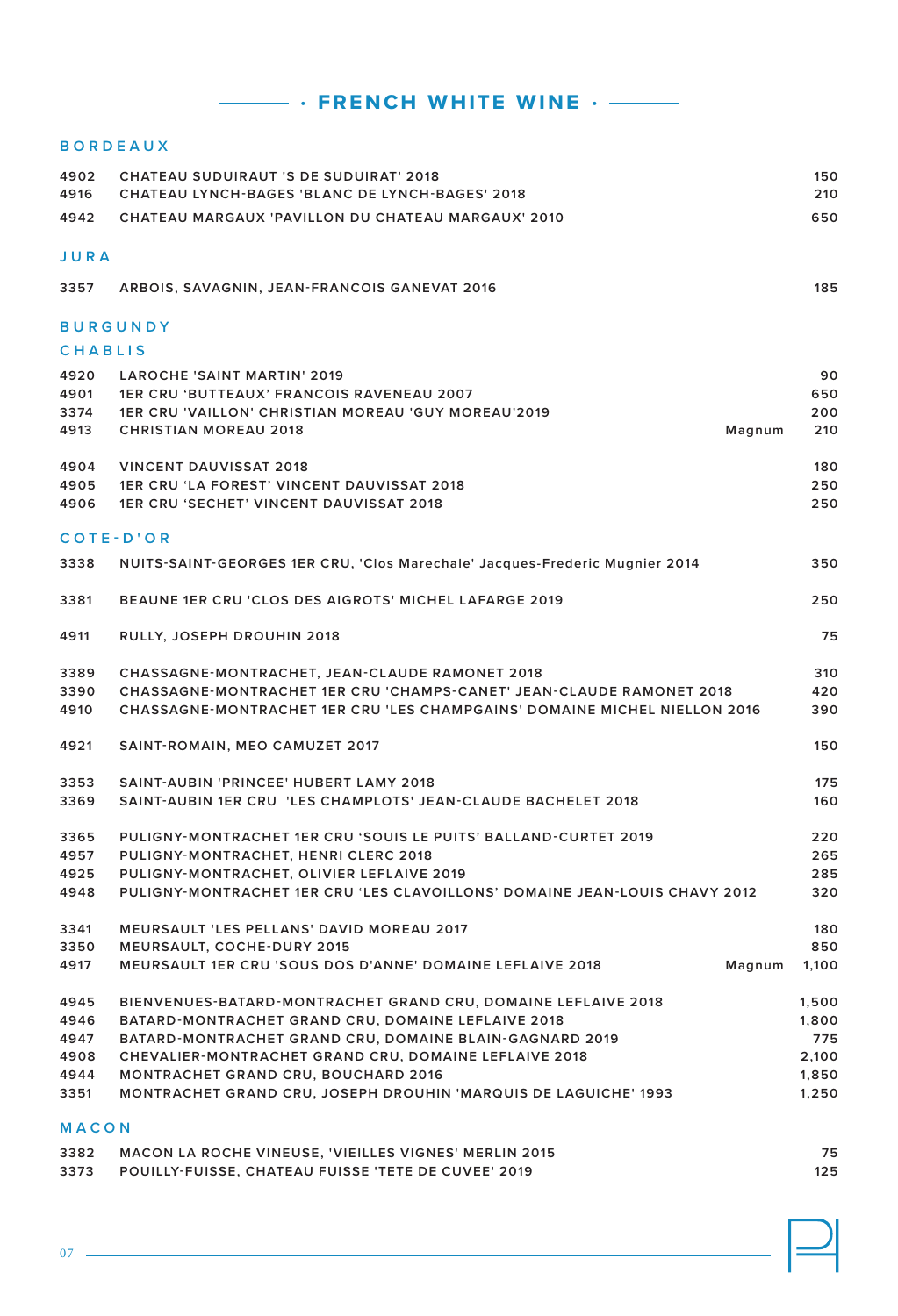# **• international white wine •**

### **GERMANY**

| 3366                   | RIESLING, HEINZ EIFEL 'KABINETT' Mosel 2020                       |        | 68  |
|------------------------|-------------------------------------------------------------------|--------|-----|
| 3372<br><b>AUSTRIA</b> | RIESLING, EGON MULLER "SCHARZHOF QBA' Mosel 2018                  |        | 195 |
| 3313                   | <b>GRUNER VELTLINER, WIENINGER Vienna Hills 2019</b>              |        | 60  |
| 3313                   | <b>GRUNER VELTLINER, LOIMER 'LANGENLOIS SPIEGEL' Kamptal 2014</b> |        | 160 |
| <b>ITALY</b>           |                                                                   |        |     |
| 4914                   | PINOT GRIGIO, VILLA SANDI Veneto 2020                             |        | 68  |
| 3347                   | PINOT GRIGIO, VIGNAI DA DULINE Friuli 2018                        |        | 135 |
| 3362                   | SOAVE CLASSICO, PIEROPAN 'Calvarino' Veneto 2018                  |        | 90  |
| 3301                   | ETNA BIANCO, FESSINA 'Puddara' Sicily 2016                        | Magnum | 300 |
| <b>SPAIN</b>           |                                                                   |        |     |
| 3355                   | RIOJA BLANCO, CONTINO 2015                                        |        | 90  |
|                        | <b>AUSTRALIA</b>                                                  |        |     |
| 3344                   | CHARDONNAY, TOLPUDDLE Tasmania 2017                               |        | 160 |
|                        | <b>NEW ZEALAND</b>                                                |        |     |
| 3332                   | CHARDONNAY, KUMEU RIVER 'CODDINGTON' Auckland 2012                |        | 125 |
| 3306                   | SAUVIGNON BLANC, CRAGGY RANGE 'TE MUNA' Martinborough 2020        |        | 75  |

### **• ROSE WINE • ـــــ FRANCE**

| 3363 | DOMAINE SYLVAIN PATAILLE 'FLEUR DE PINOT' Marsannay 2017 | 175 |
|------|----------------------------------------------------------|-----|
| 3371 | CHATEAU PEYRASSOL 'RESERVE DES TEMPLIERS' Provence 2019  | 76  |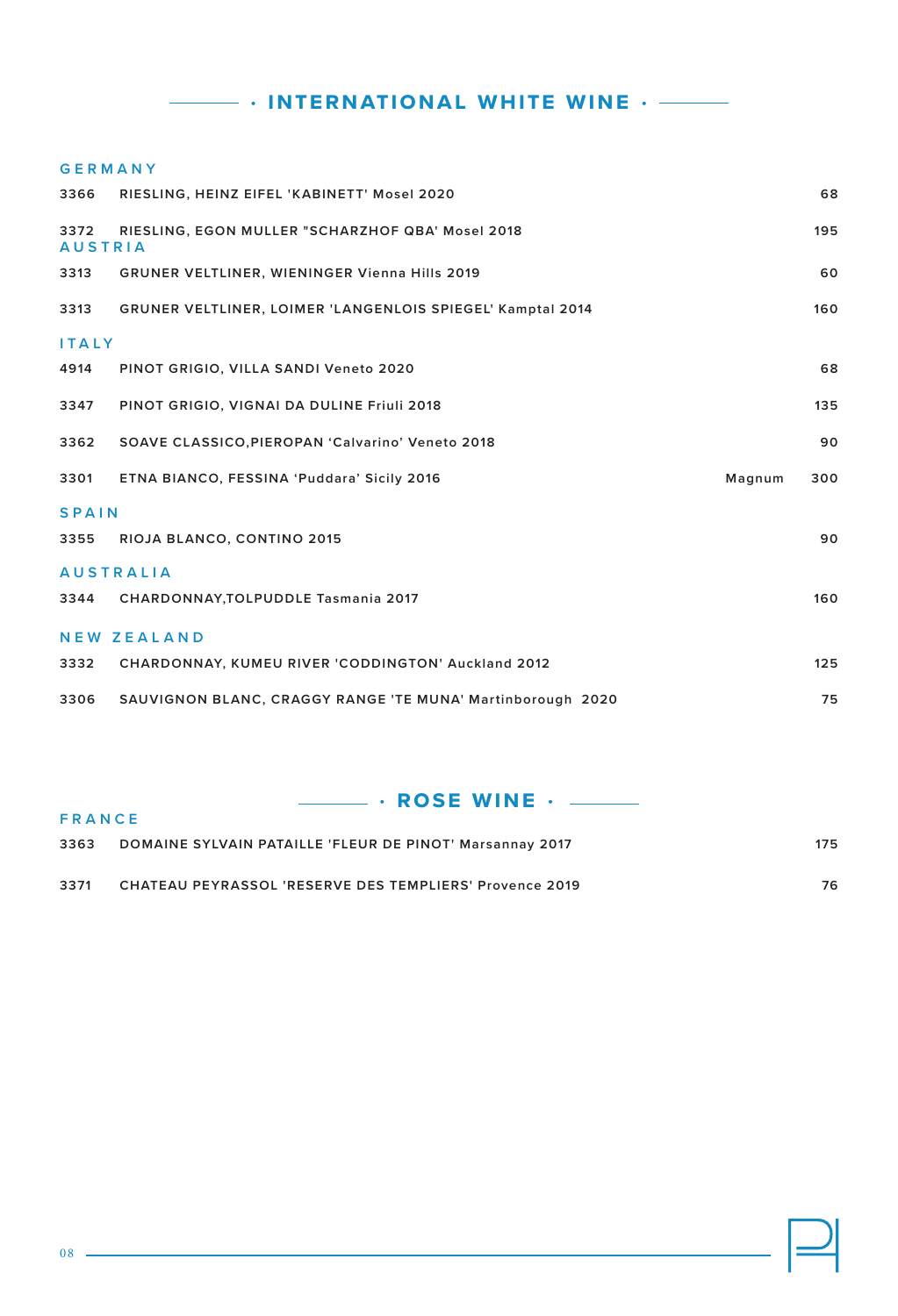**EXECUTE:** AMERICAN RED WINE  $\cdot$  ——

### **PINOT NOIR C A L I F O R N I A**

| 3661 | <b>WILLIAMS SELYEM 'FERRINGTON' Anderson Valley 2016</b>        |        | 285 |
|------|-----------------------------------------------------------------|--------|-----|
| 3640 | <b>ARISTA 'FERRINGTON' Anderson Valley 2018</b>                 |        | 250 |
| 3667 | <b>TALISMAN 'WILDCAT MOUNTAIN' Los Carneros 2008</b>            |        | 175 |
| 3624 | <b>HEAD HIGH Sonoma Coast 2018</b>                              |        | 75  |
| 3666 | <b>AUBERT 'UV-SL' Sonoma Coast 2016</b>                         |        | 240 |
| 5422 | <b>AUBERT 'RICHIE' Sonoma Coast 2012</b>                        | Magnum | 725 |
| 3649 | <b>MARTINELLI 'BELLA VIGNA' Sonoma Coast 2019</b>               |        | 115 |
| 3658 | <b>WILLIAMS SELYEM 'PRECIOUS MOUNTAIN' Sonoma Coast 2019</b>    |        | 410 |
| 3656 | <b>WILLIAMS SELYEM 'PRECIOUS MOUNTAIN' Sonoma Coast 2015</b>    |        | 395 |
| 3654 | WILLIAMS SELYEM 'CALEGARI' Russian River Valley 2019            |        | 285 |
| 3674 | WILLIAMS SELYEM 'ROCHIOLI RIVERBLOCK' Russian River Valley 2019 |        | 350 |
| 3600 | WILLIAMS SELYEM 'ROCHIOLI RIVERBLOCK' River Valley 2016         |        | 375 |
| 3659 | WILLIAMS SELYEM 'LEWIS MACGREGOR' Russian River Valley 2019     |        | 400 |
| 3668 | WILLIAMS SELYEM 'ESTATE' Russian River Valley 2019              |        | 425 |
| 3636 | <b>ARISTA Russian River Valley 2018</b>                         |        | 195 |
| 3633 | ARISTA 'UV-LUCKY WELL' Russian River Valley 2018                |        | 250 |
| 3630 | JOSEPH SWAN 'CUVEE DE TROIS' Russian River Valley 2017          |        | 100 |
| 3673 | WILLIAMS SELYEM 'WEIR' Yorkville Highlands2016                  |        | 275 |
| 3618 | WILLIAMS SELYEM 'WEIR' Yorkville Highlands2013                  |        | 300 |
| 3703 | <b>BRULIAM 'SOBERANES' Santa Lucia Highlands 2014</b>           |        | 155 |
| 3635 | PAUL LATO PASONI 'LANCELOT' Santa Lucia Highlands 2016          |        | 300 |
| 3627 | CHANIN 'LA RINCONADA' Sta. Rita Hills 2013                      |        | 175 |
| 3672 | <b>TALLEY 'RINCON' Arroyo Grande 2016</b>                       |        | 170 |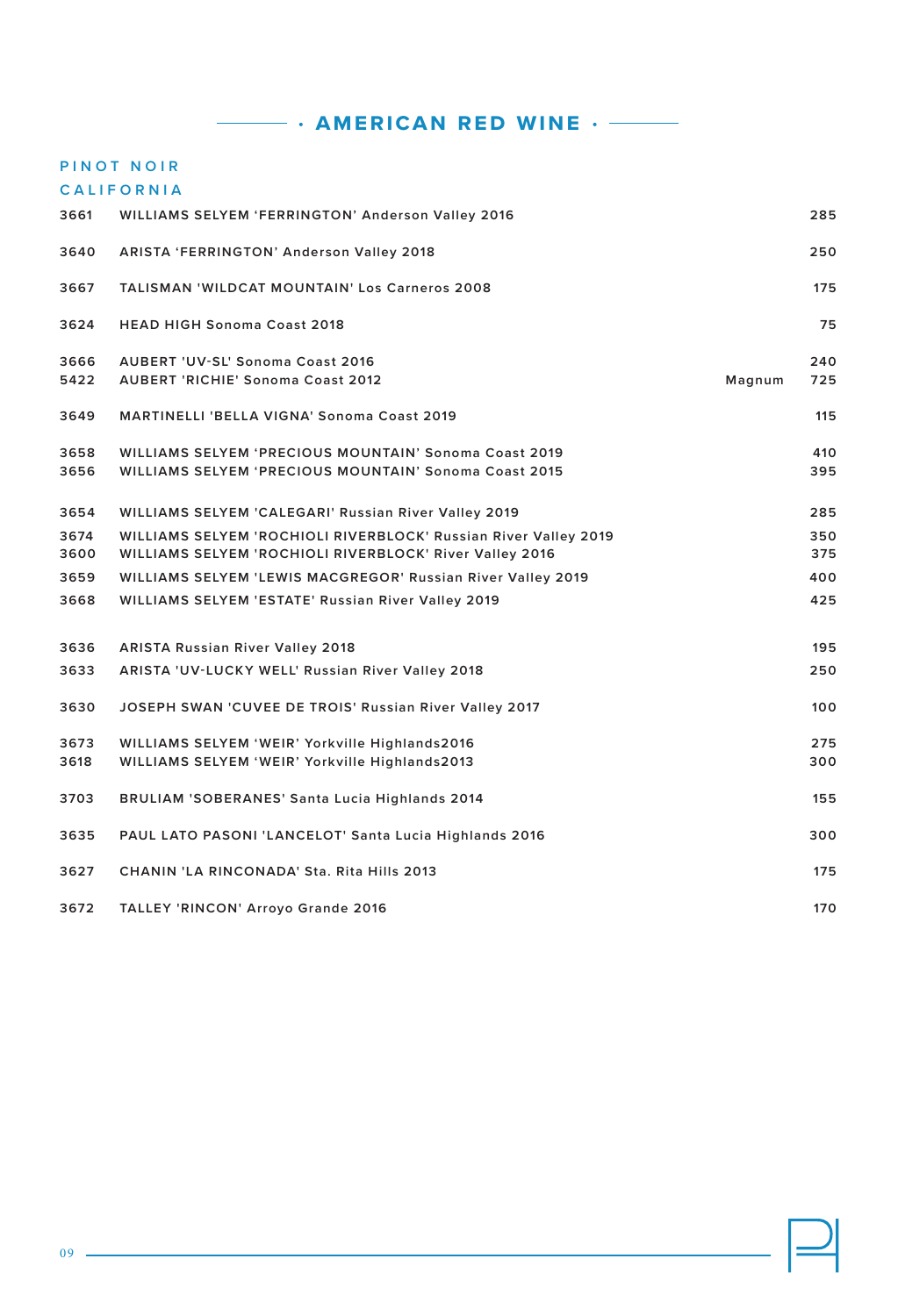### **PINOT NOIR**

| OREGON |  |  |  |
|--------|--|--|--|
|        |  |  |  |

| 3620 | <b>CORIOLIS Willamette Valley 2019</b>                         |         | 175  |
|------|----------------------------------------------------------------|---------|------|
| 3664 | <b>ANTICA TERRA 'BOTANICA' Willamette Valley 2019</b>          |         | 350  |
| 3637 | <b>BIG TABLE FARM Willamette Valley 2019</b>                   |         | 145  |
| 3611 | <b>MAISON L'ENVOYE 'TWO MESSENGERS' Willamette Valley 2018</b> |         | 76   |
| 3660 | <b>HARPER VOIT 'TERRAROSSA' Willamette Valley 2014</b>         |         | 200  |
| 3638 | PONZI 'TAVOLA' Willamette Valley 2018                          |         | 90   |
| 3643 | PONZI 'RESERVE' Willamette Valley 2012                         |         | 325  |
| 3645 | PONZI 'RESERVE' Willamette Valley 2010                         |         | 350  |
| 3641 | PONZI 'RESERVE' Willamette Valley 2009                         |         | 375  |
| 3420 | PONZI 'RESERVE' Willamette Valley 2009                         | 3 liter | 1600 |
| 3427 | PONZI 'RESERVE' Willamette Valley 2002                         | 3 liter | 1850 |
| 3615 | PONZI 'RESERVE' Willamette Valley 2000                         |         | 475  |
| 3622 | <b>PONZI 'RESERVE' Willamette Valley 1999</b>                  |         | 500  |
| 3669 | PONZI 'RESERVE' Willamette Valley 1995                         |         | 550  |
| 3613 | <b>RESONANCE 'RESONANCE' Willamette Valley 2015</b>            |         | 125  |
| 3604 | RESONANCE 'DECOUVERTE' Willamette Valley 2015                  |         | 200  |
| 3605 | <b>ZENA CROWN 'THE SUM' Willamette Valley 2016</b>             |         | 210  |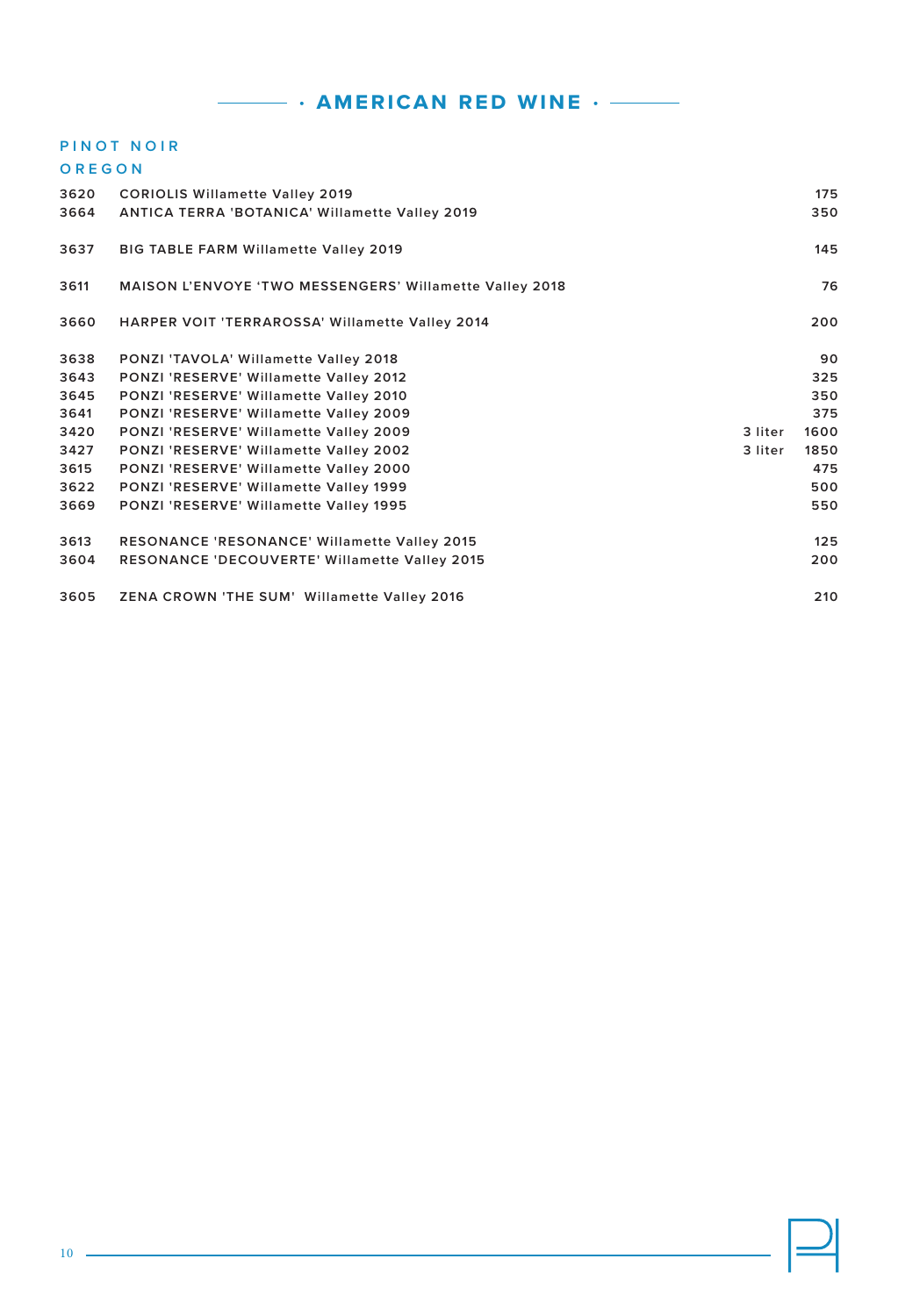### **Z I N F A N D E L**

| 3716<br>4093<br>3722<br>3716 | WILLIAMS SELYEM 'PAPERA' Russian River Valley 2016<br><b>WILLIAMS SELYEM 'PAPERA' Russian River Valley 2017</b><br>WILLIAMS SELYEM 'BACIGALUPI' Russian River Valley 2019<br>WILLIAMS SELYEM 'SAITONE' Russian River Valley 2016 |              | 275<br>295<br>295<br>290 |
|------------------------------|----------------------------------------------------------------------------------------------------------------------------------------------------------------------------------------------------------------------------------|--------------|--------------------------|
| 3804                         | HARTFORD 'OLD VINE' Russian River Valley 2019                                                                                                                                                                                    |              | 95                       |
| 3708                         | NEYERS 'VISTA NORTE' Napa 2018                                                                                                                                                                                                   |              | 75                       |
| 3740                         | <b>TURLEY 'JUVENILE' California 2019</b>                                                                                                                                                                                         |              | 88                       |
| 3453                         | RIDGE 'GEYSERVILLE' Alexander Valley 2019                                                                                                                                                                                        | 3 liter      | 600                      |
| 3802                         | ROMBAUER California 2019                                                                                                                                                                                                         |              | 115                      |
| <b>SYRAH</b>                 |                                                                                                                                                                                                                                  |              |                          |
| 3713                         | L'ECOLE NO 41 Washington, Walla Walla 2017                                                                                                                                                                                       |              | 110                      |
| 4518<br>4307                 | SINE QUA NON 'RATSEL' California 2016<br>SINE QUA NON 'CAPO DEI PUTI, ELEVEN CONFESSIONS' Sta. Rita Hills 2014                                                                                                                   | Magnum       | 1,500<br>1,600           |
| 3917                         | LILLIAN California 2013                                                                                                                                                                                                          |              | 175                      |
| 4316                         | <b>DUMOL Russian River 2015</b>                                                                                                                                                                                                  |              | 195                      |
| 3809                         | <b>FLANAGAN Bennett Valley 2014</b>                                                                                                                                                                                              |              | 195                      |
|                              | <b>ITALIAN-INSPIRED</b>                                                                                                                                                                                                          |              |                          |
| 4358                         | SANGIOVESE, GARGIULO 'APRILE' Napa 2015                                                                                                                                                                                          |              | 155                      |
|                              | RHONE-INSPIRED                                                                                                                                                                                                                   |              |                          |
| 3739                         | ORR 'GRENACHE' Colimbia Valley, Washington 2018                                                                                                                                                                                  |              | 75                       |
| 3920                         | <b>TABLAS CREEK 'MOURVEDRE' Paso Robles 2016</b>                                                                                                                                                                                 |              | 110                      |
| 4223                         | <b>MARGERUM 'M5' Santa Barbara 2017</b>                                                                                                                                                                                          |              | 84                       |
| 4309<br>4543                 | SINE QUA NON 'TESTA DEI CHERUBINI, ELEVEN CONFESSIONS' Sta. Rita Hills 2014<br>SINE QUA NON 'STEIN' California 2012                                                                                                              | Magnum 1,800 | 1,650                    |
|                              | PETITE SIRAH                                                                                                                                                                                                                     |              |                          |
| 5421                         | ROBERT FOLEY 'MUSCLE MAN' California 2006                                                                                                                                                                                        | Magnum       | 350                      |
| <b>MALBEC</b>                |                                                                                                                                                                                                                                  |              |                          |
| 3903                         | DEVIL PROOF 'ROCKPILE RIDGE' Rockpile 2016                                                                                                                                                                                       |              | 400                      |
|                              | <b>MONDEUSE</b>                                                                                                                                                                                                                  |              |                          |
| 3915                         | LAGIER MEREDITH 'MOUNT VEEDER' Napa 2014                                                                                                                                                                                         |              | 95                       |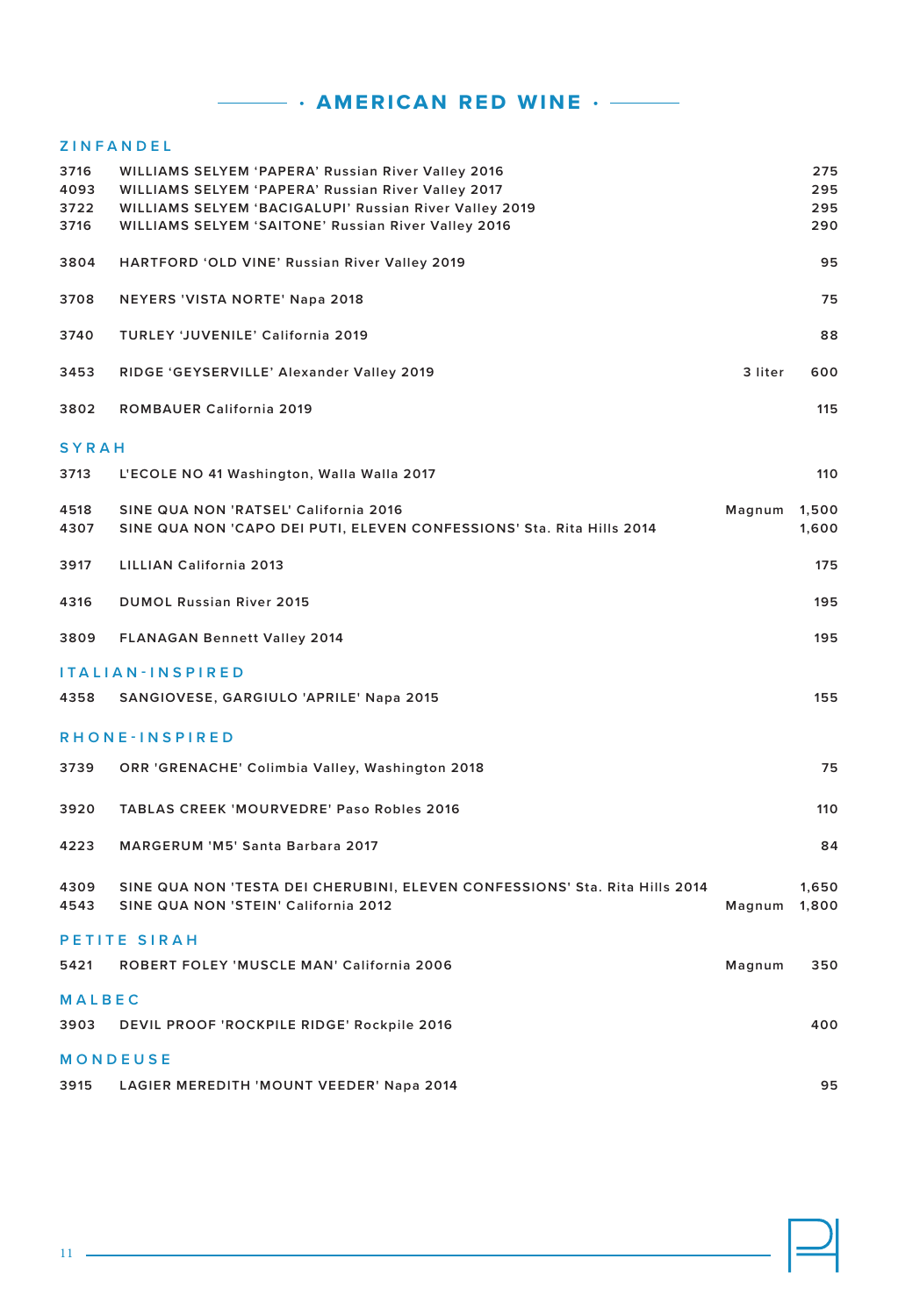## **CABERNET FRANC**

| <b>CALIFORNIA</b> |  |  |
|-------------------|--|--|
|                   |  |  |

| 4353              | <b>DARIOUSH 2018</b>                        |        | 275 |  |
|-------------------|---------------------------------------------|--------|-----|--|
| 4209              | FAVIA 'CERRO SUR' Napa 2014                 |        | 400 |  |
|                   |                                             |        |     |  |
|                   |                                             |        |     |  |
| <b>MERLOT</b>     |                                             |        |     |  |
|                   | WASHINGTON                                  |        |     |  |
| 4201              | <b>HEDGES 'CMS' 2018</b>                    |        | 60  |  |
| 3715              | <b>L'ECOLE NO 41 2018</b>                   |        | 80  |  |
| <b>CALIFORNIA</b> |                                             |        |     |  |
| 4218              | PRIDE 'MOUNTAIN VINEYARDS' Napa/Sonoma 2016 |        | 225 |  |
| 4207              | <b>WHITEHALL LANE Napa 2016</b>             |        | 90  |  |
| 4024              | HALL Napa 2017                              |        | 120 |  |
| 4026              | <b>MAYACAMAS Napa 2018</b>                  |        | 160 |  |
| 5203              | PLUMPJACK Napa 2018                         |        | 210 |  |
| 4217              | COHO 'MICHAEL BLACK' Carneros 2014          |        | 150 |  |
| 4539              | ARIETTA 'HUDSON' Napa Valley 2002           | Magnum | 350 |  |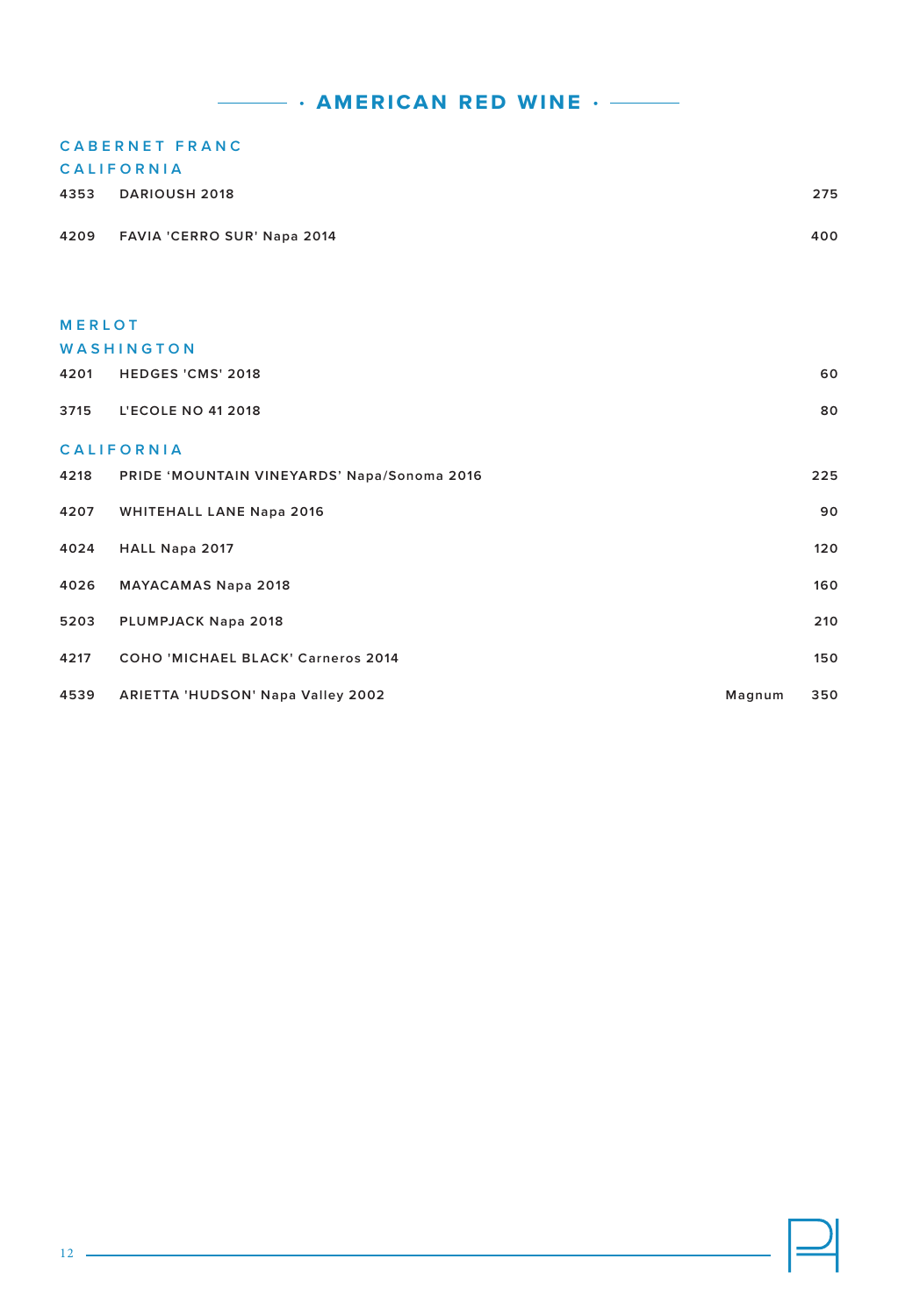13 —

| 3907 | <b>HEDGES FAMLIY 2018</b>                    |         | 65            |
|------|----------------------------------------------|---------|---------------|
| 4342 | <b>LEONETTI CELLAR 2018</b>                  |         | 340           |
|      | <b>CALIFORNIA</b>                            |         |               |
| 4114 | <b>ACCENDO CELLARS 2014</b>                  |         | 700           |
|      |                                              |         |               |
| 5207 | <b>ADAPTATION 2018</b>                       |         | 225           |
| 4115 | ARAUJO 'EISELE' 2007                         |         | 775           |
| 5303 | ARAUJO 'ALTAGRACIA' 2012                     |         | 290           |
| 4111 | <b>ARIETTA 2015</b>                          |         | 400           |
| 3409 | <b>ARIETTA 2007</b>                          |         | 3 liter 3,600 |
|      |                                              |         |               |
| 4320 | <b>ARKENSTONE 'OBSIDIAN' 2014</b>            |         | 410           |
| 5213 | <b>CADE 2017</b>                             |         | 290           |
| 4054 | <b>CAKEBREAD 2018</b>                        |         | 250           |
| 4330 | <b>CAKEBREAD 'BENCHLAND SELECT' 2015</b>     |         | 375           |
|      |                                              |         |               |
| 4023 | <b>CARDANO 2018</b>                          |         | 125           |
| 4082 | <b>CAYMUS 2019</b>                           |         | 275           |
|      |                                              |         |               |
| 5310 | <b>CHAPPELLET 'SIGNATURE' 2018</b>           |         | 220           |
| 4109 | <b>CHIMNEY ROCK 2018</b>                     |         | 275           |
| 4222 | <b>CORRA 2015</b>                            |         | 360           |
| 4062 | <b>CORRA 2010</b>                            |         | 300           |
|      |                                              |         |               |
| 4025 | DALLE VALLE 'COLINA' 2015                    |         | 440           |
| 4085 | <b>J. DAVIES 2015</b>                        |         | 300           |
|      |                                              |         |               |
| 4356 | <b>DIAMOND CREEK 'GRAVELLY MEADOW' 2018</b>  |         | 595           |
| 4040 | <b>DIAMOND CREEK 'GRAVELLY MEADOW' 2015</b>  |         | 495           |
| 4322 | <b>DIAMOND CREEK 'VOLCANIC HILL' 2015</b>    |         | 495           |
| 4326 | <b>DIAMOND CREEK 'RED ROCK TERRACE' 2015</b> |         | 495           |
| 3413 | <b>DIAMOND CREEK 'RED ROCK TERRACE' 1996</b> |         | 3 liter 1,650 |
| 3415 | <b>DIAMOND CREEK 'GRAVELLY MEADOW' 1996</b>  | 3 liter | 1,650         |
| 3412 | <b>DIAMOND CREEK 'GRAVELLY MEADOW' 1994</b>  | 3 liter | 1,850         |
| 3913 | <b>DOMINUS 2009</b>                          |         | 600           |

**CABERNET SAUVIGNON & BLENDS WASHINGTON**

 **ANDREW WILL 'BLACK LABEL' 2017 110 ANDREW WILL 'TWO BLONDS' 2015 200**

**BLEDSOE FAMILY 2019 175**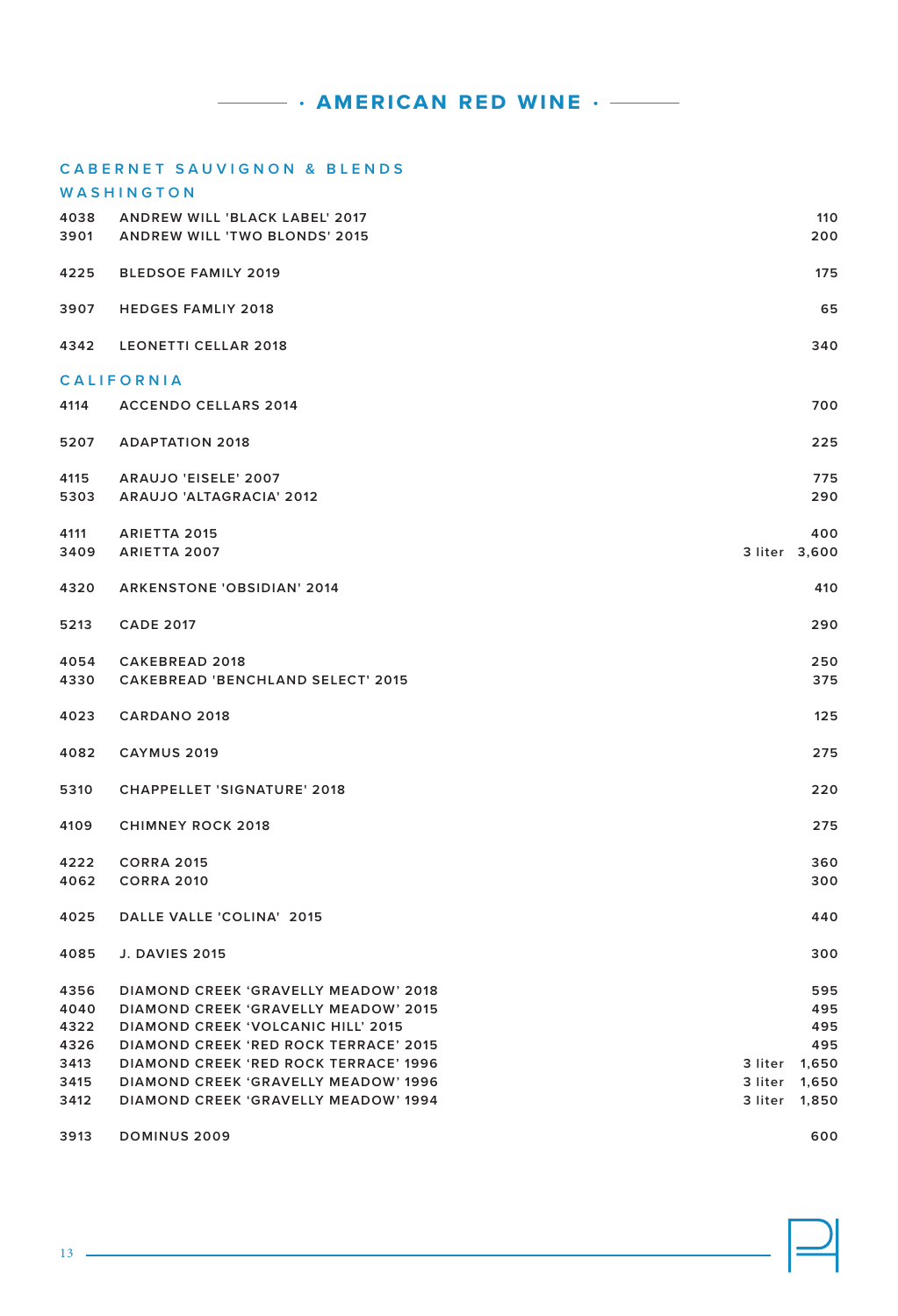### **CABERNET SAUVIGNON & BLENDS**

### **CALIFORNIA**

| 4510 | <b>DAOU 2019</b>                                 | Magnum | 200   |
|------|--------------------------------------------------|--------|-------|
| 4027 | <b>DARIOUSH 2018</b>                             |        | 375   |
| 5404 | <b>DARIOUSH 2018</b>                             | Magnum | 700   |
| 4315 | <b>DRINKWARD PESCHON 'Entre Deux Meres' 2016</b> |        | 190   |
| 4003 | EMBLEM 2017                                      |        | 100   |
| 4005 | <b>FREEMARK ABBEY 2017</b>                       |        | 155   |
| 3702 | <b>FREEMARK ABBEY 2015</b>                       | Magnum | 350   |
| 4087 | <b>FREEMARK ABBEY 'BOSCHE' 2014</b>              |        | 350   |
| 4042 | <b>FREEMARK ABBEY 'SYCAMORE' 2014</b>            |        | 400   |
| 4043 | <b>FREEMARK ABBEY 'SYCAMORE' 2008</b>            |        | 400   |
| 4208 | <b>FREEMARK ABBEY 'SYCAMORE' 2003</b>            |        | 425   |
| 4314 | <b>FREEMARK ABBEY 'SYCAMORE' 1993</b>            |        | 550   |
| 4204 | <b>FROG'S LEAP 2018</b>                          |        | 175   |
| 4089 | <b>GRGICH HILLS 'ESTATE' 2017</b>                |        | 170   |
| 4011 | <b>GRGICH HILLS 'ESTATE' 2010</b>                |        | 275   |
| 4060 | <b>GRACE 'BLANK VINEYARD' 2010</b>               |        | 600   |
| 4317 | <b>HARLAN 2012</b>                               |        | 3300  |
| 4086 | <b>HARRIS 'LAKE VIEW' 2006</b>                   |        | 300   |
| 3902 | <b>HEITZ 2016</b>                                |        | 175   |
| 4522 | HEITZ 'MARTHA'S' 2009                            | Magnum | 995   |
| 5426 | HEITZ 'MARTHA'S' 2007                            | Magnum | 1,500 |
| 4531 | HEITZ 'MARTHA'S' 2004                            | Magnum | 1,100 |
| 4525 | HEITZ 'MARTHA'S' 2003                            |        | 625   |
| 4525 | HEITZ 'MARTHA'S' 2003                            | Magnum | 1,250 |
| 4128 | HEITZ 'MARTHA'S' 1987                            |        | 750   |
| 3911 | <b>HEITZ 'TRAILSIDE' 1993</b>                    |        | 650   |
| 3448 | <b>HUNDRED ACRE 'ARK' 2018</b>                   |        | 1,750 |
| 4096 | HUNDRED ACRE 'KAYLI MORGAN' 2015                 |        | 1,200 |
| 3906 | <b>JOHN ANTHONY 2015</b>                         |        | 195   |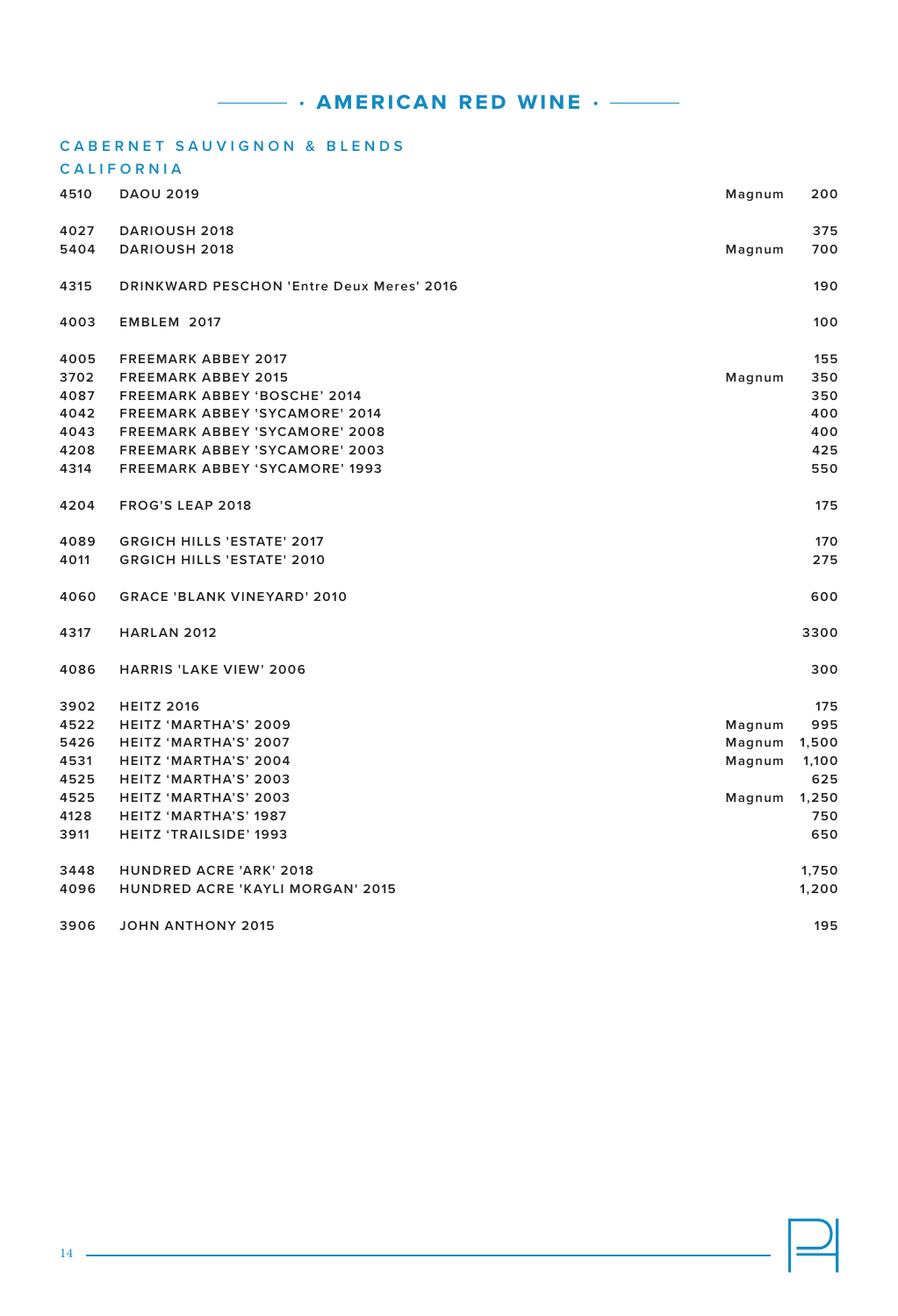### **CABERNET SAUVIGNON & BLENDS**

### **C A L I F O R N I A**

| 4001        | <b>JORDAN Alexander Valley 2017</b>               |         | 195           |
|-------------|---------------------------------------------------|---------|---------------|
| 4506        | <b>JORDAN Alexander Valley 2014</b>               | Magnum  | 450           |
| <b>A507</b> | <b>JORDAN Alexander Valley 2009</b>               | Magnum  | 600           |
| 3456        | <b>JORDAN Alexander Valley 2009</b>               | 3 liter | 1,400         |
| 3447        | JORDAN Alexander Valley 2008                      |         | 6 liter 3,000 |
| 5173        | <b>JOSEPH PHELPS 'INSIGNIA' 2018</b>              |         | 850           |
| 4523        | <b>JOSEPH PHELPS 'INSIGNIA' 2015</b>              | Magnum  | 1,300         |
| 4508        | <b>JOSEPH PHELPS 'INSIGNIA' 1994</b>              | Magnum  | 1,850         |
| 4344        | <b>KAPCSANDY 'ESTATE' 2017</b>                    |         | 375           |
| 4325        | <b>KAPCSANDY 'GRAND VIN' 2014</b>                 |         | 1,275         |
| 4324        | <b>KAPCSANDY 'GRAND VIN' 2013</b>                 |         | 1,500         |
| 4319        | <b>KAPCSANDY 'GRAND VIN' 2010</b>                 |         | 1,400         |
| 4318        | <b>KAPCSANDY 'GRAND VIN' 2008</b>                 |         | 1,600         |
| 4108        | <b>KNIGHTS BRIDGE 'ESTATE' 2018</b>               |         | 295           |
| 4312        | <b>LARKMEAD 2017</b>                              |         | 300           |
| 3484        | LARKMEAD 'LMV SALON' 2010                         | Magnum  | 1,200         |
| 4364        | LARKMEAD 'LMV SALON' 2007                         |         | 750           |
| 3485        | <b>LARKMEAD 'LMV SALON' 2007</b>                  | Magnum  | 1,500         |
| 4367        | LARKMEAD 'SOLARI' 2010                            |         | 695           |
| 3486        | LARKMEAD 'SOLARI' 2010                            | Magnum  | 1,400         |
| 4370        | LARKMEAD 'SOLARI' 2007                            |         | 850           |
| 3487        | LARKMEAD 'SOLARI' 2007                            | Magnum  | 1,695         |
| 4100        | LILLIAN CALIFORNIA N.V.                           |         | 575           |
| 4313        | <b>LONG MEADOW RANCH 2016</b>                     |         | 150           |
| 4339        | <b>LONG MEADOW RANCH 'RUTHERFORD ESTATE' 2014</b> |         | 210           |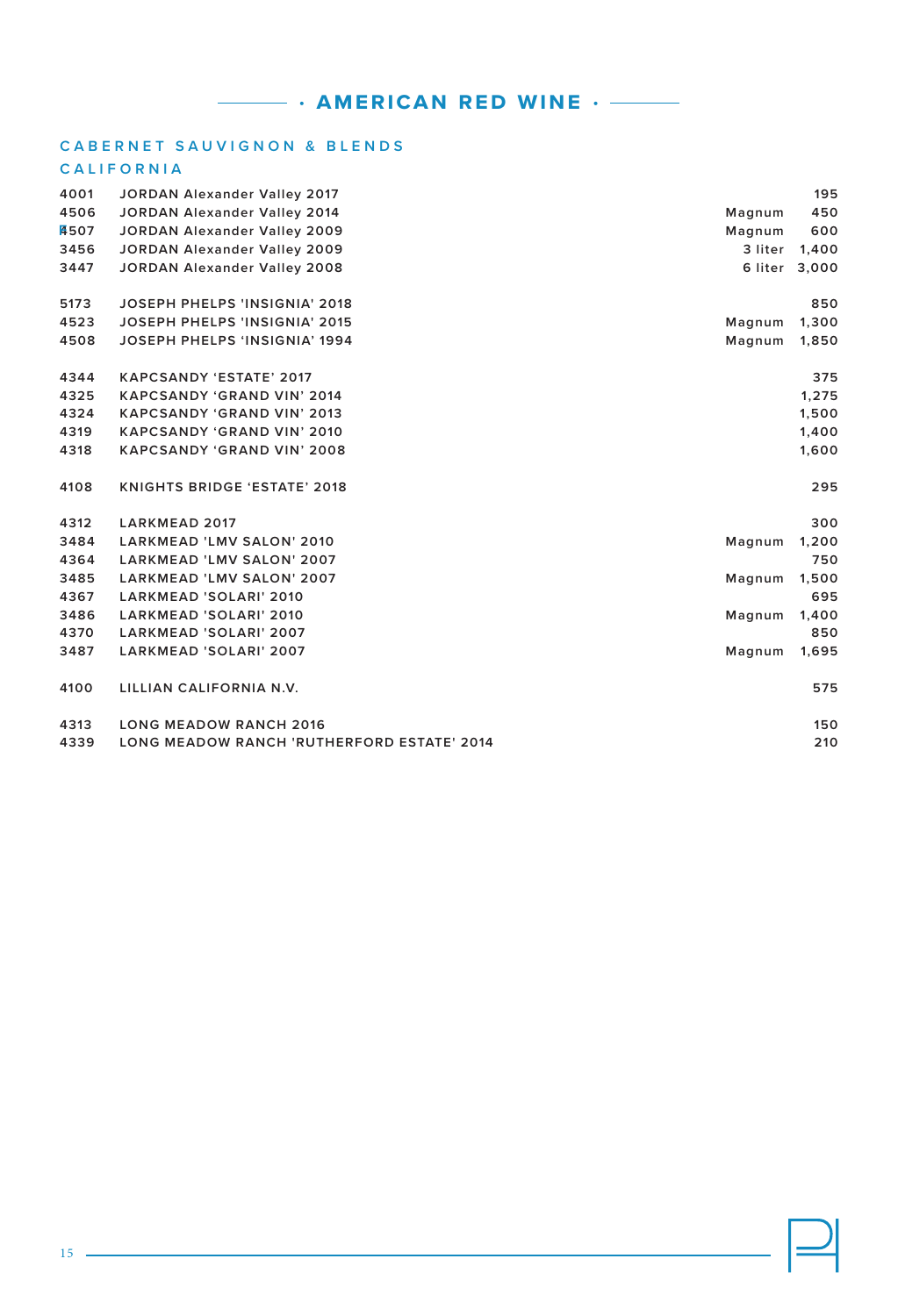|      | <b>CABERNET SAUVIGNON &amp; BLENDS</b>               |              |               |
|------|------------------------------------------------------|--------------|---------------|
|      | <b>CALIFORNIA</b>                                    |              |               |
| 4022 | <b>MAYACAMAS 2004</b>                                |              | 650           |
| 4354 | <b>METAPHORA 2010</b>                                |              | 425           |
| 4129 | <b>MINER 'THE ORACLE' 2010</b>                       | 3 liter      | 1,550         |
| 4129 | <b>MITHRA MOUNT VEEDER 2012</b>                      |              | 550           |
| 5411 | <b>MONTELENA 2018</b>                                | Magnum       | 400           |
| 4357 | <b>MONTELENA 'ESTATE' 2017</b>                       |              | 400           |
| 5409 | <b>MONTELENA 'ESTATE' 2015</b>                       | Magnum       | 950           |
| 5405 | <b>MONTELENA 'ESTATE' 2009</b>                       | Magnum       | 1,200         |
| 4361 | <b>MONTELENA 'ESTATE' 2007</b>                       |              | 650           |
| 5153 | <b>MONTELENA 'ESTATE' 2006</b>                       |              | 600           |
| 3407 | <b>MONTELENA 'ESTATE' 2005</b>                       | 3 liter      | 1,850         |
| 4547 | <b>MONTELENA 'ESTATE' 2002</b>                       | Magnum       | 975           |
| 4119 | <b>MOUNT EDEN 'ESTATE' Santa Cruz Mountains 1987</b> |              | 350           |
| 4107 | <b>NINE SUNS 'SUNBIRD' 2018</b>                      |              | 300           |
| 5116 | <b>NINE SUNS 2017</b>                                |              | 750           |
| 5117 | <b>NINE SUNS 2015</b>                                |              | 800           |
| 5118 | <b>NINE SUNS 2014</b>                                |              | 850           |
| 5112 | <b>NINE SUNS 2013</b>                                |              | 775           |
| 5105 | ODETTE 2018                                          |              | 400           |
| 4352 | OPUS ONE 2018                                        |              | 850           |
| 5418 | OPUS ONE 2016                                        | Magnum 2,200 |               |
| 3443 | OPUS ONE 2012                                        |              | 3 liter 3,750 |
| 4504 | OPUS ONE 2011                                        | Magnum       | 1,850         |
| 4063 | PHILIP TOGNI 1992                                    |              | 675           |
| 3462 | PLUMPJACK 'RESERVE' 2018                             |              | 1,200         |
| 4014 | <b>PURSUIT 2018</b>                                  |              | 160           |
| 5415 | RIDGE 'MONTE BELLO' 2016                             | Magnum       | 1,100         |
| 4015 | RIDGE 'MONTE BELLO' 2015                             |              | 585           |
| 5425 | RIDGE 'MONTE BELLO' 2015                             | Magnum       | 1,200         |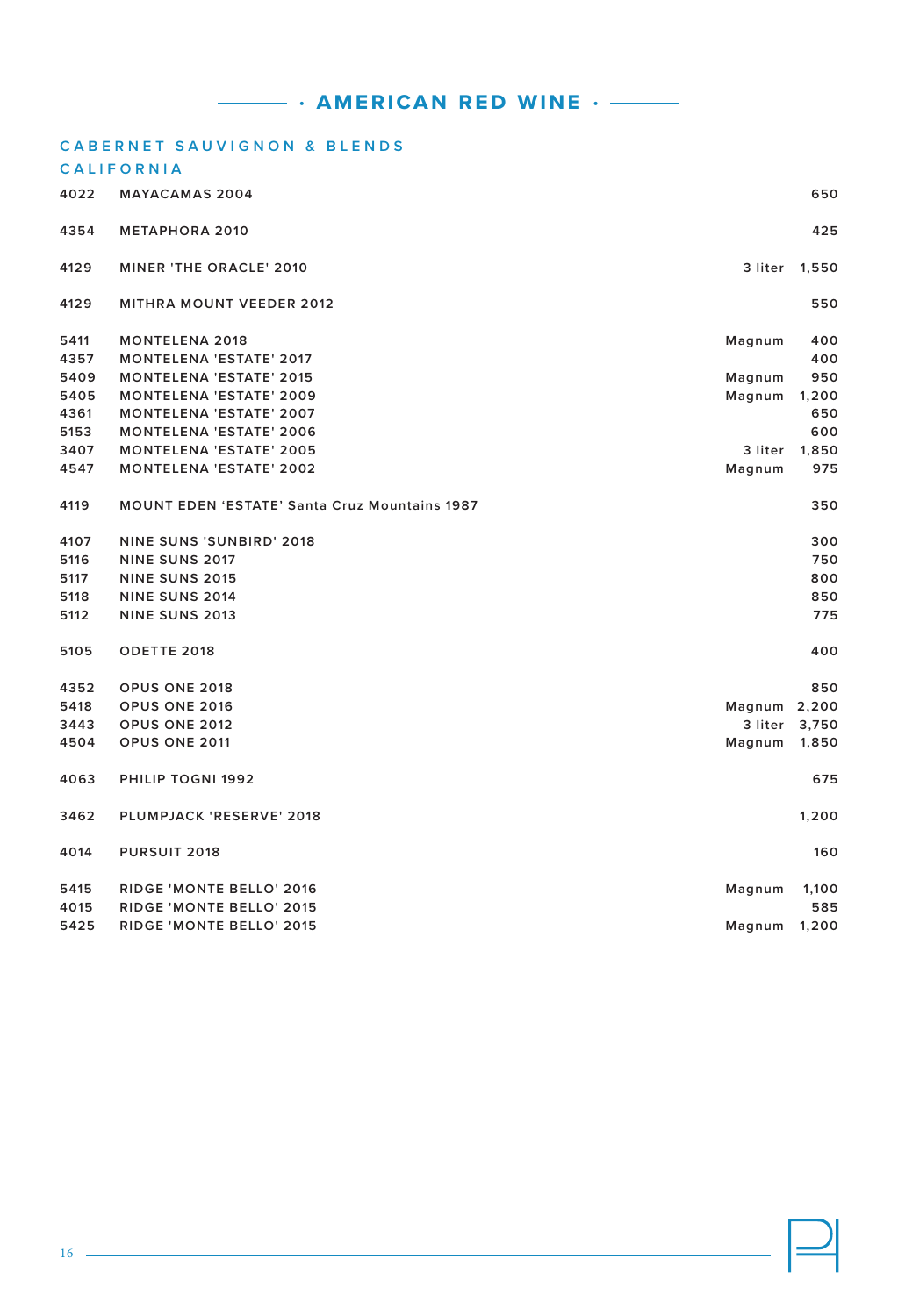|      | <b>CABERNET SAUVIGNON &amp; BLENDS</b>   |        |       |
|------|------------------------------------------|--------|-------|
|      | <b>CALIFORNIA</b>                        |        |       |
| 4341 | REVIK 'SAPHI' 2016                       |        | 225   |
| 4337 | <b>ROUTE STOCK 2018</b>                  |        | 75    |
| 4052 | <b>SCREAMING EAGLE 'THE FLIGHT' 2015</b> |        | 2,500 |
| 3066 | <b>SCREAMING EAGLE 2007</b>              |        | 6,500 |
| 3428 | <b>SCREAMING EAGLE 1999</b>              |        | 7,500 |
| 4046 | SCHRADER 'T6' 2012                       |        | 1,100 |
| 4347 | SCHRADER 'GIII, LIBRARY' 2008            |        | 1,200 |
| 4055 | <b>SEQUOIA GROVE 2018</b>                |        | 145   |
| 4105 | THE SETTING 2018                         |        | 400   |
| 4346 | <b>SECRET DOOR 'SECRET 1Z' 2014</b>      |        | 475   |
| 4048 | <b>SHAFER 'ONE POINT FIVE' 2018</b>      |        | 295   |
| 4034 | <b>SHAFER 'HILLSIDE SELECT' 2017</b>     |        | 750   |
| 3462 | <b>SHAFER 'HILLSIDE SELECT' 2014</b>     | Magnum | 1390  |
| 4113 | <b>SHAFER 'HILLSIDE SELECT' 2013</b>     |        | 895   |
| 3438 | <b>SHAFER 'HILLSIDE SELECT' 2012</b>     |        | 1,150 |
| 4121 | <b>SHAFER 'HILLSIDE SELECT' 2010</b>     |        | 1,250 |
| 3436 | <b>SHAFER 'HILLSIDE SELECT' 2009</b>     |        | 1,200 |
| 4013 | <b>SHAFER 'HILLSIDE SELECT' 2008</b>     |        | 1,200 |
| 4529 | SILVER OAK Alexander Valley 1994         | Magnum | 850   |
| 4033 | <b>SMITH MADRONE 2015</b>                |        | 180   |
| 5221 | <b>SMITH MADRONE 'COOK'S FLAT' 2013</b>  |        | 400   |
| 3910 | SMITH MADRONE 'COOK'S FLAT' 2012         |        | 400   |
| 5424 | <b>SMITH MADRONE 'COOK'S FLAT' 2012</b>  | Magnum | 800   |
| 5218 | SMITH MADRONE 'COOK'S FLAT' 2009         |        | 500   |
| 4078 | STAG'S LEAP WINE CELLARS 'ARTEMIS' 2018  |        | 200   |
| 4305 | STAG'S LEAP WINE CELLARS 'CASK 23' 2008  |        | 625   |
| 4103 | <b>TREFFETHEN 'HALO' 2017</b>            |        | 550   |
| 4083 | <b>ZD 'ABACUS XIX' 1992-2016</b>         |        | 1250  |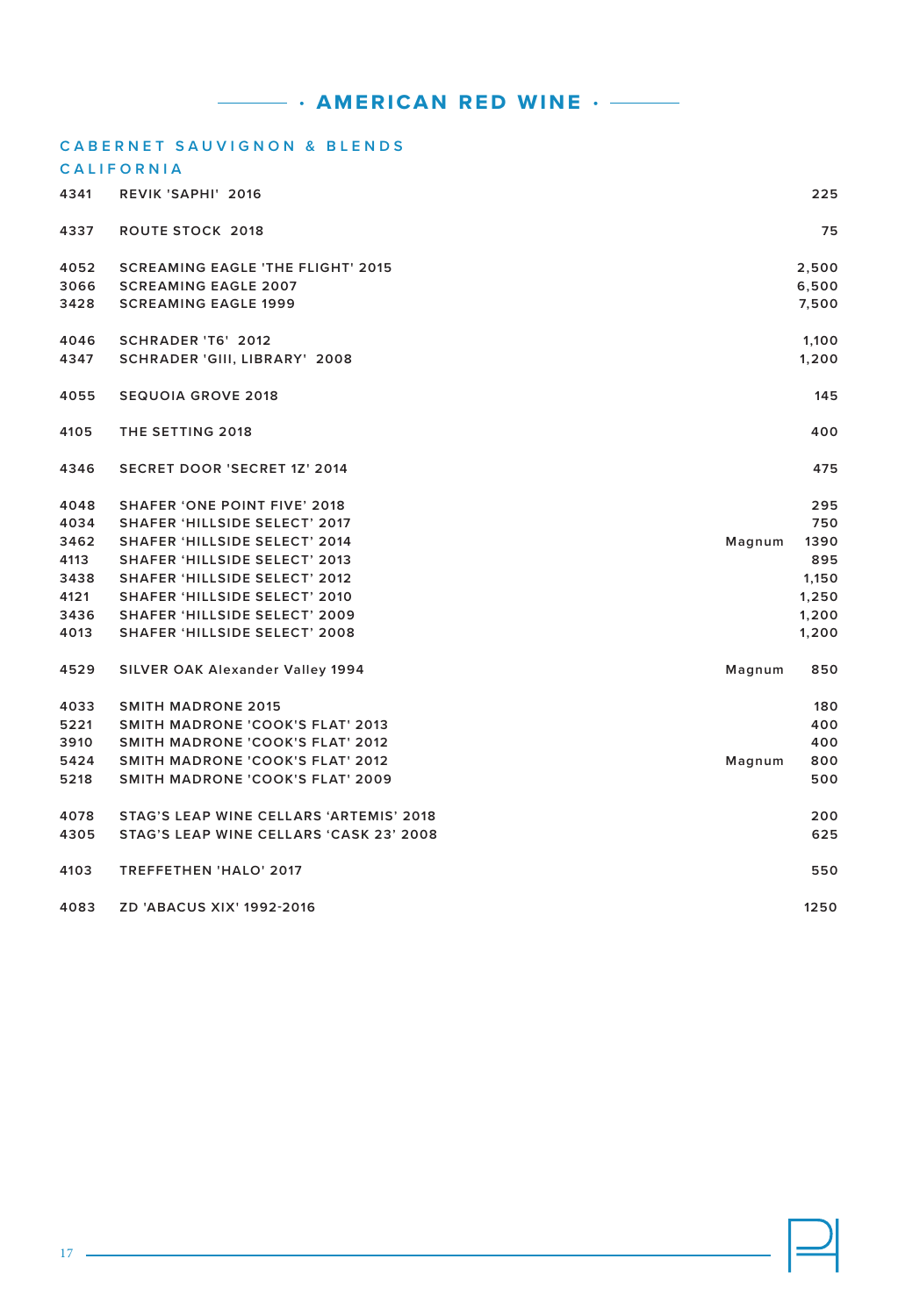### **L O I R E V A L L E Y**

| 5014 | ANJOU, Andree 'Carbone' 2015                       | 115 |
|------|----------------------------------------------------|-----|
| 4359 | ST NICOLAS DE BOURGUEIL. Amirault 'Le Fondis' 2015 | 100 |
| 5043 | <b>SAUMUR-CHAMPIGNY, Clos Rougeard 2010</b>        | 495 |

### **BURGUNDY**

| 4012 | Domaine Michel Lafarge 'Passetoutgrain' 2019 |        | 80  |
|------|----------------------------------------------|--------|-----|
| 4211 | Domaine Lignier-Michelot 2019                |        | 115 |
| 5108 | Domaine Michel Lafarge 2019                  |        | 120 |
| 4502 | Domaine Lignier-Michelot 2018                | Magnum | 375 |
| 4360 | Meo Camuzet 'Hemisphere Nord' 2019           |        | 100 |
| 4340 | Meo Camuzet 'Hemisphere Sud' 2019            |        | 100 |

### **CÔTE DE NUITS**

| 3729 | MARSANNAY, Domaine Sylvain Pataille 'En Clemengeots' 2016                      |        | 165   |
|------|--------------------------------------------------------------------------------|--------|-------|
| 3725 | GEVERY-CHAMBERTIN Rossignol-Trapet 'VV' 2018                                   |        | 185   |
| 4349 | GEVERY-CHAMBERTIN Burguet 'Symphonie' 2019                                     |        | 200   |
| 4120 | <b>GEVERY-CHAMBERTIN Camille Giroud 'Les Crais' 2019</b>                       |        | 210   |
| 5114 | <b>GEVERY-CHAMBERTIN 1ER CRU 'Les Cherbaudes' Lucien Boillot 2012</b>          |        | 280   |
| 4351 | GEVERY-CHAMBERTIN 1ER CRU 'Aux Combottes' Domaine Dujac 2017                   |        | 600   |
| 5015 | RUCHOTTES-CHAMBERTIN GRAND CRU, Christophe Roumier 2015                        |        | 750   |
| 4348 | MOREY-SAINT-DENIS, Domaine Lignier-Michelot 2019                               |        | 195   |
| 4526 | MOREY-SAINT-DENIS 'En la Rue de Vergy' Domaine Lignier-Michelot 2018           | Magnum | 750   |
| 5403 | MOREY-SAINT-DENIS 1ER CRU 'Aux Charmes' Domaine Lignier-Michelot 2017          | Magnum | 700   |
| 5021 | MOREY-SAINT-DENIS 1ER CRU 'Les Faconnieres' Domaine Lignier-Michelot 2014      |        | 320   |
| 5009 | MOREY-SAINT-DENIS 1ER CRU 'Clos de al Bussiere' Domaine G. Roumier 2016        |        | 475   |
| 5024 | MOREY-SAINT-DENIS 1ER CRU 'Clos de al Bussiere' Domaine G. Roumier 2015        |        | 550   |
| 3431 | <b>MOREY-SAINT-DENIS 1ER CRU 'Clos de al Bussiere' Domaine G. Roumier 1976</b> |        | 1,500 |
| 5016 | CLOS DE TART GRAND CRU, Domaine Mommessin 1999                                 |        | 900   |
| 5017 | CLOS DE TART GRAND CRU, Domaine Mommessin 1996                                 |        | 1,400 |
| 5035 | CHAMBOLLE-MUSIGNY Domaine Jacques-Frederic Mugnier 2019                        |        | 400   |
| 5050 | CHAMBOLLE-MUSIGNY Domaine Digioia-Royer 2014                                   |        | 220   |
| 5025 | <b>BONNES MARES GRAND CRU, Domaine G. Roumier 2016</b>                         |        | 1,450 |
| 4363 | BONNES MARES GRAND CRU, Jacques-Frederic Mugnier 2016                          |        | 1,500 |
| 5030 | CLOS VOUGEOT GRAND CRU, Meo Camuzet 2013                                       |        | 950   |
| 4362 | VOSNE-ROMANEE 1ER CRU 'Le Petite Mont' Domaine Mongeard-Mugneret 2016          |        | 290   |
| 5012 | VOSNE-ROMANEE, Domaine Sylvain Cathiard 2019                                   |        | 400   |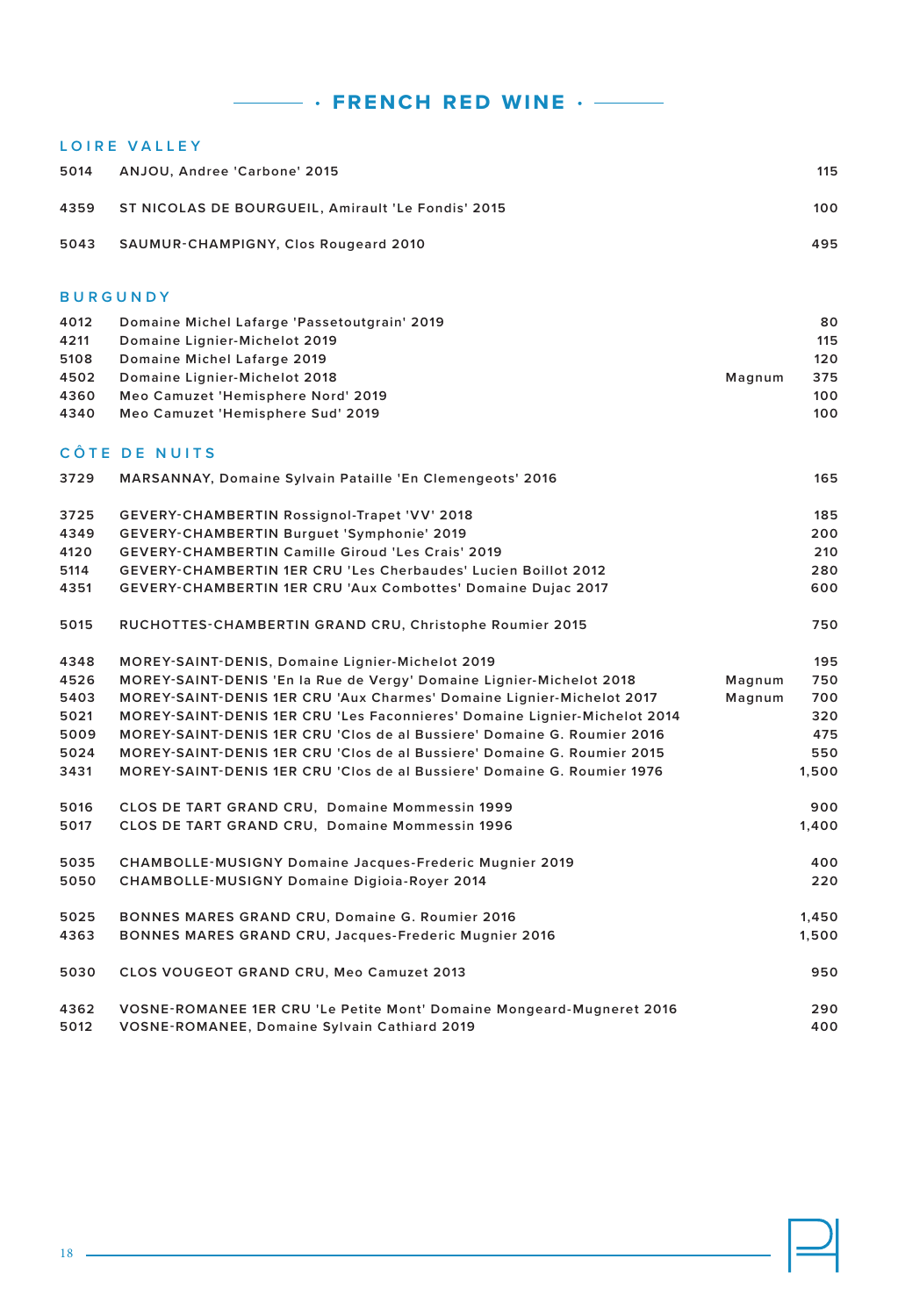# **BURGUNDY**

**C Ô T E D E N U I T S** 

|                                      | <b>COTE DE NUITS</b>                                                                                                                                                                                                                                                                                                                                                                        |        |                                 |
|--------------------------------------|---------------------------------------------------------------------------------------------------------------------------------------------------------------------------------------------------------------------------------------------------------------------------------------------------------------------------------------------------------------------------------------------|--------|---------------------------------|
| 5011                                 | <b>ECHEZEAUX GRAND CRU, Domaine Gerard Julien 2016</b>                                                                                                                                                                                                                                                                                                                                      |        | 550                             |
| 4355<br>5040<br>4516<br>5046<br>5176 | NUITS-SAINT-GEORGES 1ER CRU, 'Aux Boudots' Georges Noellat 2016<br>NUITS-SAINT-GEORGES 1ER CRU, 'Clos Marechale' Jacques-Frederic Mugnier 2019<br>NUITS-SAINT-GEORGES 1ER CRU, 'Clos Marechale' Jacques-Frederic Mugnier 2019<br>NUITS-SAINT-GEORGES 1ER CRU, 'Clos Marechale' Jacques-Frederic Mugnier 2016<br>NUITS-SAINT-GEORGES 1ER CRU, 'Clos Marechale' Jacques-Frederic Mugnier 2015 | Magnum | 410<br>390<br>780<br>320<br>300 |
| 3402                                 | NUITS-SAINT-GEORGES 1ER CRU, 'Clos Marechale' Jacques-Frederic Mugnier 2014                                                                                                                                                                                                                                                                                                                 |        | 6 liter 2,500                   |
|                                      | CÔTE DE BEAUNE                                                                                                                                                                                                                                                                                                                                                                              |        |                                 |
| 3094                                 | <b>CORTON GRAND CRU, Coche-Dury 2013</b>                                                                                                                                                                                                                                                                                                                                                    |        | 995                             |
| 4528                                 | CORTON GRAND CRU, 'Clos du Roi' Domaine Chandon de Briailles 2001                                                                                                                                                                                                                                                                                                                           | Magnum | 675                             |
| 5033                                 | BEAUNE, Domaine Bouchard Pere & Fils 'L'Enfant Jesus' 2010                                                                                                                                                                                                                                                                                                                                  |        | 310                             |
| 5029                                 | CHOREY-LES-BEAUNE, Maison Leroy 2009                                                                                                                                                                                                                                                                                                                                                        |        | 300                             |
|                                      |                                                                                                                                                                                                                                                                                                                                                                                             |        |                                 |
| 4097                                 | CHOREY-LES-BEAUNE, Louis Chenu 'Les Beaumonts' 2019                                                                                                                                                                                                                                                                                                                                         |        | 105                             |
| 3726                                 | <b>POMMARD, Domaine Nicolas Rossignol 2017</b>                                                                                                                                                                                                                                                                                                                                              |        | 200                             |
| 5233                                 | <b>VOLNAY, Comte Armand 2019</b>                                                                                                                                                                                                                                                                                                                                                            |        | 200                             |
| 5216                                 | <b>VOLNAY, Michel Lafarge 2019</b>                                                                                                                                                                                                                                                                                                                                                          |        | 225                             |
| 5217                                 | VOLNAY 1ER CRU 'Clos des Chenes' Michel Lafarge 2019                                                                                                                                                                                                                                                                                                                                        |        | 400                             |
| 4323                                 | VOLNAY 'Les Robardelles' Domaine Huber-Verdereau 2017                                                                                                                                                                                                                                                                                                                                       |        | 250                             |
| 4302                                 | <b>VOLNAY 1ER CRU 'Santenots' Domaine Nicolas Rossignol 2008</b>                                                                                                                                                                                                                                                                                                                            |        | 300                             |
| 5047                                 | VOLNAY 1ER CRU, Domaine de Montille 1976                                                                                                                                                                                                                                                                                                                                                    |        | 595                             |
| 4530                                 | VOLNAY 1ER CRU 'Clos des Ducs' Domaine Marquis d'Angerville 2015                                                                                                                                                                                                                                                                                                                            | Magnum | 1,195                           |
| 3732                                 | VOLNAY 1ER CRU 'Clos des Ducs' Domaine Marquis d'Angerville 2011                                                                                                                                                                                                                                                                                                                            |        | 600                             |
| 3733                                 | CHASSAGNE-MONTRACHET, Jean-Claude Bachelet 2017                                                                                                                                                                                                                                                                                                                                             |        | 160                             |
| 5232                                 | CHASSAGNE-MONTRACHET 'Goujonne' Hubert Lamy 2017                                                                                                                                                                                                                                                                                                                                            |        | 180                             |
| 3707                                 | CHASSAGNE-MONTRACHET 1ER CRU, 'Clos Saint-Jean' Chateau de la Maltroye 2019                                                                                                                                                                                                                                                                                                                 |        | 180                             |
| 4527                                 | BLAGNY 1ER CRU 'La Genelotte' Comtesse Bernard de Cherisey 2013                                                                                                                                                                                                                                                                                                                             | Magnum | 325                             |
| 4332                                 | <b>SANTENAY 'S' Domaine David Moreau 2018</b>                                                                                                                                                                                                                                                                                                                                               |        | 105                             |
|                                      | CÔTE CHALONNAISE                                                                                                                                                                                                                                                                                                                                                                            |        |                                 |
| 5181                                 | <b>MERCUREY 1ER CRU 'Clos des Myglands' Domaine Faiveley 2019</b>                                                                                                                                                                                                                                                                                                                           |        | 150                             |
|                                      |                                                                                                                                                                                                                                                                                                                                                                                             |        |                                 |

### **BEAUJOLAIS**

| 3919 | Louis Claude Desvignes 2020     | 65  |
|------|---------------------------------|-----|
|      | 3705 FLEURIE, Lafarge Vial 2019 | 120 |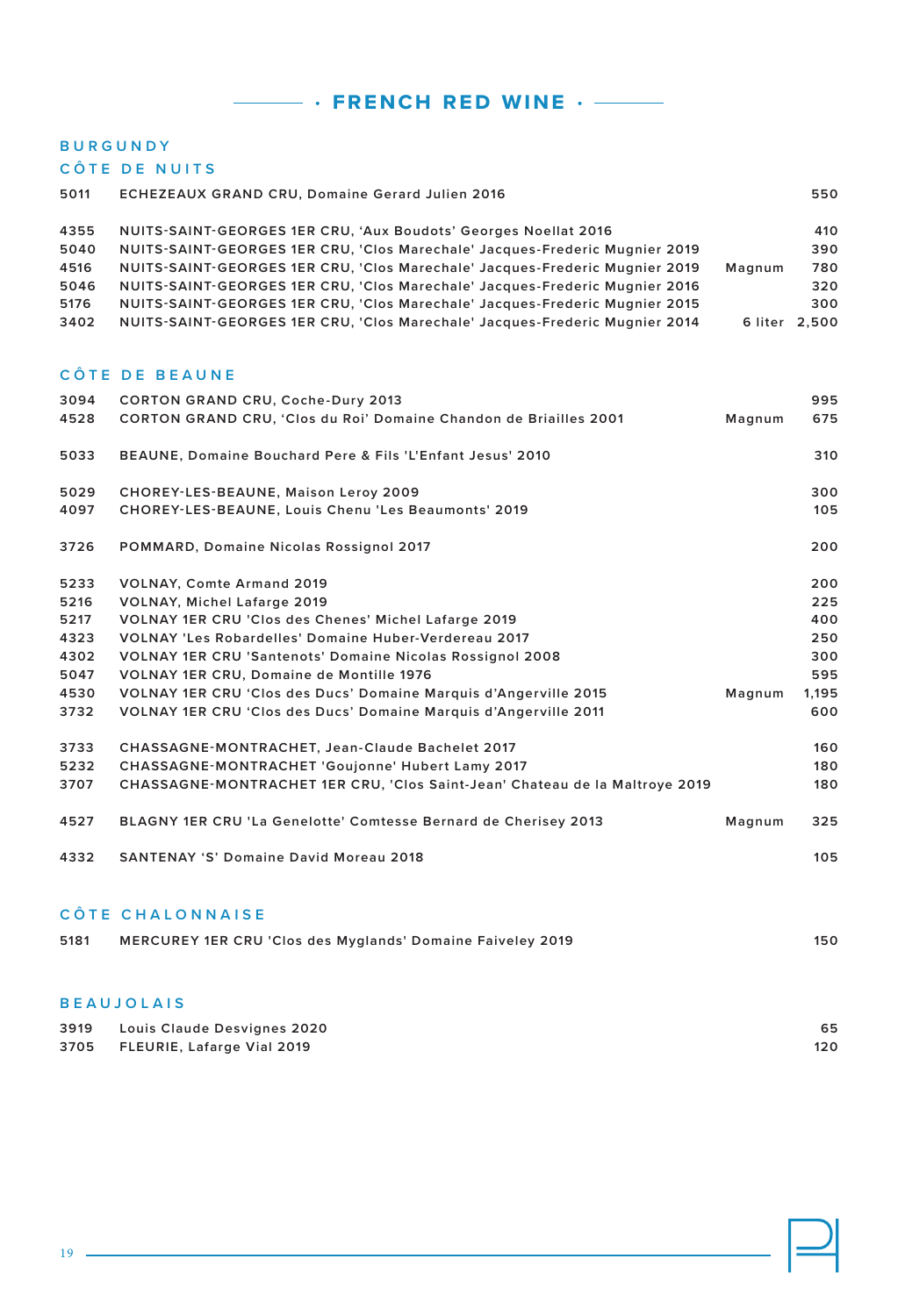### **B O R D E A U X**

| MEDOC           |                                                              |              |       |
|-----------------|--------------------------------------------------------------|--------------|-------|
| 5307            | <b>CHATEAU POTENSAC 2016</b>                                 |              | 120   |
|                 | SAINT-ESTEPHE                                                |              |       |
| 5126            | CHATEAU MONTROSE 'LA DAME DE MONTROSE' 2016                  |              | 180   |
| 5167            | <b>CHATEAU COS D'ESTOURNEL 2015</b>                          |              | 750   |
| 5416            | CHATEAU COS D'ESTOURNEL 2012                                 | Magnum       | 1,500 |
| 5180            | <b>CHATEAU COS D'ESTOURNEL 2009</b>                          |              | 1,000 |
| 5038            | <b>CHATEAU COS D'ESTOURNEL 2008</b>                          |              | 750   |
| 5146            | <b>CHATEAU COS D'ESTOURNEL 2006</b>                          |              | 590   |
| 5187            | <b>CHATEAU COS D'ESTOURNEL 2005</b>                          |              | 800   |
| 5417            | <b>CHATEAU COS D'ESTOURNEL 2000</b>                          | Magnum 2,000 |       |
| 5177            | <b>CHATEAU COS D'ESTOURNEL 1989</b>                          |              | 775   |
| 5137            | <b>CHATEAU COS D'ESTOURNEL 1986</b>                          |              | 785   |
| 5140            | <b>CHATEAU COS D'ESTOURNEL 1985</b>                          |              | 900   |
| 5152            | <b>CHATEAU COS D'ESTOURNEL 'PAGODES DE COS'2016</b>          |              | 220   |
| 4369            | CHATEAU COS D'ESTOURNEL 'PAGODES DE COS'2014                 |              | 190   |
| 5150            | <b>CHATEAU COS D'ESTOURNEL 'PAGODES DE COS'2009</b>          |              | 295   |
| 3409            | <b>CHATEAU PHELAN SEGUR 2008</b>                             | 3 liter      | 1,000 |
| <b>PAUILLAC</b> |                                                              |              |       |
| 4331            | <b>CHATEAU CLERC MILON 'PASTOURELLE DE CLERC MILON' 2012</b> |              | 150   |
| 5179            | <b>CHATEAU D'ARMAILHAC 2013</b>                              |              | 180   |
| 4509            | <b>CHATEAU LYNCH BAGES 2000</b>                              | Magnum       | 1,500 |
| 5132            | <b>CHATEAU LYNCH BAGES 1995</b>                              |              | 575   |
| 5124            | <b>CHATEAU LYNCH BAGES 1990</b>                              |              | 1,000 |
| 3053            | <b>CHATEAU LATOUR 2001</b>                                   | Magnum       | 2,750 |
| 5109            | <b>CHATEAU LATOUR 2000</b>                                   |              | 3,500 |
| 5130            | <b>CHATEAU LATOUR 1999</b>                                   |              | 1,750 |
| 3050            | <b>CHATEAU LATOUR 1996</b>                                   | Magnum       | 4,050 |
| 5133            | <b>CHATEAU LATOUR 'LES FORTS DE LATOUR' 2009</b>             |              | 685   |
| 3035            | <b>CHATEAU LAFITE ROTHSCHILD 1998</b>                        |              | 3,900 |
| 3034            | <b>CHATEAU LAFITE ROTHSCHILD 1988</b>                        | Magnum       | 7,500 |
| 5155            | CHATEAU LAFITE ROTHSCHILD 'CURRUADES DE LAFITE' 2014         |              | 900   |
| 5002            | CHATEAU LAFITE ROTHSCHILD 'CURRUADES DE LAFITE' 2010         |              | 1,100 |
| 3033            | <b>CHATEAU LAFITE ROTHSCHILD 'CURRUADES DE LAFITE' 2009</b>  | Magnum 2,200 |       |
|                 |                                                              |              |       |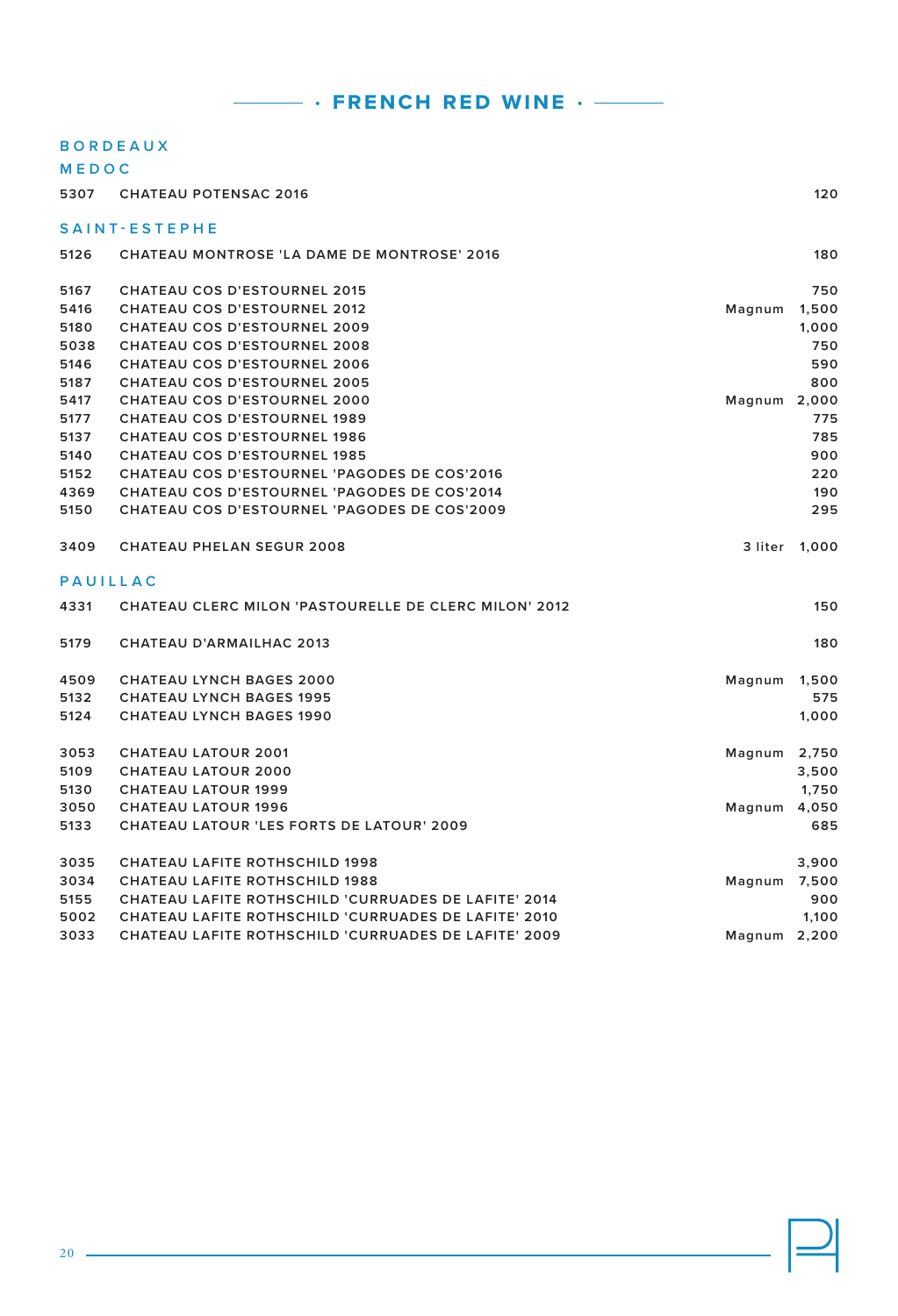### **SAINT-JULIEN**

| 5178           | CHATEAU DUCRU-BEAUCAILLOU 2012                        |         | 600           |
|----------------|-------------------------------------------------------|---------|---------------|
| 5164           | <b>CHATEAU DUCRU-BEAUCAILLOU 2000</b>                 |         | 695           |
| 5158           | <b>CHATEAU DUCRU-BEAUCAILLOU 1995</b>                 |         | 650           |
| 5123           | <b>CHATEAU DUCRU-BEAUCAILLOU 1990</b>                 |         | 725           |
| 5129           | <b>CHATEAU DUCRU-BEAUCAILLOU 1989</b>                 |         | 650           |
| 5148           | <b>CHATEAU DUCRU-BEAUCAILLOU 1988</b>                 |         | 650           |
| 5141           | <b>CHATEAU DUCRU-BEAUCAILLOU 1986</b>                 |         | 675           |
| 4350           | CHATEAU DUCRU-BEAUCAILLOU 'CROIX DE BEAUCAILLOU' 2010 |         | 285           |
| 4511           | CHATEAU DUCRU-BEAUCAILLOU 'CROIX DE BEAUCAILLOU' 2010 | Magnum  | 600           |
| 3401           | CHATEAU DUCRU-BEAUCAILLOU 'CROIX DE BEAUCAILLOU' 2010 | 3 liter | 1,200         |
| 5121           | <b>CHATEAU LAGRANGE 2010</b>                          |         | 375           |
| 5127           | <b>CHATEAU LAGRANGE 2009</b>                          |         | 400           |
| 5129           | <b>CHATEAU LAGRANGE 2005</b>                          |         | 425           |
|                | MARGAUX                                               |         |               |
| 5110           | <b>CHATEAU MARGAUX 2005</b>                           |         | 2,800         |
| 5136           | <b>CHATEAU MARGAUX 1997</b>                           |         | 1,500         |
| 3452           | CHATEAU MARGAUX ' PAVILLON DU CHATEAU MARGAUX' 2010   |         | 750           |
| 3451           | CHATEAU MARGAUX ' PAVILLON DU CHATEAU MARGAUX' 2005   |         | 950           |
| 5131           | CHATEAU MARGAUX 'DU MARGAUX' 2014                     |         | 225           |
| 5104           | <b>CHATEAU PALMER 1995</b>                            |         | 1,250         |
| 4127           | <b>CHATEAU BRANE-CANTENAC 2008</b>                    |         | 375           |
|                | SAINT-EMILION                                         |         |               |
| 5144           | <b>CLOS FOURTET 'LA CLOSERIE DE FOURTET' 2016</b>     |         | 125           |
| 4513           | <b>CHATEAU FIGEAC 1990</b>                            | Magnum  | 1,550         |
| <b>POMEROL</b> |                                                       |         |               |
| 5142           | <b>CHATEAU DE SALES 2013</b>                          |         | 95            |
| 5534           | <b>CHATEAU HOSANNA 2012</b>                           | Magnum  | 800           |
| 5160           | <b>CHATEAU HOSANNA 2006</b>                           |         | 475           |
| 3119           | <b>CHATEAU TROTANOY 1998</b>                          |         | 6 liter 6,500 |
| 5165           | <b>CHATEAU LA CONSEILLANTE 1990</b>                   |         | 995           |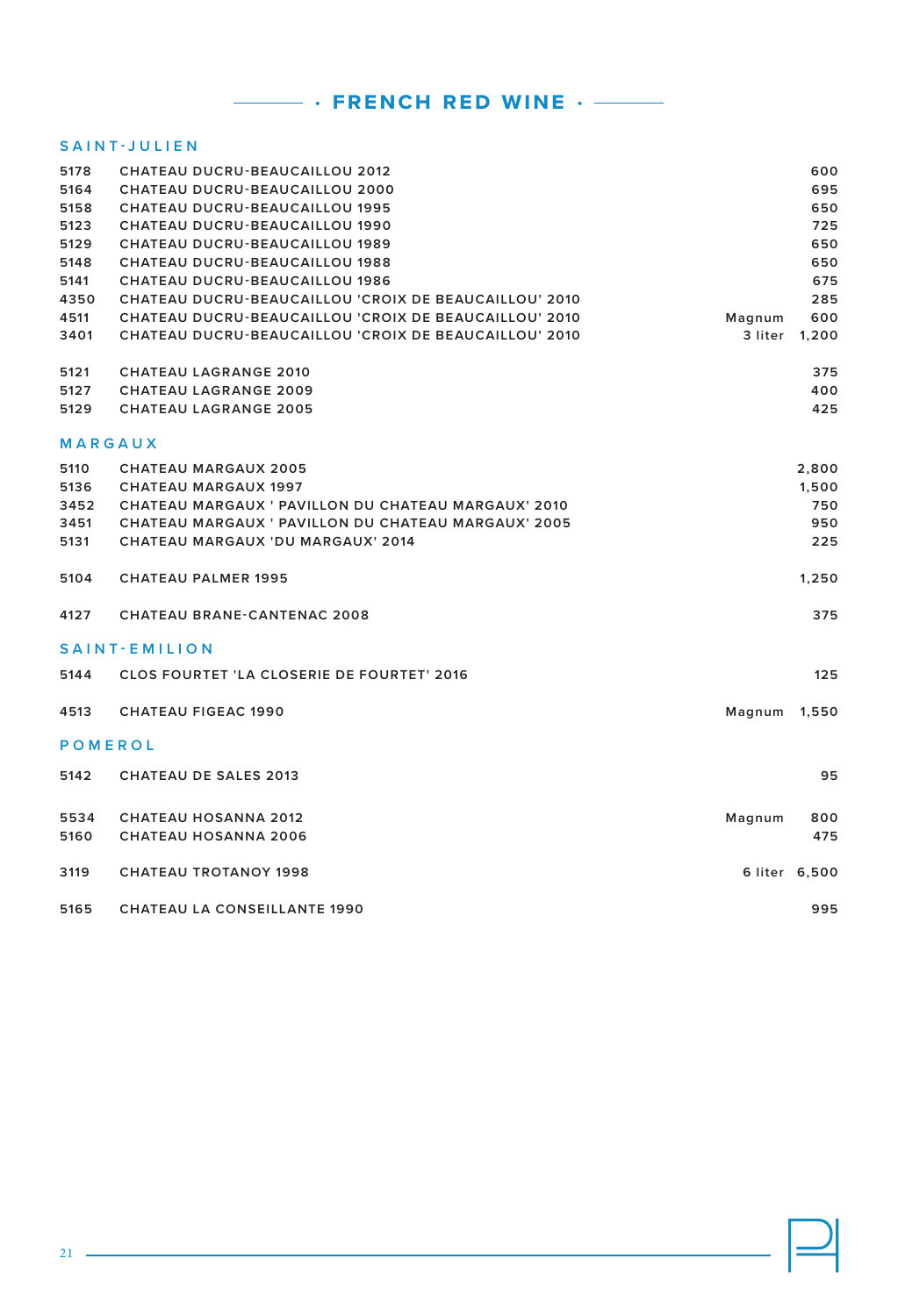### **RHONE**

**NORTHERN**

| 5037 | COLLINES-RHODANIENNES, Jean-Luc Jamet 'Valine Syrah' 2019      |         | 85    |
|------|----------------------------------------------------------------|---------|-------|
| 3403 | <b>HERMITAGE, Domaine Jean-Louis Chave 2013</b>                | 3 liter | 1,995 |
| 4366 | COTE-ROTIE, STEPHAN OGIER 'Mon Village' 2016                   |         | 175   |
| 5042 | COTE-ROTIE, Jean-Baptiste Souillard 'Coteaux de Bassenon' 2016 |         | 275   |
| 5036 | COTE-ROTIE, Pierre Jean Villa 'Fongeant' 2016                  |         | 350   |
| 4123 | SAINT JOSEPH, Francois Villard 'Poivre et Sol' 2019            |         | 100   |
| 5008 | <b>CORNAS, Auguste Clape 'Renaissance' 2013</b>                |         | 450   |
| 5041 | <b>CORNAS, Auguste Clape 'Renaissance' 2010</b>                |         | 450   |
| 5020 | <b>CORNAS, Domaine Courbis 'Champelrose' 2018</b>              |         | 195   |
| 5018 | <b>CORNAS, Domaine Courbis 'Champelrose' 2017</b>              |         | 195   |
| 5031 | <b>CORNAS, Domaine Courbis 'Les Eygats' 2017</b>               |         | 250   |
| 5045 | <b>CORNAS, Domaine Courbis 'La Sabarotte' 2015</b>             |         | 290   |
| 4533 | <b>CORNAS, Domaine du Coulet, Matthieu Barret 'Gore' 2015</b>  | Magnum  | 850   |

### **SOUTHERN**

| 5027 | <b>COTES DU RHONE, Famille Perrin 2018</b>                                 | 64    |
|------|----------------------------------------------------------------------------|-------|
| 5111 | <b>COTES DU RHONE, Coudoulet de Beaucastel 2019</b>                        | 95    |
| 5048 | CHATEAUNEUF-DU-PAPE, Chateau de Beaucastel 2006                            | 320   |
| 5161 | CHATEAUNEUF-DU-PAPE, Chateau de Beaucastel 2004                            | 300   |
| 5001 | CHATEAUNEUF-DU-PAPE, Chateau de Beaucastel 2003                            | 385   |
| 5156 | CHATEAUNEUF-DU-PAPE, Chateau de Beaucastel 'Hommage a Jacques Perrin' 2013 | 1,000 |
| 5154 | CHATEAUNEUF-DU-PAPE, Chateau de Beaucastel 'Hommage a Jacques Perrin' 2011 | 1,150 |
| 5149 | CHATEAUNEUF-DU-PAPE, Domaine Paul Autard 2018                              | 145   |
| 4321 | CHATEAUNEUF-DU-PAPE, Domaine Paul Autard 'Cuvee La Cote Ronde' 2003        | 245   |
| 4316 | CHATEAUNEUF-DU-PAPE, Domaine Paul Autard 'Cuvee La Cote Ronde' 2001        | 225   |
| 4308 | CHATEAUNEUF-DU-PAPE, Domaine Paul Autard 'Cuvee La Cote Ronde' 2000        | 250   |
| 4306 | CHATEAUNEUF-DU-PAPE, Domaine Paul Autard 'Juline' 2015                     | 250   |
| 5175 | <b>CHATEAUNEUF-DU-PAPE Chateau Mont Redon 1966</b>                         | 575   |
| 5140 | MINERVOIS, Gerard Bertrand 'Clos d'Ora' 2013                               | 295   |
| 4116 | BANDOL, Domaine le Galantin 2016                                           | 70    |
| 4017 | VIN DE PAYS DU GARD, Domaine Roc D'Anglade 2010                            | 160   |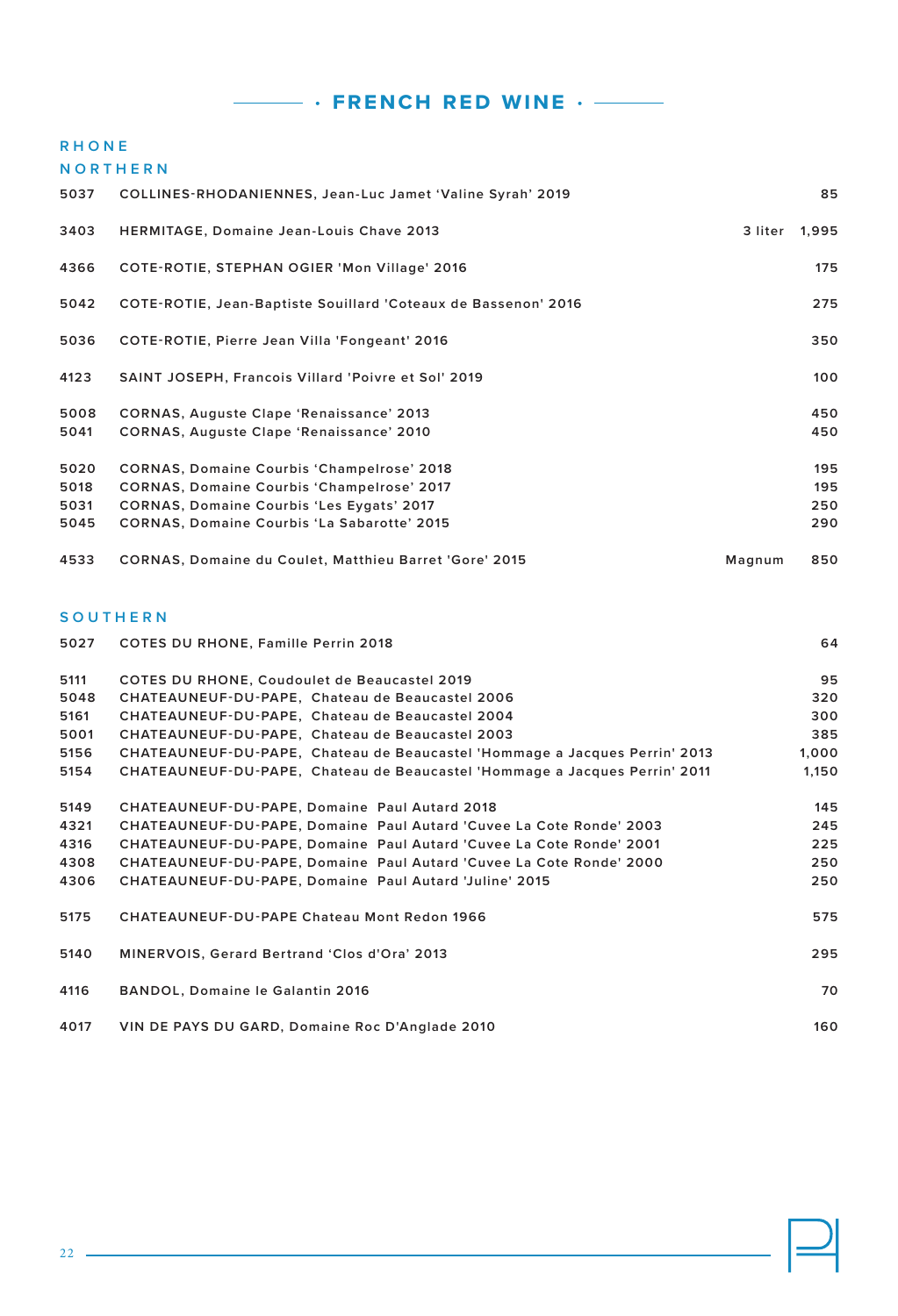$\cdot$  italian red wine  $\cdot$   $-$ 

| <b>VENETO</b> |                                                                    |              |       |
|---------------|--------------------------------------------------------------------|--------------|-------|
| 3736          | MONTELLE E COLLI ASOLANI, Serafini & Vidotto 'Phigaia' 2013        |              | 100   |
| 5159          | AMARONE DELLA VALPOLICELLA, Allegrini 2017                         |              | 200   |
|               |                                                                    |              |       |
| 4560          | AMARONE DELLA VALPOLICELLA SUPERIORE, Dal Forno Romano 2001        | Magnum 2,250 |       |
|               | <b>LOMBARDY</b>                                                    |              |       |
|               |                                                                    |              |       |
| 3735          | SFORZATO DI VALTELINA, Balgera 2001                                |              | 95    |
| 5246          | VALTELINA SUPERIORE SASSELLA, Mamete Prevostini 'Sommarovina' 2015 |              | 120   |
|               |                                                                    |              |       |
|               | <b>PIEDMONTE</b>                                                   |              |       |
|               |                                                                    |              |       |
| 4310          | DOLCETTO D'ALBA, Comm. G.B. Burlotto 2020                          |              | 80    |
|               |                                                                    |              |       |
| 5113          | BARBERA D'ASTI, Vietti 'Trevigne' 2019                             |              | 65    |
|               |                                                                    |              |       |
| 5174          | BARBERA D'ALBA, Massolino 'Gisep' 2016                             |              | 125   |
| 5239          | NEBBIOLO LANGHE, Comm. G.B. Burlotto 2020                          |              | 100   |
|               |                                                                    |              |       |
| 3445          | BARBARESCO RISERVA, Bruno Giacosa 'Santo Stefano' 1990             |              | 2,750 |
|               |                                                                    |              |       |
| 5215          | BARBARESCO RISERVA, Dante Rivetti 'Bricco di Neueis' 1988          |              | 395   |
| 4125          | BARBARESCO, Renato Fenocchio 'Rombone' 2017                        |              | 95    |
|               |                                                                    |              |       |
| 5209          | BARBARESCO, Angelo Gaja 2015                                       |              | 950   |
| 5250          | BARBARESCO, Angelo Gaja 2003                                       |              | 850   |
| 5223          | BARBARESCO, Angelo Gaja 1999                                       |              | 1,150 |
| 5237          | BARBARESCO, Angelo Gaja 1996                                       |              | 1,250 |
| 3422          | BARBARESCO, Cantina del Pino 2013                                  | 3 liter      | 590   |
| 3423          | BARBARESCO, Cantina del Pino 'Ovello' 2012                         | 3 liter      | 1,100 |
|               |                                                                    |              |       |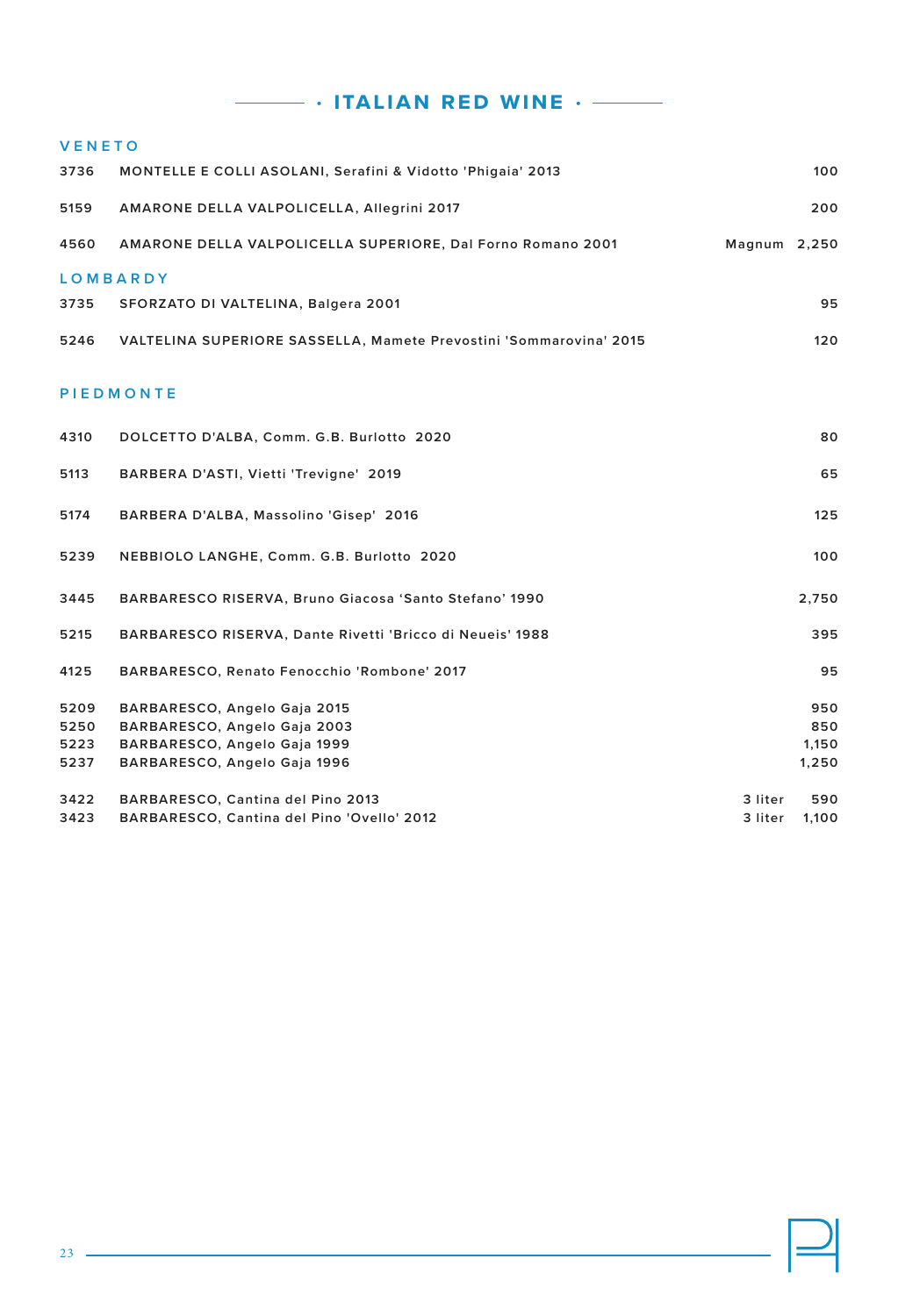# **• italian red wine •**

### **P I E D M O N T E**

| 3416 | BAROLO, Oddero 'Brunate' 2007                      | 3 liter | 1,750         |
|------|----------------------------------------------------|---------|---------------|
| 3494 | BAROLO, Oddero 'Villero' 2006                      | 3 liter | 950           |
| 3127 | BAROLO, Cascina Chicco 2010                        |         | 6 liter 2,000 |
| 4546 | BAROLO, Bruno Giacosa 'Falletto' 2011              | Magnum  | 1,100         |
| 5222 | BAROLO, Bruno Giacosa 'Rocche Falletto' 2009       |         | 575           |
| 4205 | BAROLO, Vietti 'Castiglione' 2017                  |         | 165           |
| 5219 | BAROLO RISERVA, Vietti 'Villero' 2009              |         | 675           |
| 5231 | BAROLO RISERVA, Vietti 'Villero' 2010              |         | 875           |
| 5237 | BAROLO RISERVA, Parusso 'Oro' 2009                 |         | 440           |
| 3426 | BAROLO, Parusso 'Vigna Rocche' 1998                |         | 3 liter 2,000 |
| 5145 | BAROLO, Paolo Scavino 2017                         |         | 125           |
| 4090 | BAROLO, Pugnane 'Villero' 2013                     |         | 160           |
| 4091 | BAROLO, Prunotto 'Bussia' 2013                     |         | 285           |
| 5157 | BAROLO, Pio Cesare 2007                            |         | 295           |
| 5434 | BAROLO, Ceretto 'Cannubi San Lorenzo' 2006         | Magnum  | 1,750         |
| 4520 | BAROLO, Aldo Conterno 'Bussia Cicala' 2012         | Magnum  | 880           |
| 5139 | BAROLO, Massolino 'Serralunga' 2017                |         | 140           |
| 3815 | BAROLO, Massolino 'Parafada' 2014                  |         | 275           |
| 4520 | BAROLO, Massolino 'Serralunga Margheria' 2006      | 5 liter | 1,750         |
| 3479 | BAROLO RISERVA, Giacomo Conterno 'Monfortino' 1990 |         | 3,950         |
| 3036 | BAROLO RISERVA, Giacomo Conterno 'Monfortino' 1982 |         | 3,250         |
| 3432 | BAROLO RISERVA, Giacomo Conterno 'Monfortino' 1964 |         | 3,550         |
| 3026 | BAROLO, Bartolo Mascarello 1985                    | Magnum  | 2,450         |
| 3025 | BAROLO, Bartolo Mascarello 1982                    | Magnum  | 2,995         |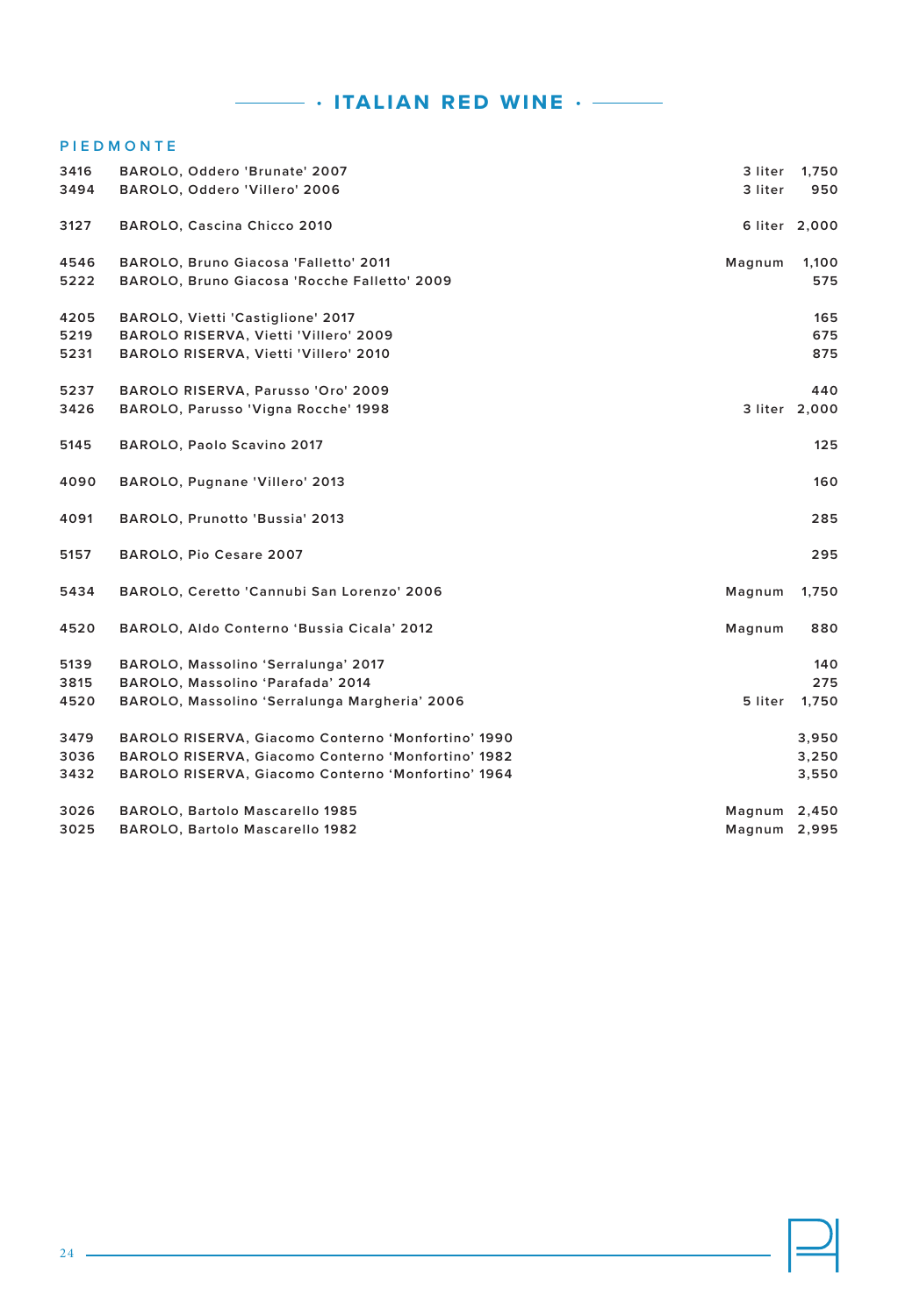**• italian red wine •** 

| <b>TUSCANY</b> |                                                                                                 |         |                     |
|----------------|-------------------------------------------------------------------------------------------------|---------|---------------------|
| 5210<br>3714   | CHIANTI CLASSICO, Volpaia 2019<br>CHIANTI CLASSICO RISERVA, Volpaia 2018                        |         | 72<br>120           |
| 5234           | CHIANTI CLASSICO GRAN SELEZIONE, Ricasoli 'CeniPrimo' 2018                                      |         | 250                 |
| 3416           | BRUNELLO DI MONTALCINO, Fattoria dei Barbi 2009                                                 | 3 liter | 1,100               |
| 4336           | <b>BRUNELLO DI MONTALCINO, Collosorbo 2015</b>                                                  |         | 150                 |
| 4102           | BRUNELLO DI MONTALCINO, Val di Suga 'Vigna Spuntali' 2016                                       |         | 285                 |
| 5010           | BRUNELLO DI MONTALCINO, Livio Sassetti 'Dieci' 2007                                             |         | 400                 |
| 5245<br>3406   | IGT, Bibi Graetz 'Casamatta' 2018<br>IGT, Bibi Graetz 'Testamatta' 2012                         |         | 55<br>6 liter 1,950 |
| 5242           | IGT, Mate 'Mania Cabernet Sauvignon' 2016                                                       |         | 175                 |
| 5248<br>5419   | IGT, Fontodi 'Flaccianello' 2007<br>IGT, Fontodi 'Flaccianello' 2004                            | Magnum  | 520<br>1,200        |
| 5229           | IGT, Tenuta di Trinoro 2007                                                                     |         | 700                 |
| 5169           | TERRE DI PISA, Ceppatella 'Fibbiano' 2012                                                       |         | 140                 |
| 4329           | MAREMMA, Magliano 'Perenzo' 2013                                                                |         | 125                 |
| 3468           | BOLGHERI, Tenuta dell'Ornellaia 'Ornellaia' 1990                                                |         | 1,450               |
| MARCHE         |                                                                                                 |         |                     |
| 5206           | MONTEPULCIANO, ROSSO CONERO, Umani Ronchi 'Cumaro' 1998                                         |         | 120                 |
| UMBRIA         |                                                                                                 |         |                     |
| 4130           | MONTEFALCO SAGRANTINO, Arnaldo-Caprai 'Collepiano' 2014                                         |         | 125                 |
| 5240<br>5243   | <b>MONTEFALCO SAGRANTINO, Arnaldo-Caprai 2005</b><br>MONTEFALCO SAGRANTINO, Arnaldo-Caprai 2004 |         | 380<br>350          |
| 5244           | MONTEFALCO SAGRANTINO, Arnaldo-Caprai 2003                                                      |         | 350                 |
|                | CAMPANIA                                                                                        |         |                     |
| 4311           | CILENTO, Luigi Maffini 'Cenito' 2015                                                            |         | 120                 |
| 5007           | CASAVECCHIA DI PONTELATONE, Vestini Vecchia 'Riserva' 2014                                      |         | 100                 |
| <b>SICILY</b>  |                                                                                                 |         |                     |
| 4122           | ETNA ROSSO, Terre Nere 2020                                                                     |         | 75                  |
| 5166           | ETNA ROSSO, Passopisciaro 'Contrado Porcaria' 2016                                              |         | 220                 |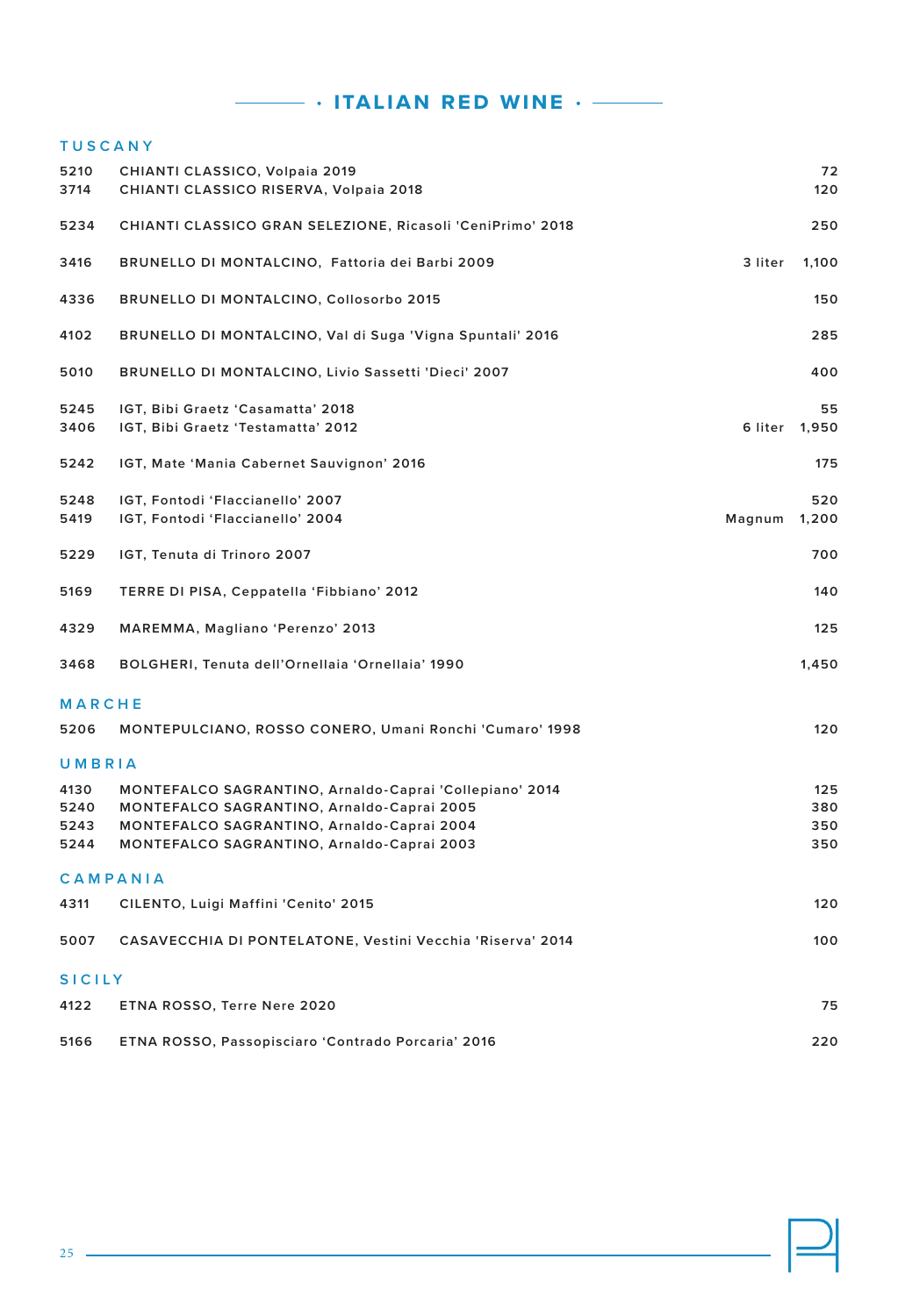**• spanish red wine •** 

# **RIOJA MUGA, GRAN RESERVA 'PRADO ENEA' 2014 225 CONTINO, RESERVA 2015 125 CONTINO, GRACIANO 2006 395 SIERRA CANTABRIA, GRAN RESERVA 2010 115 VINA BUJANDA, CRIANZA 2016 55 PRIORAT NIT DE NIN 'MAS D'EN CACADOR' 2009 275 CLOS ERASMUS 2016 440**

**PINGUS 'FLOR DE PINGUS' 2019 300**

### **R I B E R A D E L D U E R O**

| 5313 | VINA SASTRE 'PAGO DE SANTA CRUZ' 2010 |              | 280           |
|------|---------------------------------------|--------------|---------------|
| 4304 | <b>ALION 2014</b>                     |              | 300           |
| 3719 | <b>ALION 2013</b>                     | Magnum       | 700           |
| 3441 | <b>VEGA SICILIA 'VALBUENA' 2014</b>   |              | 3 liter 2,200 |
| 3704 | <b>VEGA SICILIA 'VALBUENA' 2012</b>   | Magnum       | 1,000         |
| 3435 | <b>VEGA SICILIA 'UNICO' 2005</b>      | Magnum 2,900 |               |
| 5407 | <b>VEGA SICILIA 'UNICO' 2006</b>      |              | 1.250         |
| 3437 | <b>VEGA SICILIA 'UNICO' 2007</b>      | Magnum       | 2,750         |
| 3440 | <b>VEGA SICILIA 'UNICO' 2008</b>      | Magnum 3,000 |               |
| 4343 | <b>VEGA SICILIA 'UNICO' 2009</b>      |              | 1.250         |

### **T O R O**

| 3710 | PINTIA 2014 | Magnum        | 500 |
|------|-------------|---------------|-----|
| 3442 | PINTIA 2012 | 6 liter 1.700 |     |

### **B I E R Z O**

**DESCENDIENTES DE J. PALACIOS 'CORULLON' 2019 150**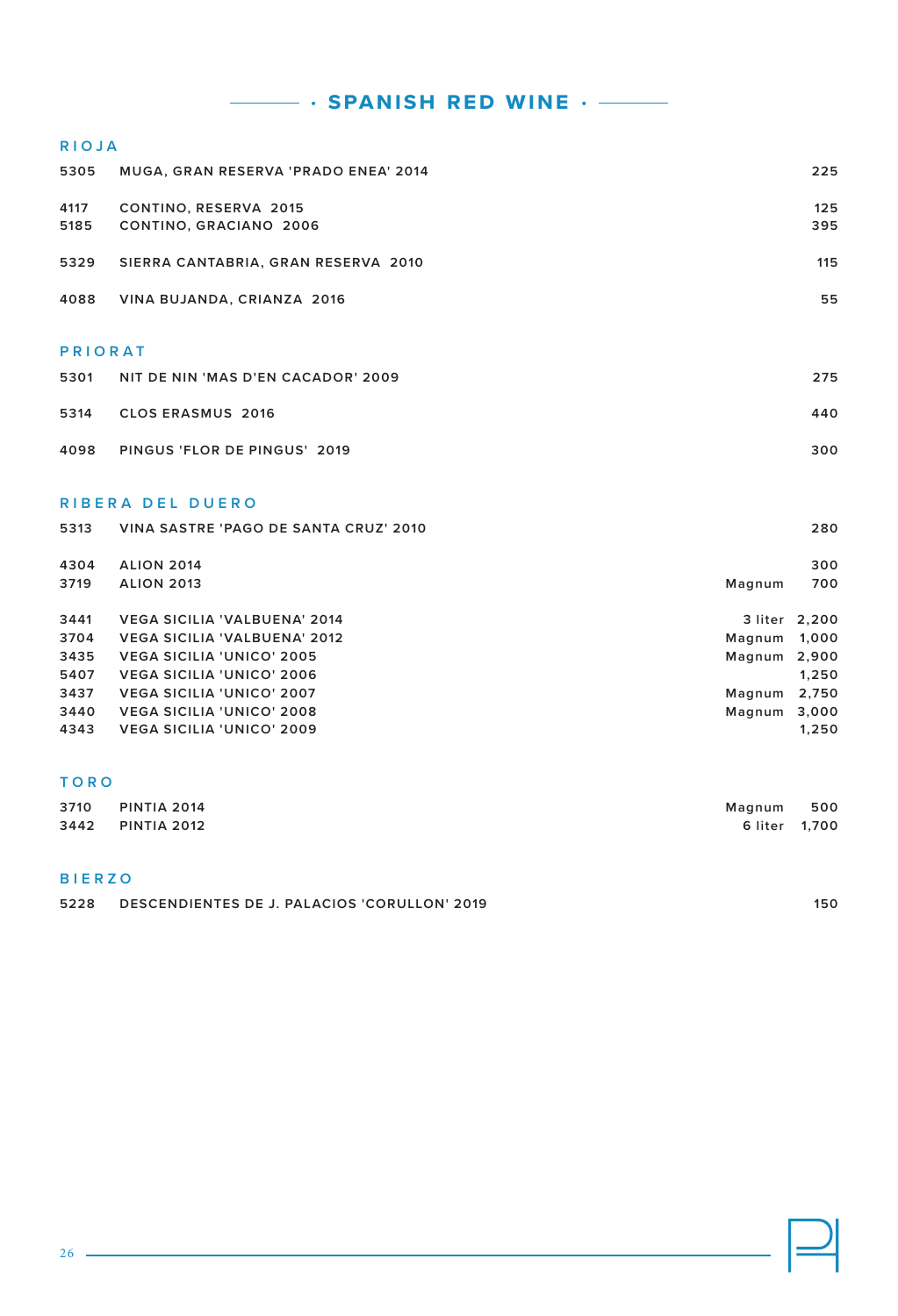# **EXECUTE:** THE FINITE RED WINE  $\cdot$   $\frac{1}{1}$

|      | SOUTH AFRICA                                              |        |       |
|------|-----------------------------------------------------------|--------|-------|
| 3701 | PINOT NOIR, 'TESSELAARSDAL' Hemel-en Aarde Ridge 2017     |        | 210   |
|      | <b>ARGENTINA</b>                                          |        |       |
| 5420 | MALBEC, COBOS 'FELINO' Mendoza 2020                       |        | 76    |
| 4338 | MALBEC, ZUCARDI 'CONCRETO' Mendoza 2019                   |        | 120   |
| 5147 | CABERNET SAUVIGNON, ZUCARDI 'LOS MEMBRILLOS' Mendoza 2013 |        | 290   |
| 5406 | MERLOT-MALBEC, LUNA AUSTRAL 'SINTONIA' Uco Valley 2013    |        | 350   |
| 4508 | PINOT NOIR, BODEGAS CHACRA Patagonia 2015                 | Magnum | 200   |
|      | <b>AUSTRALIA</b>                                          |        |       |
| 5316 | PINOT NOIR, TOLPUDDLE Tasmania 2017                       |        | 200   |
| 3505 | SHIRAZ, HENSCHKE 'HILL OF GRACE' Eden Valley 2004         |        | 1,200 |
| 5330 | SHIRAZ, PENFOLDS 'GRANGE' South Australia 2014            |        | 1.500 |
| 5328 | SHIRAZ, POWELL & SON 'LOECHEL' Eden Valley 2016           |        | 300   |
| 5402 | GRENACHE, POWELL & SON 'BRENNECKE' Barossa 2016           |        | 650   |
|      | <b>NEW ZEALAND</b>                                        |        |       |
| 3626 | PINOT NOIR, CRAGGY RANGE Martinborough 2014               |        | 100   |
| 3665 | PINOT NOIR, TWO PADDOCKS 'LAST CHANCE' Central Otago 2016 |        | 215   |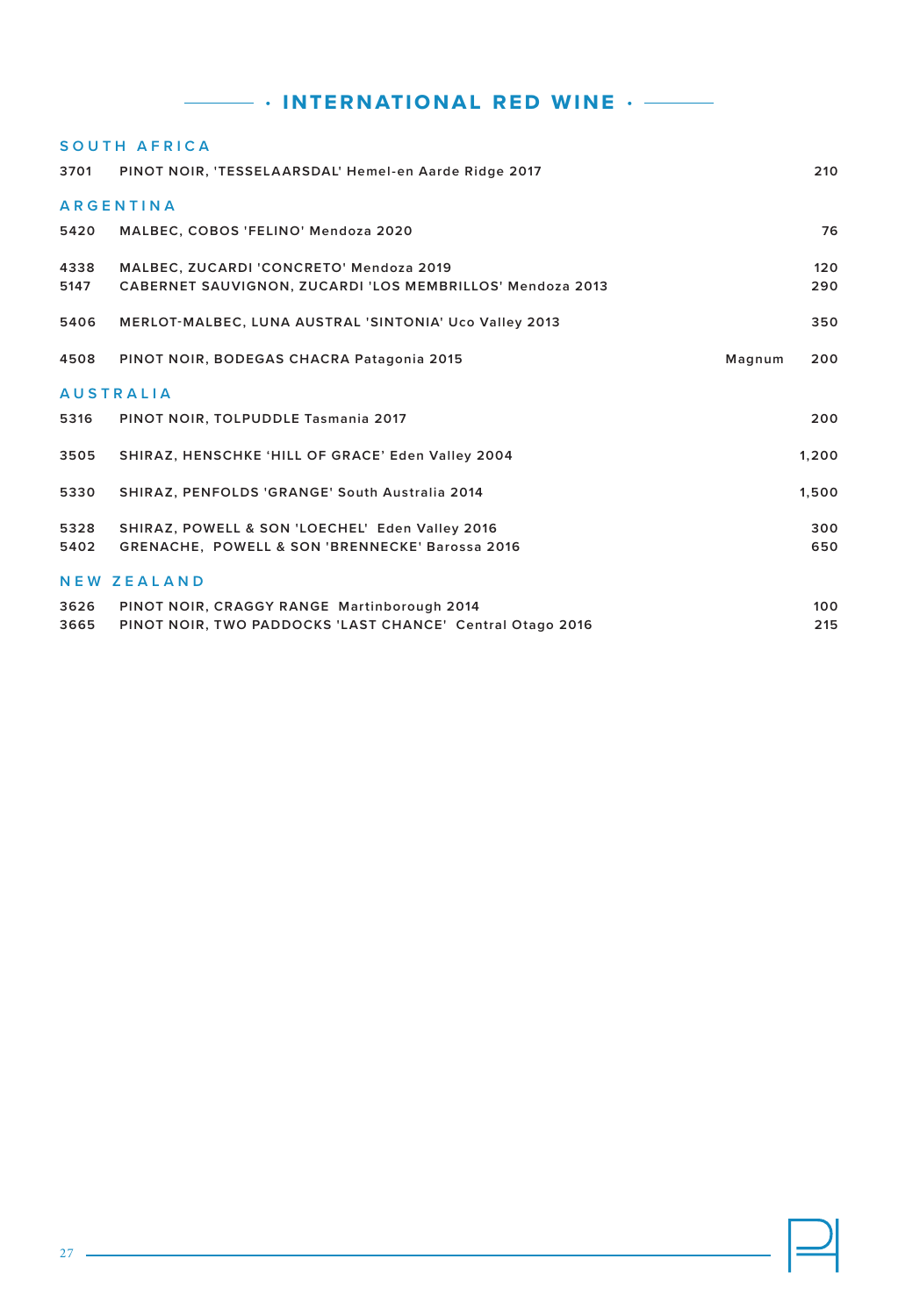### **M A G N U M S**

**WHITE WINE**

|  | RHONE |  |  |
|--|-------|--|--|
|  |       |  |  |

| 4044                              | CHATEAUNEUF DU PAPE, DOMAINE SAINT PREFERT 'CUVEE CLAIRETTES' 2019 | 900   |
|-----------------------------------|--------------------------------------------------------------------|-------|
|                                   | <b>BURGUNDY</b>                                                    |       |
| 4913                              | <b>CHRISTIAN MOREAU, Chablis 2018</b>                              | 210   |
| 4917                              | DOMAINE LEFLAIVE, Meursault 'Sous dos d'Anne' 1er Cru 2018         | 1,100 |
| <b>ALSACE</b>                     |                                                                    |       |
| 4912                              | RIESLING, DOMAINE WEINBACH 'COLETTE' 2014                          | 280   |
| <b>ITALY</b>                      |                                                                    |       |
| 3301                              | ETNA BIANCO, FESSINA 'Puddara' 2016                                | 300   |
| <b>MAGNUMS</b><br><b>RED WINE</b> |                                                                    |       |
|                                   | DOMESTIC PINOT NOIR                                                |       |
| 5422                              | <b>AUBERT 'RICHIE' Sonoma Coast 2012</b>                           | 725   |
|                                   | DOMESTIC RHONE INSPIRED                                            |       |
| 4543                              | SINE QUA NON 'STEIN' California 2012                               | 1,800 |
|                                   | DOMESTIC SYRAH                                                     |       |
| 4518                              | SINE QUA NON 'RATSEL' California 2016                              | 1,500 |
|                                   | DOMESTIC PETITE SIRAH                                              |       |
| 5421                              | ROBERT FOLEY 'MUSCLE MAN' California 2006                          | 350   |
|                                   | <b>DOMESTIC MERLOT</b>                                             |       |
| 4539                              | ARIETTA 'HUDSON' Napa Valley2002                                   | 350   |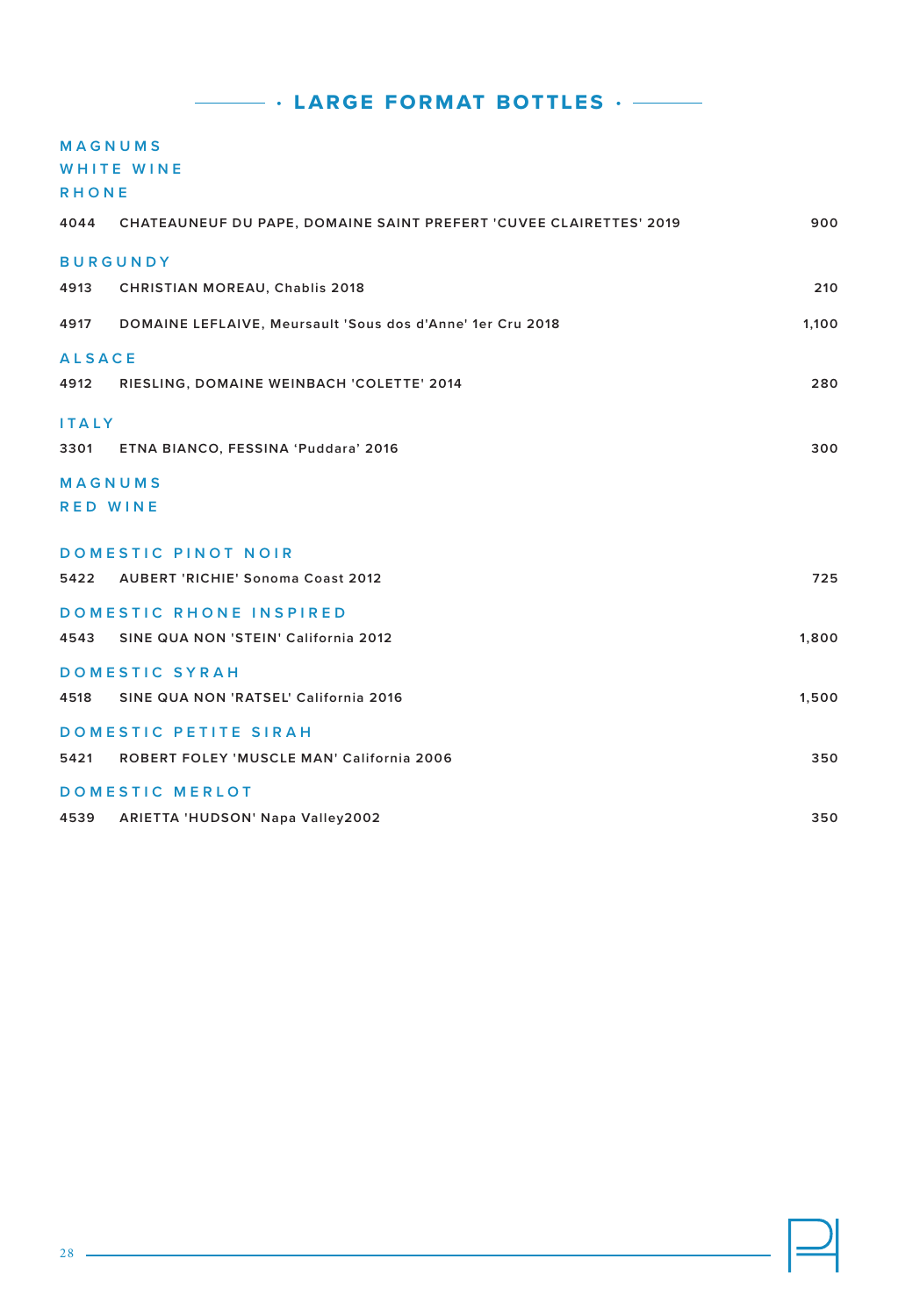### **MAGNUMS**

### **DOMESTIC CABERNET SAUVIGNON**

| 5404 | <b>DARIOUSH 2018</b>                 | 700   |
|------|--------------------------------------|-------|
| 3702 | <b>FREEMARK ABBEY 2015</b>           | 350   |
| 4522 | HEITZ 'MARTHA'S' 2009                | 995   |
| 5426 | HEITZ 'MARTHA'S' 2007                | 1,500 |
| 4531 | HEITZ 'MARTHA'S' 2004                | 1,100 |
| 4525 | HEITZ 'MARTHA'S' 2003                | 1,250 |
| 3456 | JORDAN Alexander Valley 2014         | 450   |
| 3447 | JORDAN Alexander Valley 2009         | 600   |
| 4523 | <b>JOSEPH PHELPS 'INSIGNIA' 2015</b> | 1,300 |
| 4508 | <b>JOSEPH PHELPS 'INSIGNIA' 1994</b> | 1,850 |
| 3484 | LARKMEAD 'LMV SALON' Napa 2010       | 1,200 |
| 3486 | LARKMEAD 'SOLARI' Napa 2010          | 1,400 |
| 5411 | <b>MONTELENA 2018</b>                | 400   |
| 5406 | <b>MONTELENA 'ESTATE' 2015</b>       | 950   |
| 5405 | <b>MONTELENA 'ESTATE' 2009</b>       | 1,200 |
| 4547 | <b>MONTELENA 'ESTATE' 2002</b>       | 975   |
| 5418 | OPUS ONE 2016                        | 2,200 |
| 4504 | OPUS ONE 2011                        | 1,850 |
| 5415 | RIDGE MONTE BELLO 2016               | 1,100 |
| 5425 | RIDGE MONTE BELLO 2015               | 1,200 |
| 3462 | <b>SHAFER 'HILLSIDE SELECT' 2014</b> | 1390  |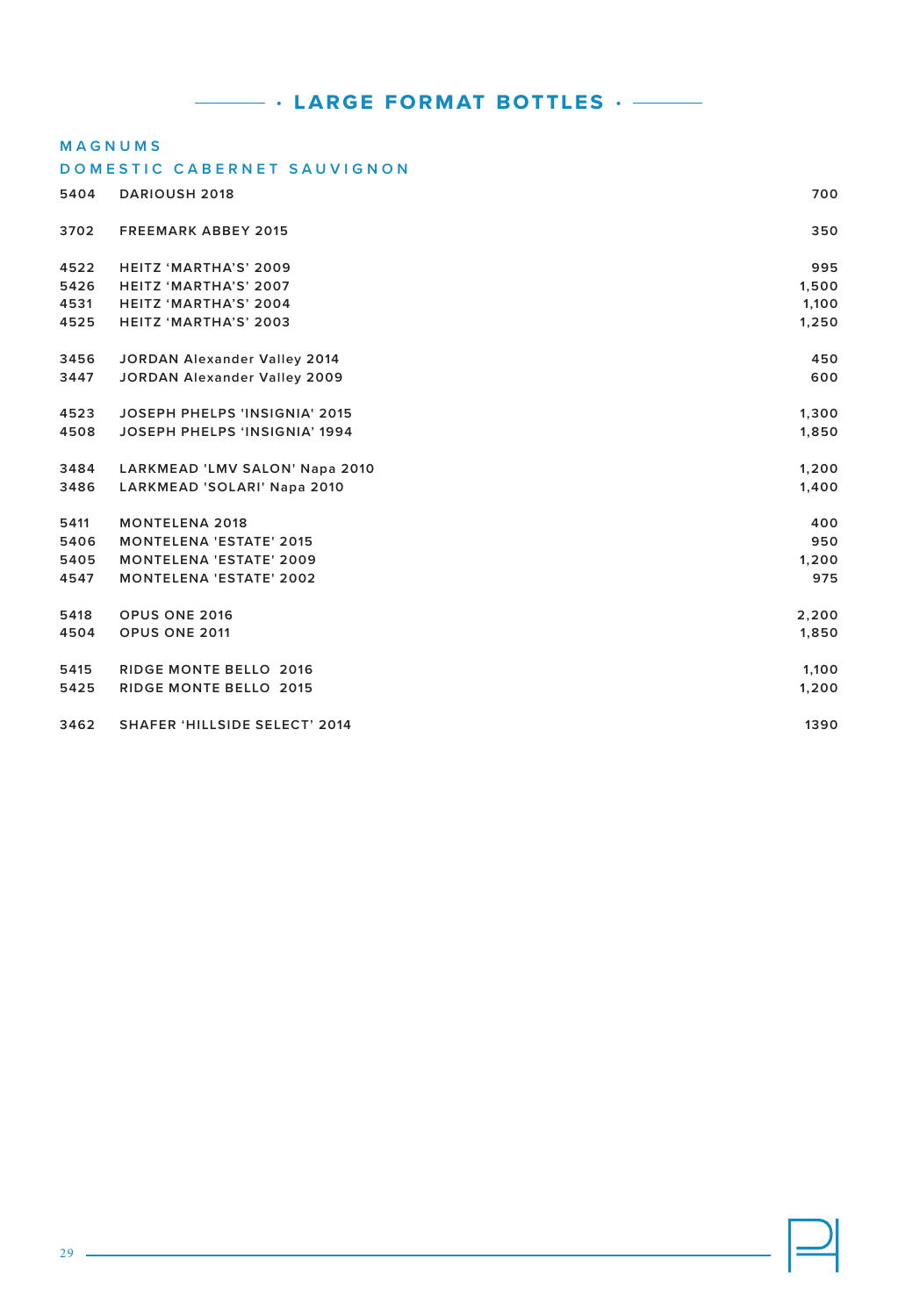### **MAGNUMS**

### **F R A N C E**

**BURGUNDY**

| 4502 | <b>DOMAINE LIGNIER-MICHELOT 2018</b>                                        | 375   |
|------|-----------------------------------------------------------------------------|-------|
|      | CÔTE DE NUITS                                                               |       |
| 4526 | DOMAINE LIGNIER-MICHELOT Morey-Saint-Denis 'En la Rue de Vergy' 2018        | 750   |
| 5403 | DOMAINE LIGNIER-MICHELOT Morey-Saint-Denis 1er Cru 'Aux Charmes' 2017       | 700   |
| 4516 | NUITS-SAINT-GEORGES 1ER CRU, 'Clos Marechale' Jacques-Frederic Mugnier 2019 | 780   |
|      | CÔTE DE BEAUNE                                                              |       |
| 4528 | DOMAINE CHANDON DE BRIAILLES Corton Grand Cru 'Clos du Roi' 2001            | 675   |
| 4527 | COMTESSE BERNARD DE CHERISEY Blagny 1er Cru 'La Genelotte' 2013             | 325   |
| 4530 | DOMAINE MARQUIS D'ANGERVILLE Volnay 1er Cru 'Clos des Ducs' 2015            | 1,195 |
|      | <b>BORDEAUX</b>                                                             |       |
| 5416 | CHATEAU COS D'ESTOURNEL St. Setephe 2012                                    | 1,500 |
| 5417 | CHATEAU COS D'ESTOURNEL St. Estephe 2000                                    | 2,000 |
| 3053 | <b>CHATEAU LATOUR Pauillac 2001</b>                                         | 2,750 |
| 3050 | <b>CHATEAU LATOUR Pauillac 1996</b>                                         | 4,050 |
| 3034 | CHATEAU LAFITE ROTHSCHILD Pauillac 1988                                     | 7,500 |
| 3033 | CHATEAU LAFITE ROTHSCHILD 'CURRUADES DE LAFITE' Pauillac 2009               | 2,200 |
| 4509 | <b>CHATEAU LYNCH BAGES Pauillac 2000</b>                                    | 1,500 |
| 4511 | CHATEAU DUCRU-BEAUCAILLOU 'CROIX DE BEAUCAILLOU' St. Julien 2010            | 600   |
| 4513 | <b>CHATEAU FIGEAC St. Emilion 1990</b>                                      | 1,550 |
| 5534 | <b>CHATEAU HOSANNA POMEROL 2012</b>                                         | 800   |

### **RHONE**

| 4533 CORNAS, Domaine du Coulet, Matthieu Barret 'Gore' 2015 | 850 |
|-------------------------------------------------------------|-----|
|                                                             |     |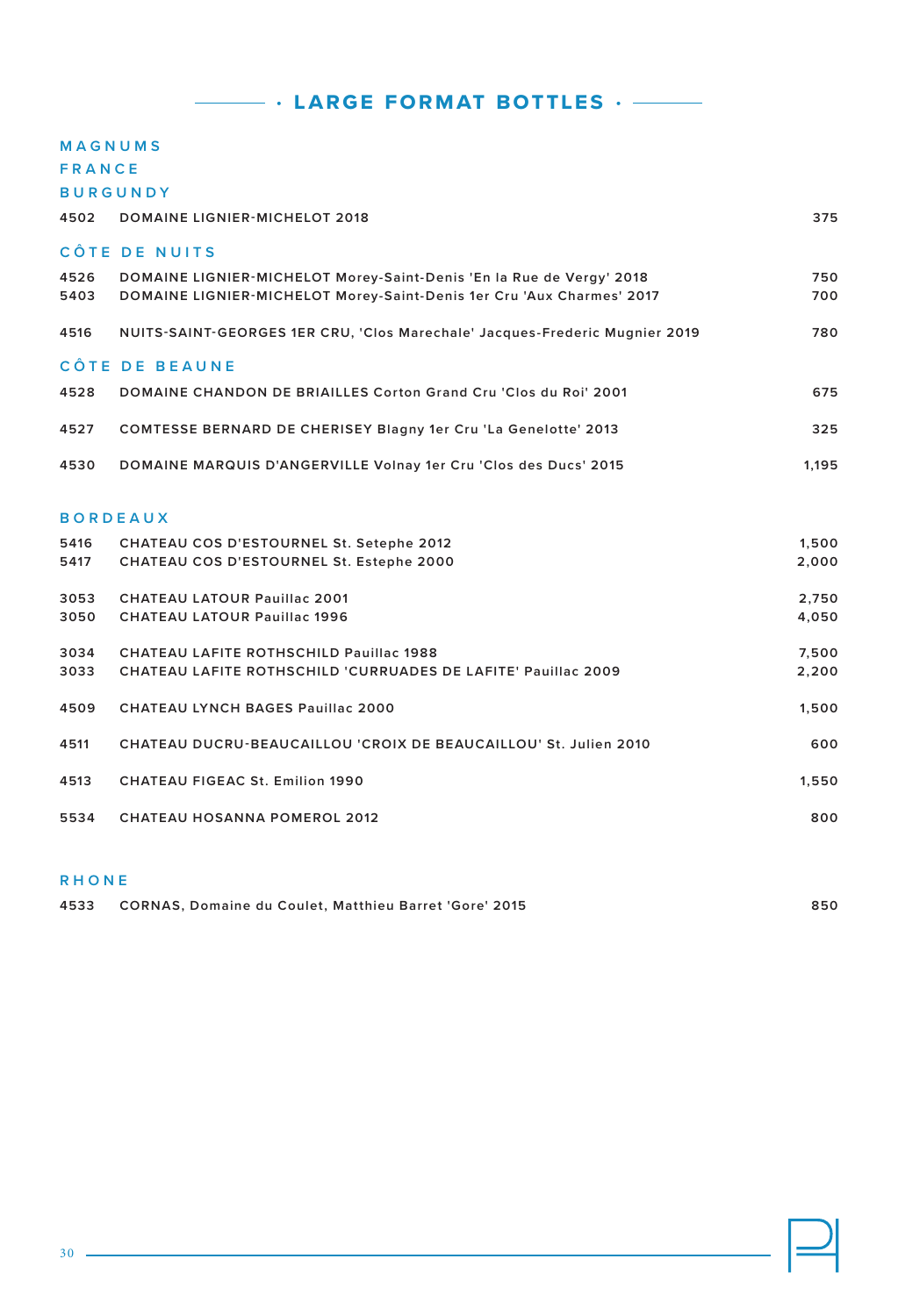### **M A G N U M S**

| <b>ITALY</b> |                                                                         |                |
|--------------|-------------------------------------------------------------------------|----------------|
| 3026<br>3025 | <b>BARTOLO MASCARELLO Barolo 1985</b><br>BARTOLO MASCARELLO Barolo 1982 | 2,450<br>2,995 |
| 5434         | BAROLO, Ceretto 'Cannubi San Lorenzo' Barolo 2006                       | 1,750          |
| 4520         | BAROLO, Aldo Conterno 'Bussia Cicala' 2012                              | 880            |
| 4546         | BAROLO, Bruno Giacosa 'Falletto' 2011                                   | 1,100          |
| 5419         | IGT, FONTODI 'FLACCIANELLO' 2004                                        | 1,200          |
| 4560         | DAL FORNO ROMANO Amarone della Valpolicella Superiore 2001              | 2,250          |
|              |                                                                         |                |
|              | <b>ARGENTINA</b>                                                        |                |
| 4508         | PINOT NOIR, BODEGAS CHACRA Patagonia 2015                               | 200            |
| <b>SPAIN</b> |                                                                         |                |
|              | RIBERA DEL DUERO                                                        |                |
| 3719         | <b>ALION 2013</b>                                                       | 700            |
| 3704         | <b>VEGA SICILIA 'VALBUENA' 2012</b>                                     | 1,000          |
| 3435         | <b>VEGA SICILIA 'UNICO' 2005</b>                                        | 2,900          |
| 3437         | <b>VEGA SICILIA 'UNICO' 2007</b>                                        | 2,750          |
| 3440         | <b>VEGA SICILIA 'UNICO' 2008</b>                                        | 3,000          |
| <b>TORO</b>  |                                                                         |                |
| 3710         | <b>PINTIA 2014</b>                                                      | 500            |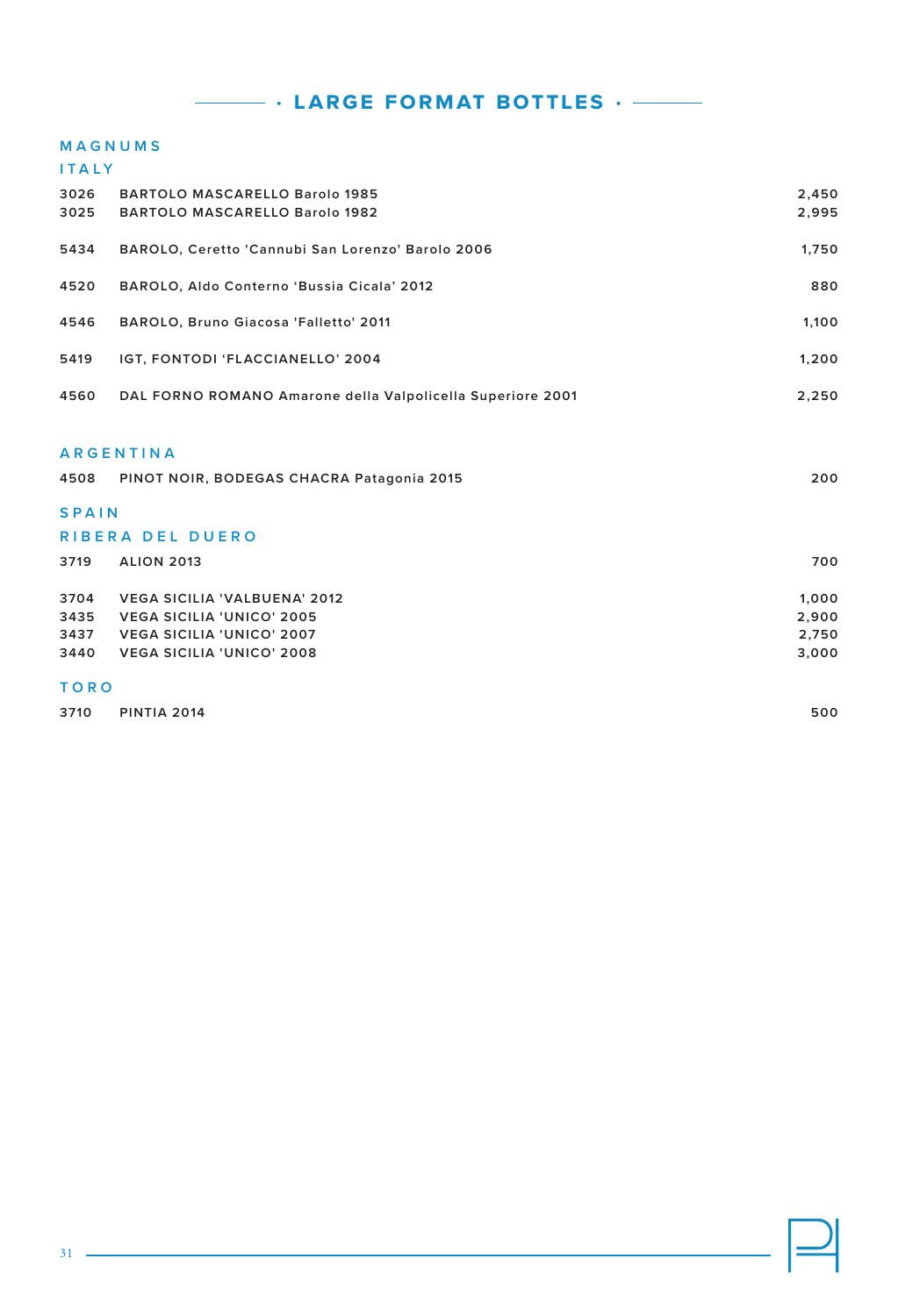# **THREE-LITER BOTTLES PINOT NOIR, PONZI 'RESERVE' Willamette Valley 2009 1600 PINOT NOIR, PONZI 'RESERVE' Willamette Valley 2002 1850 ZINFANDEL, RIDGE 'GEYSERVILLE' Alexander Valley 2019 600 CABERNET SAUVIGNON, ARIETTA Napa 2007 3,600 CABERNET SAUVIGNON, SILVER OAK Napa 2014 1,400 CABERNET SAUVIGNON, DIAMOND CREEK 'RED ROCK TERRACE' 1996 1,650 CABERNET SAUVIGNON, DIAMOND CREEK 'GRAVELLY MEADOW' 1996 1,650 CABERNET SAUVIGNON, DIAMOND CREEK 'GRAVELLY MEADOW' 1994 1,850 CABERNET SAUVIGNON, JORDAN Alexander Valley 2009 1,400 CABERNET SAUVIGNON, MINER 'THE ORACLE' 2010 1,550 CABERNET SAUVIGNON, MONTELENA 'ESTATE' 2005 1,850 CABERNET SAUVIGNON, OPUS ONE Napa 2012 3,750 CHATEAU PHELAN SEGUR St. Estephe 2008 1,000 CHATEAU DUCRU-BEAUCAILLOU 'CROIX DE BEAUCAILLOU' St. Julien 2010 1,200 HERMITAGE, DOMAINE JEAN-LOUIS CHAVE Rhone Valley 2013 1,995 BAROLO, Oddero 'Brunate' 2007 1,750 BAROLO, Oddero 'Villero' 2006 950 BAROLO, Parusso 'Vigna Rocche' 1998 2,000 BARBARESCO, Cantina del Pino 2013 590 BARBARESCO, Cantina del Pino 'Ovello' 2012 1,100 BRUNELLO DI MONTALCINO, Fattoria dei Barbi 2009 1,100 RIBERA DEL DUERO, VEGA SICILIA 'VALBUENA' 2014 2,200**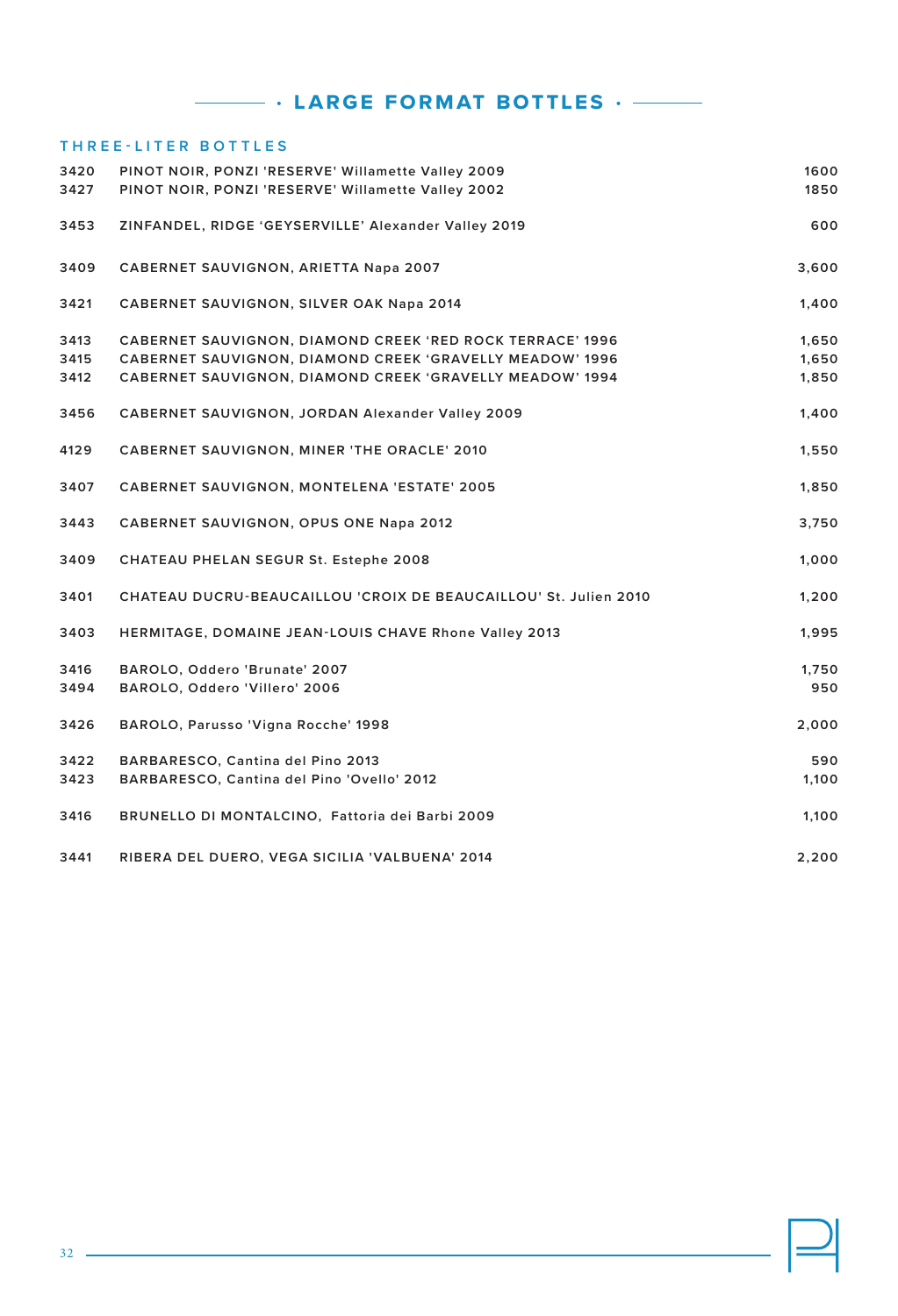|      | <b>FIVE-LITER BOTTLES</b>                                                   |       |
|------|-----------------------------------------------------------------------------|-------|
| 4520 | BAROLO, Massolino 'Serralunga Margheria' 2006                               | 1.750 |
|      | <b>SIX-LITER BOTTLES</b>                                                    |       |
| 3127 | BAROLO, CASCINA CHICCO Piedmont 2010                                        | 2,000 |
| 3402 | NUITS-SAINT-GEORGES 1ER CRU, 'Clos Marechale' Jacques-Frederic Mugnier 2014 | 2,500 |
| 3119 | POMEROL, CHATEAU TROTANOY Bordeaux 1998                                     | 6,500 |
| 3447 | <b>CABERNET SAUVIGNON, JORDAN Alexander Valley 2008</b>                     | 3,000 |
| 3406 | IGT, Bibi Graetz 'Testamatta' 2012                                          | 1,950 |
| 3442 | TORO, PINTIA 2012                                                           | 1.700 |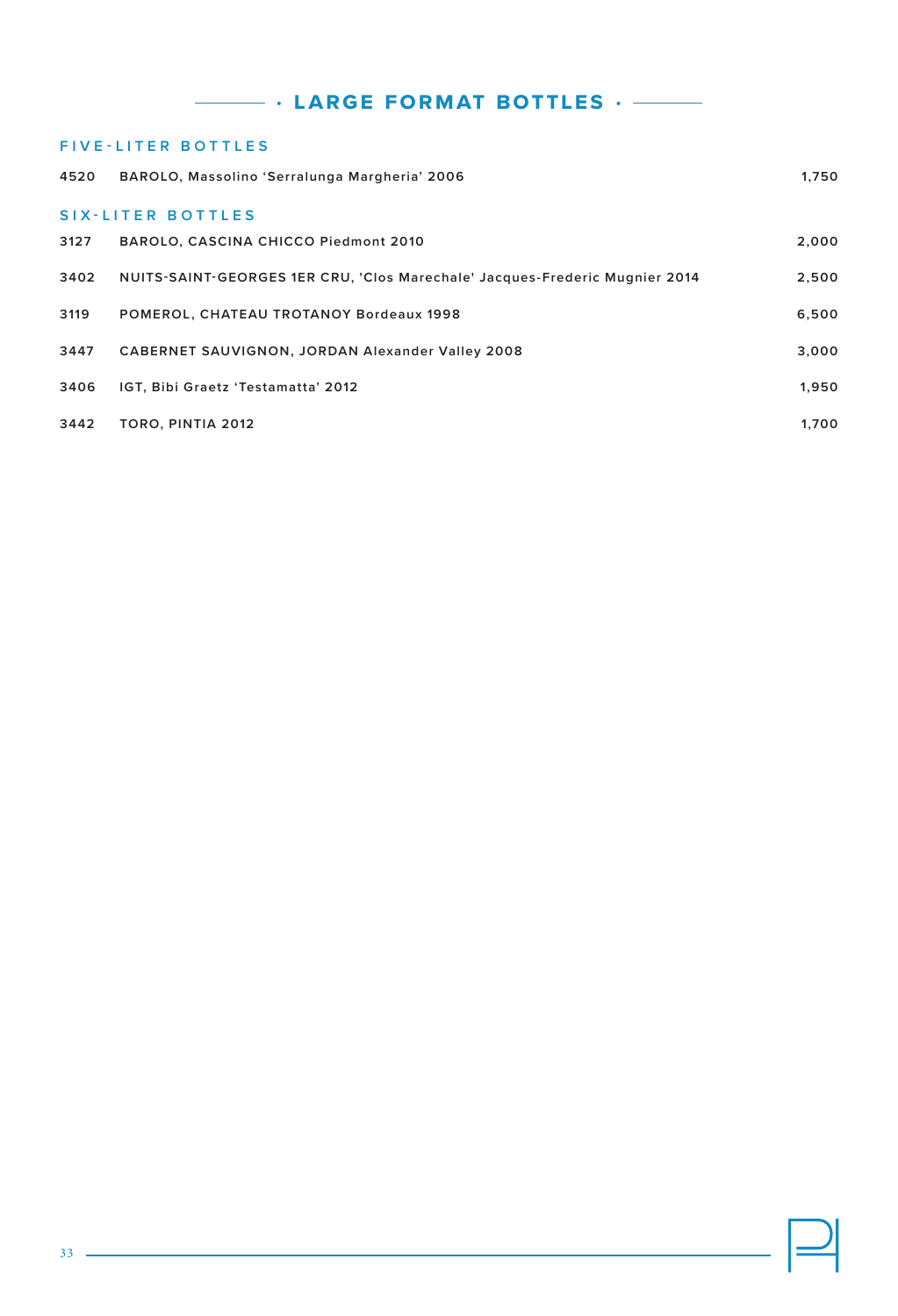**• dessert wines •** 

### **DOMESTIC**

| 5548          | LATE HARVEST GEWURZTRAMINER, WILLIAMS SELYEM 'VISTA VERDE' San Benito 2015 375ml |              | 175   |
|---------------|----------------------------------------------------------------------------------|--------------|-------|
| 5552          | <b>SAUVIGNON BLANC-SEMILLON, MORLET Napa 2011</b>                                | 375ml        | 125   |
|               |                                                                                  |              |       |
| <b>FRENCH</b> |                                                                                  |              |       |
| 4740          | <b>PETITE GUIRAUD Sauternes 2016</b>                                             | 375ml        | 50    |
| 4741          | <b>CHATEAU GUIRAUD Sauternes 2013</b>                                            | 750ml        | 175   |
| 4727          | <b>CHATEAU D'YQUEM Sauternes 2013</b>                                            | 375ml        | 275   |
| 4736          | <b>CHATEAU D'YQUEM Sauternes 2007</b>                                            | 375ml        | 300   |
| 3411          | <b>CHATEAU D'YQUEM Sauternes 2011</b>                                            | 3000ml       | 2.500 |
| 5542          | <b>CHATEAU D'YQUEM Sauternes 2001</b>                                            | 1500ml 2,200 |       |
| 3535          | <b>CHATEAU D'YQUEM Sauternes 1976</b>                                            | 750ml        | 1,950 |
| 3530          | <b>CHATEAU D'YQUEM Sauternes 1975</b>                                            | 750ml        | 1,850 |
| 3528          | <b>CHATEAU D'YQUEM Sauternes 1967</b>                                            | 750ml 3,500  |       |
|               |                                                                                  |              |       |
|               | <b>INTERNATIONAL</b>                                                             |              |       |
| 5547          | <b>MOSCATO D'ASTI, VIETTI Italy 2020</b>                                         | 375ml        | 45    |
| 5569          | <b>MARSALA SUPERIORE, MARCO DE BARTOLI Sicily 1987</b>                           | 375ml        | 150   |
| 5503          | RIESLING ICEWINE, INNISKILLIN Niagara Peninsula 2017                             | 375ml        | 200   |

| 5527 | TOKAJI 5 PUTTONYOS, ROYAL TOKAJI 'ASZU' Hungary 2016 | 500ml | 80  |
|------|------------------------------------------------------|-------|-----|
| 5511 | TOKAJI 5 PUTTONYOS, PAJZOS 'ASZU' Hungary 2002       | 500ml | 250 |
| 5512 | TOKAJI ESSZENCIA, PAJZOS Hungary 2010                | 500ml | 550 |
| 5513 | TOKAJI ESSZENCIA. PAJZOS 'ASZU' Hungary 2000         | 500ml | 750 |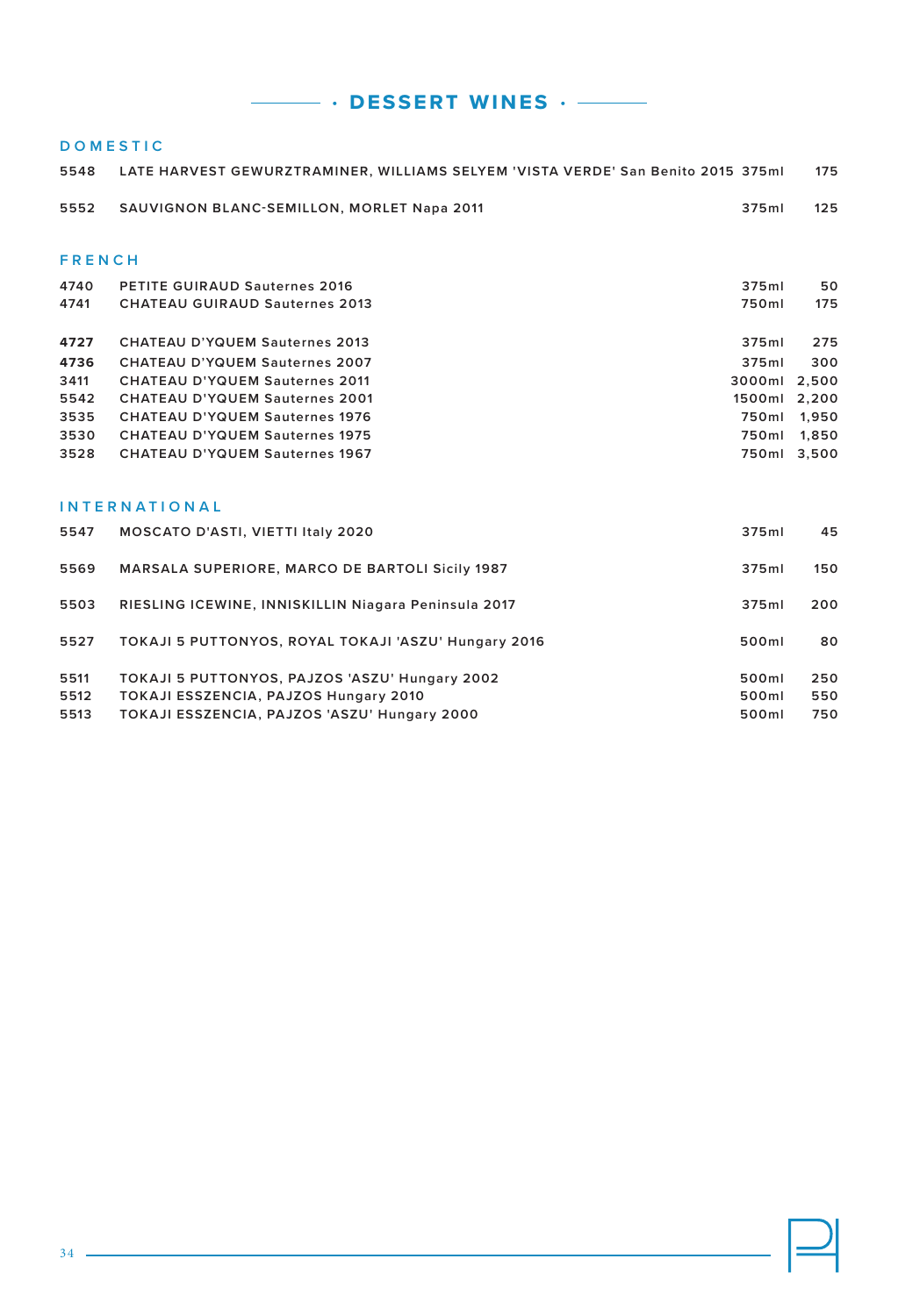$\cdot$  fortified wines  $\cdot$   $-$ 

### **PORT**

| 5543         | NIEPOORT 'COLHEITA' 2007                     | 375ml          | 80         |
|--------------|----------------------------------------------|----------------|------------|
| 5544         | <b>CHURCHILL'S 1994</b>                      | 1500ml         | 295        |
| 5518         | <b>SMITH WOODHOUSE 1985</b>                  | 750ml          | 165        |
| 5516         | <b>DOW 1994</b>                              | 750ml          | 195        |
| 5541         | <b>DOW 1985</b>                              | 750ml          | 225        |
| 5566         | <b>TAYLOR FLADGATE 'SINGLE HARVEST' 1965</b> | 750ml          | 450        |
| 5551<br>5526 | <b>WARRE'S 1970</b><br><b>WARRE'S 1955</b>   | 750ml<br>750ml | 375<br>595 |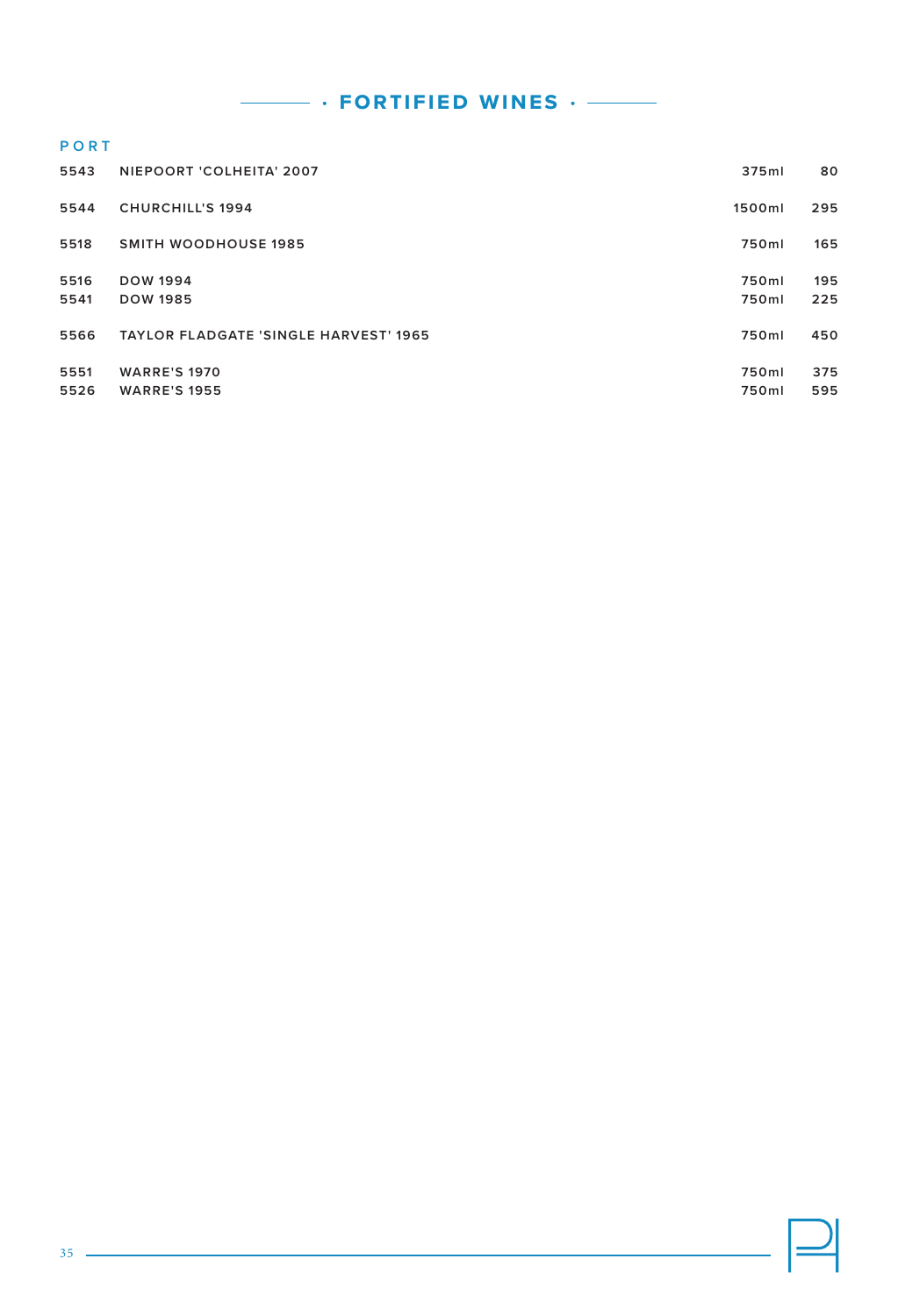| <b>POMEGRANATE BELLINI</b><br>Nino Franco Rustico Prosseco, Pomegranate, Orange Bitters                       | 19 |  |
|---------------------------------------------------------------------------------------------------------------|----|--|
| <b>BLANC ROYALE</b><br>Delamotte N.V. Champagne, Lillet Blanc, Bitters                                        | 29 |  |
| $\cdot$ SIGNATURE COCKTAILS $\cdot$ --                                                                        |    |  |
| <b>KING'S OLD FASHIONED</b><br>High West Double Rye, Tart Apricot, Orange and Lemon Twists, Angostura Bitters | 21 |  |
| <b>SPRING DREAM</b><br>Titos Vodka, Mixed Berries, Lemon, Club Soda                                           | 19 |  |
| <b>MEZCAL JOURNEY</b><br>Veda Mezcal, Lillet Blanc, Aperol, Grapefruit                                        | 18 |  |
| PINEAPPLE AND JALAPENO MARGARITA<br>Tequila Infused Pineapple and Jalapeno, Cointreau, Lime                   | 20 |  |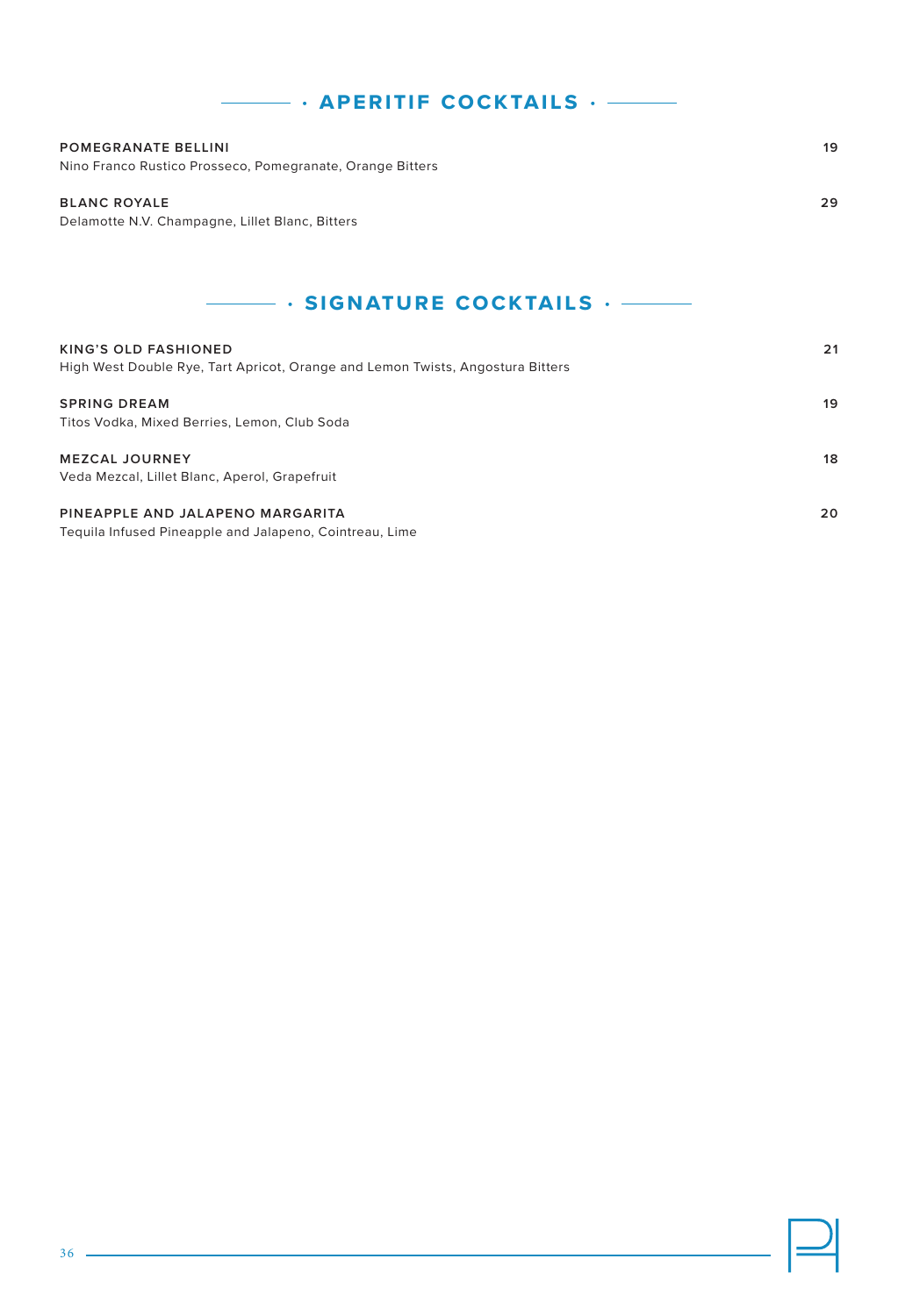# **• classic cocktails •**

| <b>PALOMA</b><br>Blanco Tequila, Giffard Pamplemousse, Agave Nectar, Grapefruit, Lime, Club Soda       | 18 |
|--------------------------------------------------------------------------------------------------------|----|
| <b>PENICILLIN</b><br>Suntory 'Toki' Japanese Blended Whisky, Honey, Ginger, Lemon, Laphroaig 10yr Mist | 21 |
| <b>HEMINGWAY DAIQUIRI</b><br>Diplomatico 'Reserva' Rum, Luxardo Maraschino, Lime, Grapefruit           | 18 |
| <b>RASPBERRY SMASH</b><br>High West Prarie Bourbon, Raspberry, Lemon                                   | 19 |

### **• reserve cocktails •**

| <b>VODKA MARTINI</b><br>Belluga Gold Line Russian Vodka, Straight Up and Ice Cold.                          | 65 |
|-------------------------------------------------------------------------------------------------------------|----|
| <b>ROB ROY</b><br>Johnnie Walker Blue, Carpano Anitca Formula Vermouth, Angostura bitters, Luxardo Cherries | 95 |
| <b>10YR OLD FASHIONED</b><br>Michters 10yr Rye, Orange and Lemon Twists, Angostura and Orange Bitters       | 40 |
| <b>CADILLAC MARGARITA</b><br>Don Julio 1942 Tequila, Grand Marnier 100, Lime, Salt Rim                      | 75 |

\*This menu item contains raw egg.

Consuming raw or undercooked meats, poultry, seafood, shellfish or eggs may increase your risk of foodborne illness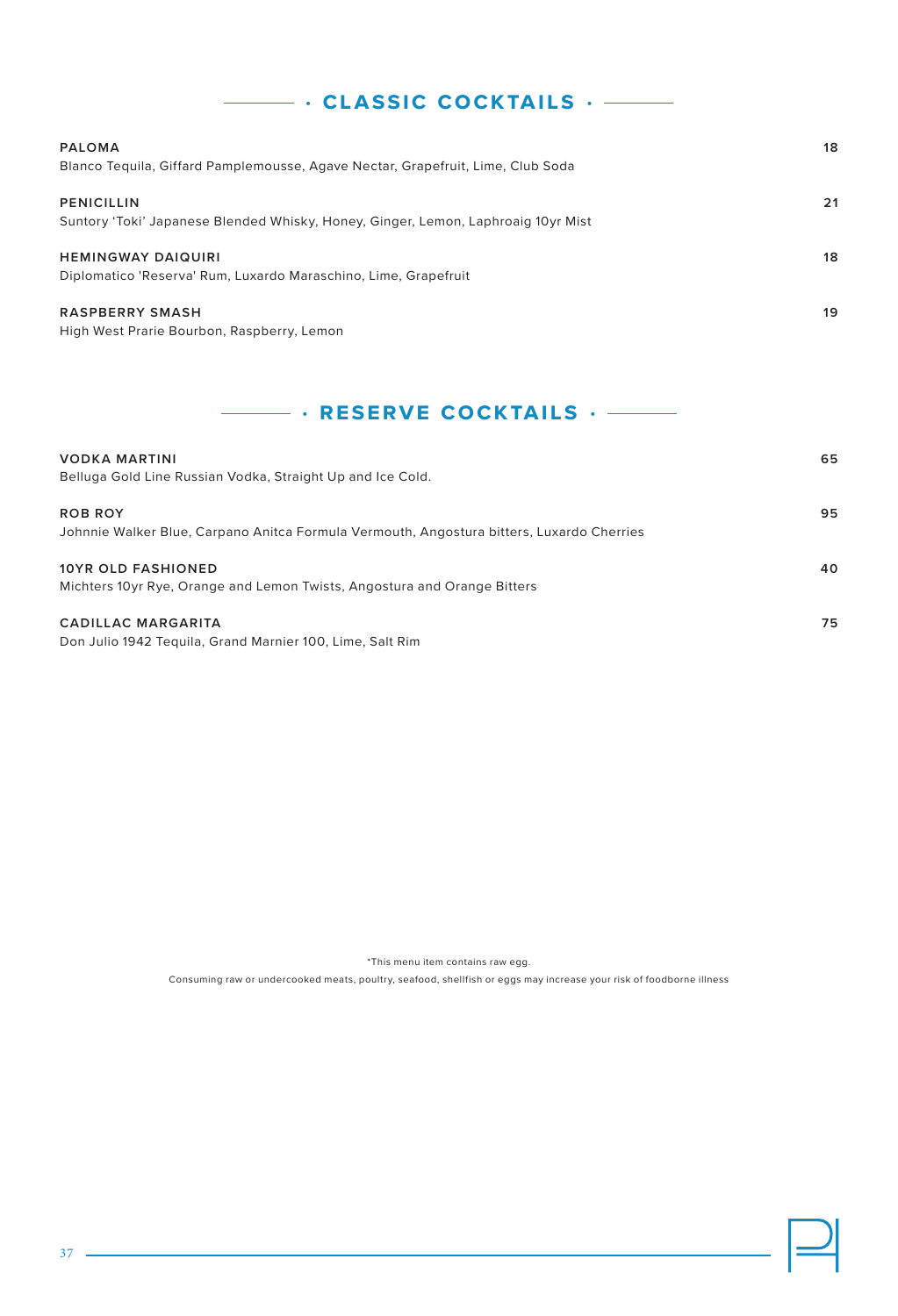### **• be mixed cocktails •**

Porter House Bar and Grill is proud to offer sugar conscious cocktails using Be Mixed, a zero calorie cocktail mixer with no preservatives or artificial flavors.

#### **MARGARITA 19**

Silver Tequila, Be Mixed Margarita, Agave, Orange, Lime

#### **MIXED MULE 17**

Tito's Handmade Vodka, Be Mixed Ginger Lime, Club Soda

### **• swoon cocktails •**

Porter House Bar and Grill is proud to offer cocktails using Swoon, the zero-sugar simple syrup that gets its natural silky sweetness from monk fruit.

#### **BLACKBERRY ARNOLD PALMER 19**

Titos Vodka, Swoon, Black Tea, Lemon, Blackberries

#### **FRENCH 75 29**

Plymouth Gin, Swoon, Lemon, Champagne

### **• prohibition cocktails •**

| <b>VANILLA SODA</b><br>Vanilla, Chamomile Syrup and Club Soda | 12 |
|---------------------------------------------------------------|----|
| <b>STRAWBERRY SPRITZER</b>                                    | 12 |
| Fresh Strawberry Juice, Ginger Syrup, Soda                    |    |
| <b>GINGER MINT</b>                                            | 12 |
| Mint, Ginger, Lime, Sparkling Water                           |    |
| <b>PINEAPPLE COBBLER</b>                                      | 12 |
| Fresh Pineapple, Strawberry Juices, Citrus, Soda              |    |